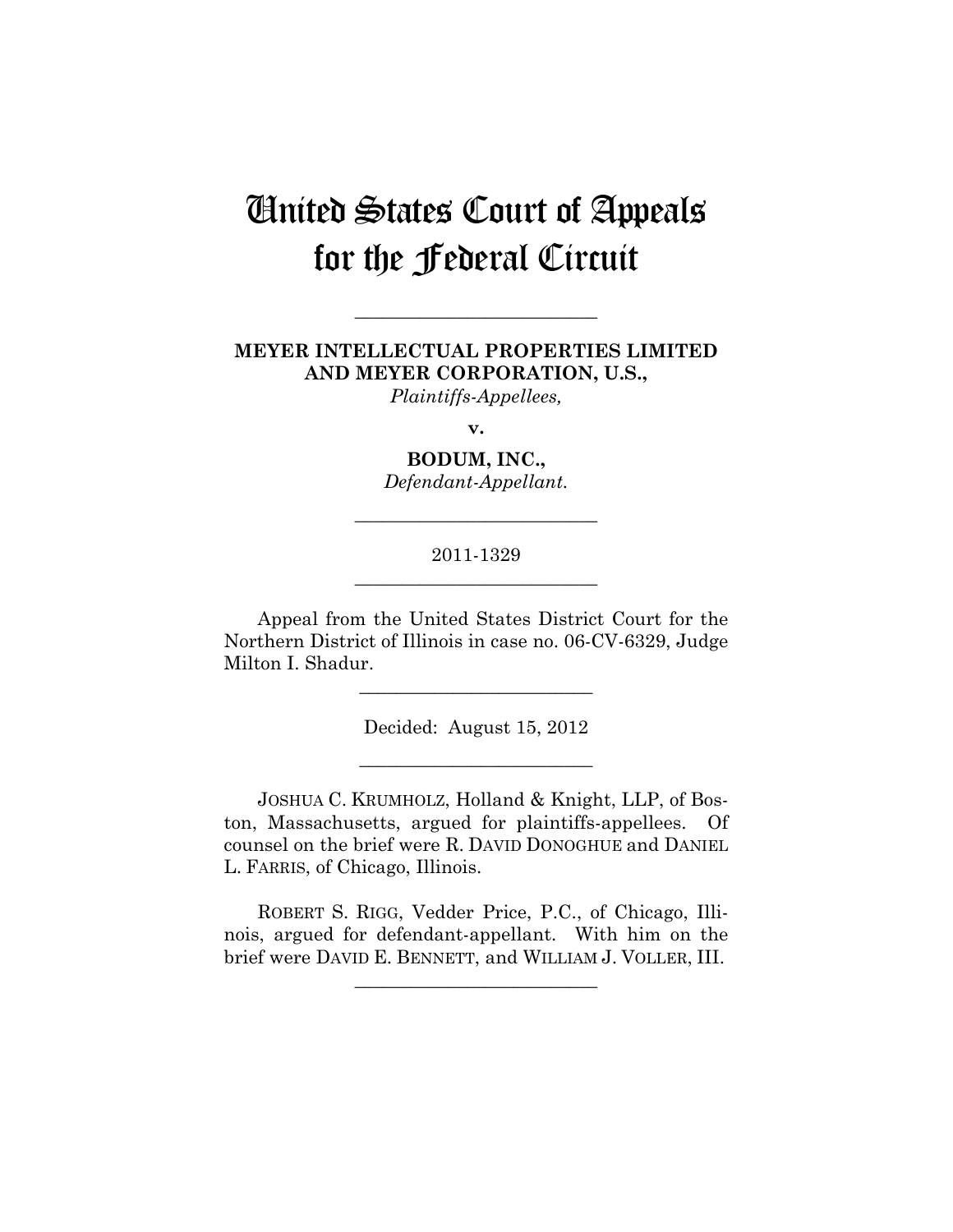#### Before DYK, MOORE, and O'MALLEY, *Circuit Judges*.

## Opinion for the court filed by *Circuit Judge* O'Malley. *Circuit Judge* Dyk concurs.

## O'MALLEY, *Circuit Judge*.

In this patent case, Meyer Intellectual Properties Limited and Meyer Corporation, U.S. (collectively, "Meyer") filed suit against Bodum, Inc. ("Bodum") in the United States District Court for the Northern District of Illinois, alleging that Bodum infringed two of Meyer's patents, both of which are directed to a method for frothing milk: U.S. Patent Nos. 5,780,087 ("the '087 Patent") and 5,939,122 ("the '122 Patent") (collectively, "the patents-in-suit"). Bodum counterclaimed for declaratory judgment of noninfringement and invalidity.

The district court granted Meyer's motions for summary judgment that Bodum's products infringed the patents-in-suit. Before proceeding to trial, the district court granted Meyer's motions *in limine* prohibiting Bodum from: (1) introducing and relying on certain prior art; (2) presenting certain testimony relating to that prior art; and (3) introducing any evidence to support its inequitable conduct claims. The jury returned a verdict in favor of Meyer, finding that the patents-in-suit were not proven to be invalid, finding that Bodum's infringement was willful, and awarding Meyer damages in the amount of \$50,000. The district court subsequently denied Bodum's post-trial motions for judgment as a matter of law ("JMOL") and granted Meyer's motion requesting enhanced damages and attorney fees.

Bodum appeals from the district court's final judgment awarding damages and attorney fees to Meyer in the amount of \$906,487.56. Judgment, *Meyer Intellectual Props. Ltd. v. Bodum, Inc.*, No. 06-cv-6329 (N.D. Ill. Feb.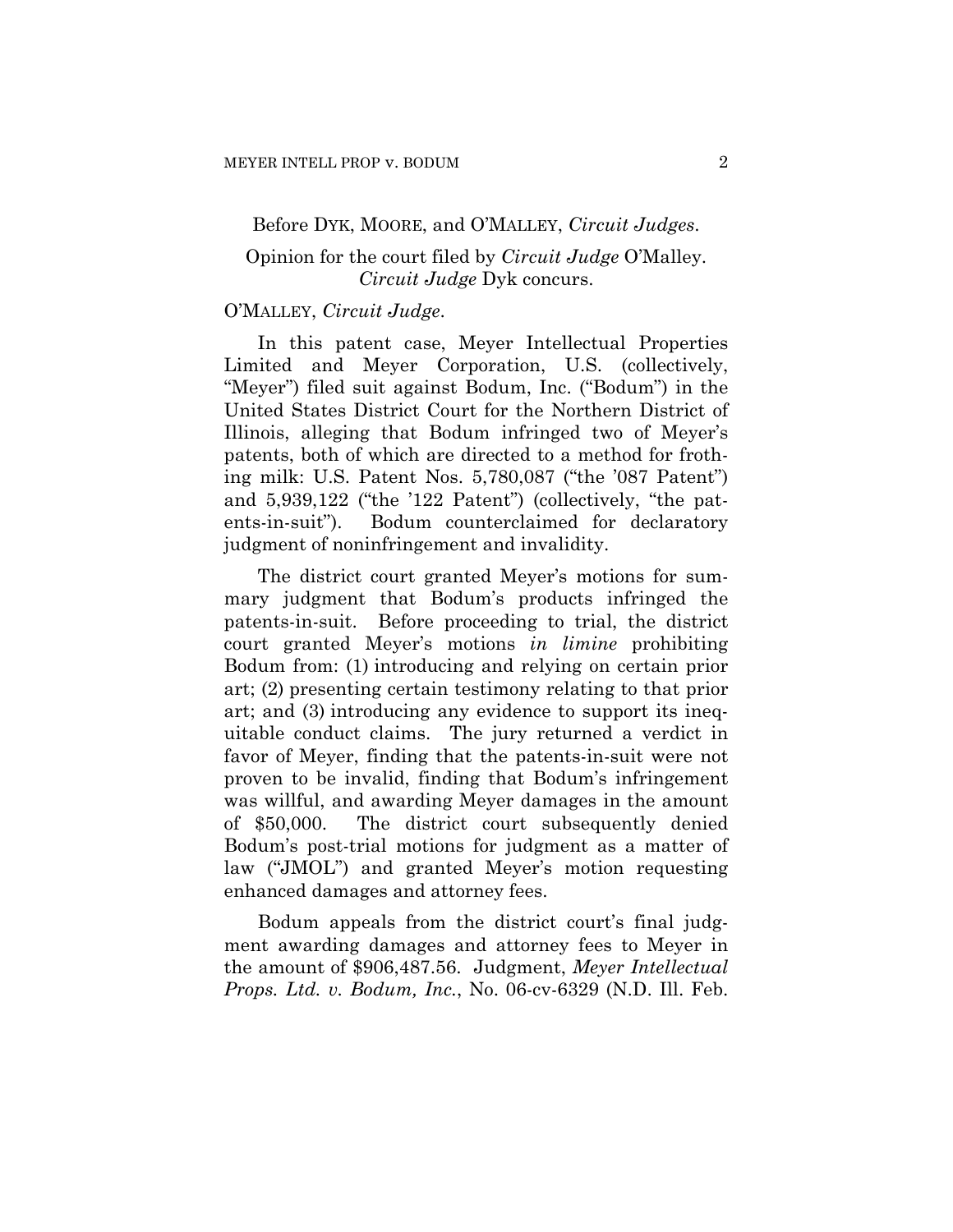16, 2011), ECF No. 237. On appeal, Bodum challenges several of the court's rulings. Specifically, Bodum challenges the district court's decisions: (1) granting summary judgment in favor of Meyer on infringement; (2) granting Meyer's motions *in limine* precluding Bodum from presenting certain prior art and testimony at trial; (3) denying Bodum's motion for JMOL that Bodum did not willfully infringe the patents-in-suit; (4) enhancing damages and awarding attorney fees in Meyer's favor; and (5) denying Bodum's renewed motion for JMOL and motion to alter the court's infringement decisions. For the reasons explained below, we reverse-in-part, vacate-inpart, and remand.

#### **BACKGROUND**

- A. Factual Background
- 1. The Patents-in-Suit

Frank Brady ("Brady") is the sole inventor of the '087 and '122 Patents. For approximately ten years, from 1986 to 1996, Brady was an independent sales representative for Bodum, a company that designs and sells housewares products, including coffee makers, milk frothers, and other kitchen products. Tr. of Proceedings held on Nov. 12, 2010, *Meyer Intellectual Props. Ltd. v. Bodum, Inc.*, No. 06-6329 (N.D. Ill. Apr. 29, 2011), ECF No. 268 at 683:14-23. In that capacity, and as the Chief Executive Officer of Brady Marketing Company, Inc., Brady marketed and sold a number of Bodum's household products, including Bodum's French press coffee makers. Brady explained that he first conceived of a frother using aeration instead of steam in the mid-1990s, and that he introduced it for sale at a trade show in May 1996. Tr. of Proceedings held on Nov. 10, 2010, *Meyer Intellectual Props. Ltd. v. Bodum, Inc.*, No. 06-6329 (N.D. Ill. Apr. 29, 2011), ECF No. 267 at 466:3-467:2. Around that same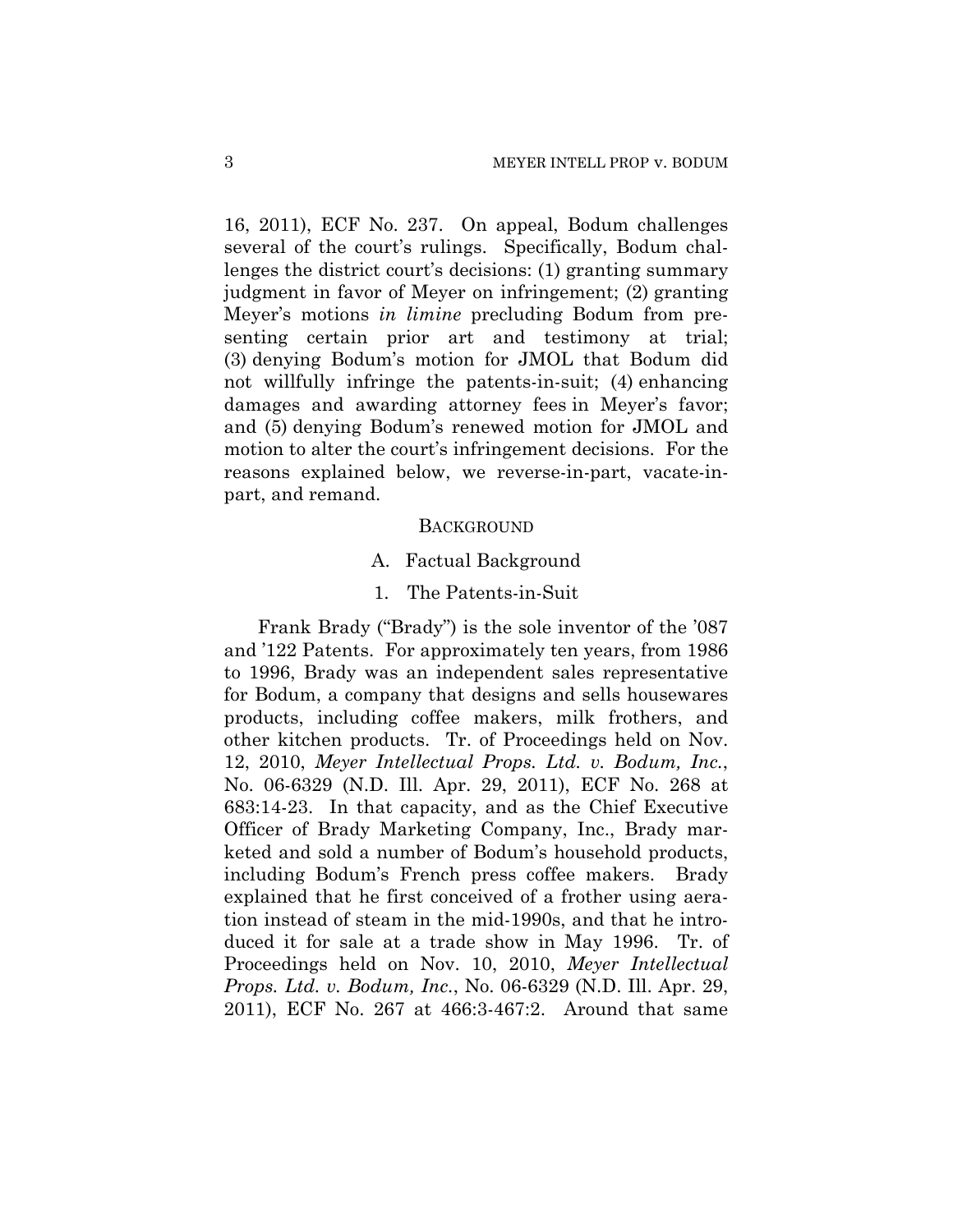time, Brady began selling his frothers through his company BonJour, Inc. ("BonJour").

On September 23, 1996, Brady filed a patent application directed to a "Method for Frothing Liquids." That application became the '087 Patent, which issued on July 14, 1998. During prosecution of the application that resulted in the '087 Patent, the PTO examiner initially rejected Claim 1 as anticipated by a prior art reference: U.S. Patent No. 5,580,169 ("the Ghidini Patent"). response, Brady amended the claim to provide: (1) a dimensional limitation requiring that the container have a height that is at least two times the diameter; and (2) a plunger with a screen and a spring, where the spring is "positioned about the circumference of the plunger body such that the spring is biased to hold the screen in place in contact with, though not sealably connected to, the container." With these changes, Claim 1 of the '087 Patent was allowed.

While the application that resulted in the '087 Patent was pending, Brady filed a continuation application that later became the '122 Patent. The '122 Patent issued on August 17, 1999.

The patents-in-suit, which share a common specification, are directed to a method for frothing liquids such as milk. Specifically, the patents relate to "an apparatus and method for frothing, which allows the user to obtain foamy, frothed milk without the use of a complicated steamer device." '087 Patent col.1 ll.5-10; '122 Patent col.1 ll.8-12.[1](#page-3-0) The "Background of the Invention" explains that, at the time the application was filed, "[m]ost of the

 $\overline{a}$ 

<span id="page-3-0"></span><sup>&</sup>lt;sup>1</sup> Despite the reference to an "apparatus" in the opening sections of the '122 Patent, there are no apparatus claims in that patent; only method claims are at issue here.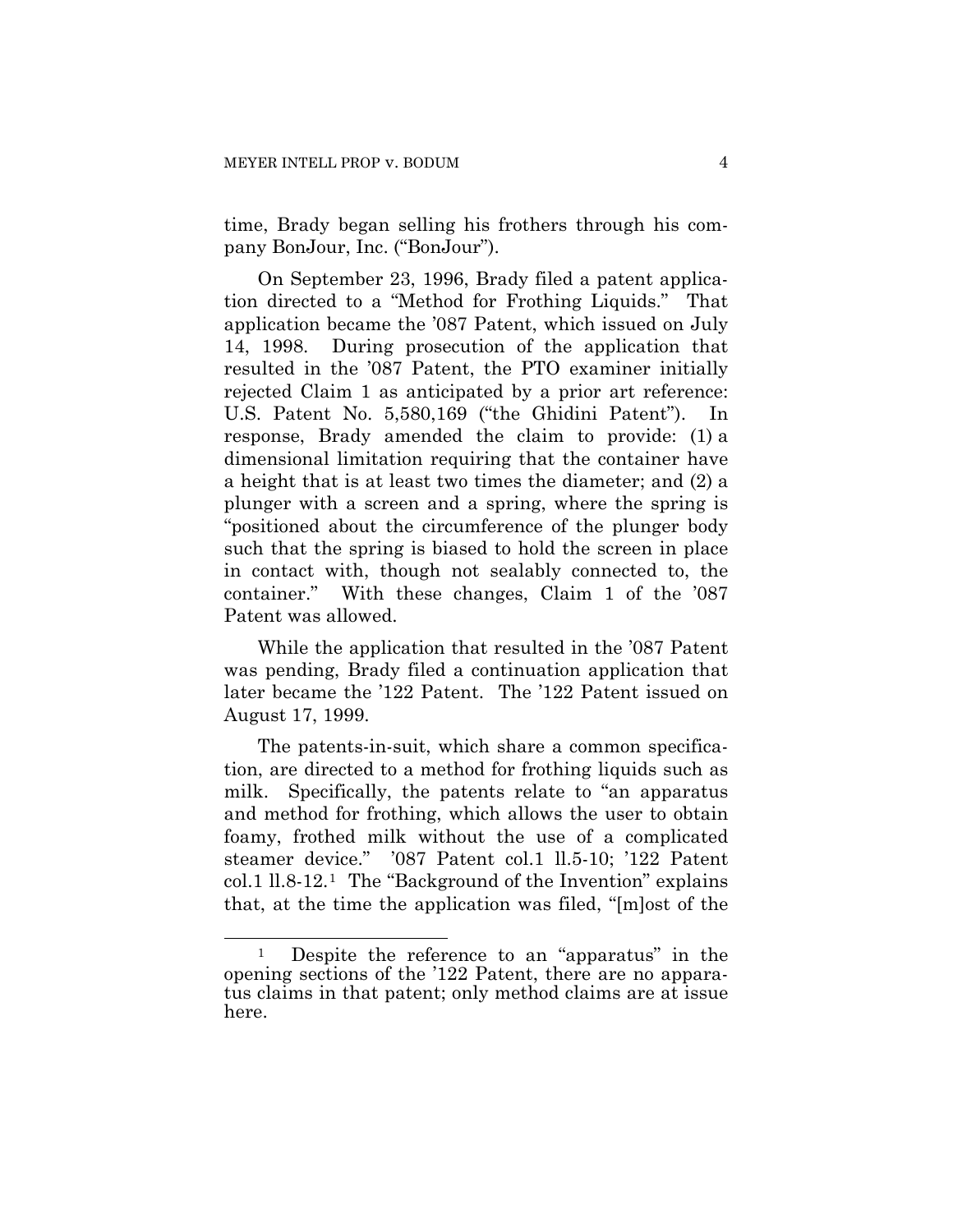prior art foaming devices [were] complicated machines which involve the use of steam to aerate or foam the liquid." '087 Patent col.1 ll.12-15. The background section concludes with the statement that, "[w]hat is needed, and is lacking in the prior art, is a device to froth liquids, such as milk, which is simple to use, has no need for electricity or steam, and is relatively easy to clean and store." *Id.* at col.1 ll.64-67.

Generally speaking, the claims disclose four steps: (1) providing a container that has a height to diameter aspect ratio of 2:1; (2) pouring liquid (*e.g.*, milk) into the container; (3) introducing a plunger that includes at least a rod and plunger body with a screen; and (4) pumping the plunger to aerate the liquid. '087 Patent col.5 ll.20 – col.6 ll.8.

#### 2. Bodum's Accused Products

Meyer accuses three of Bodum's milk frothers of infringement: (1) the Chambord Frother Model No. 1964; (2) the Aerius Frother Model No. 1364; and (3) the Shin Bistro Frother Model No. 10492. Bodum began selling a first generation of accused milk frothers – referred to as the Version 1 frothers – in 1999. The Version 1 frothers departed from Bodum's previous non-electric milk frothers in that: (1) the carafe was taller and thinner; and (2) the plunger had a different construction involving a mesh and spring design. The following images show a comparison between Bodum's Version 1 Chambord Frother and the Figures from Meyer's '087 Patent: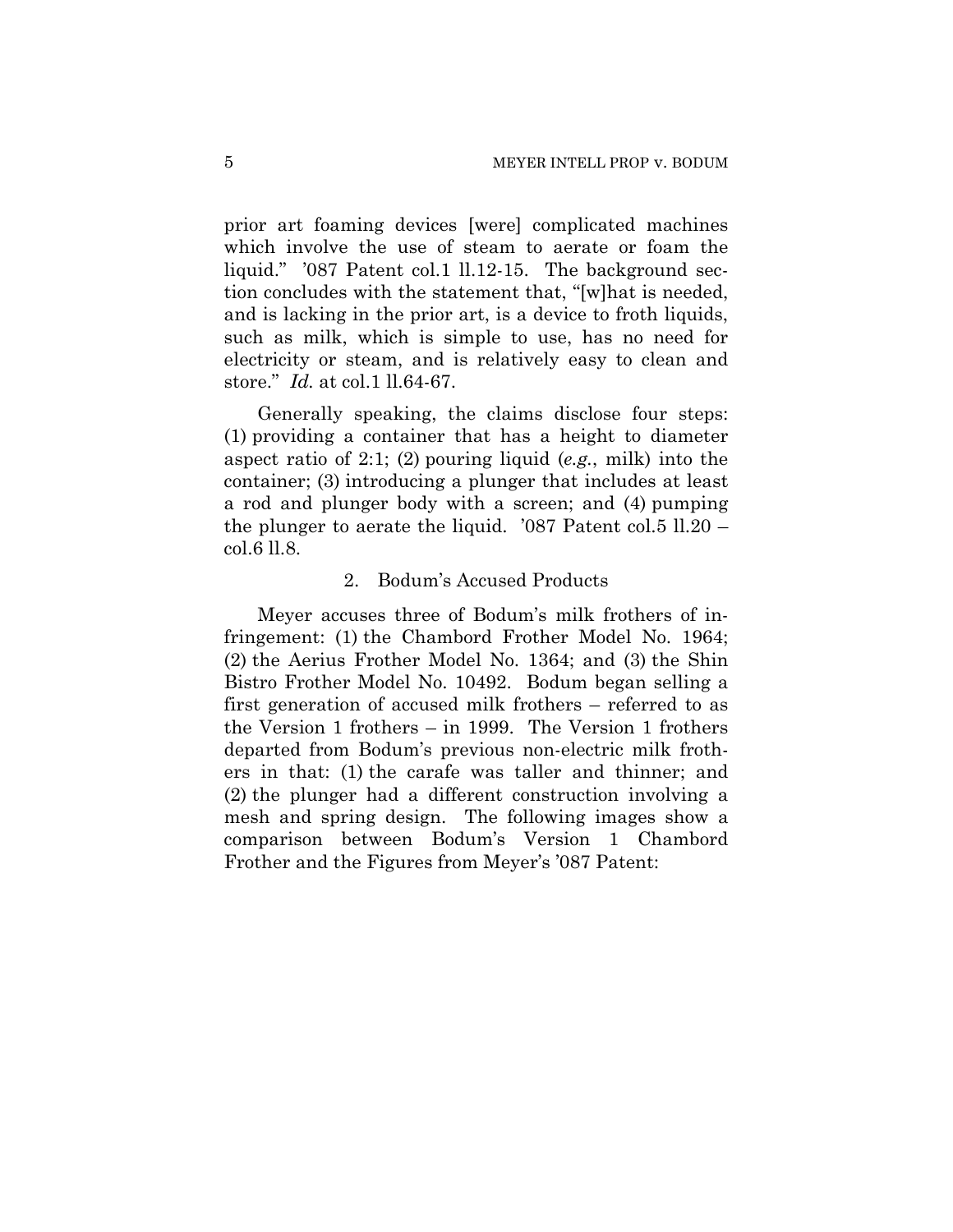

**FIG. 1**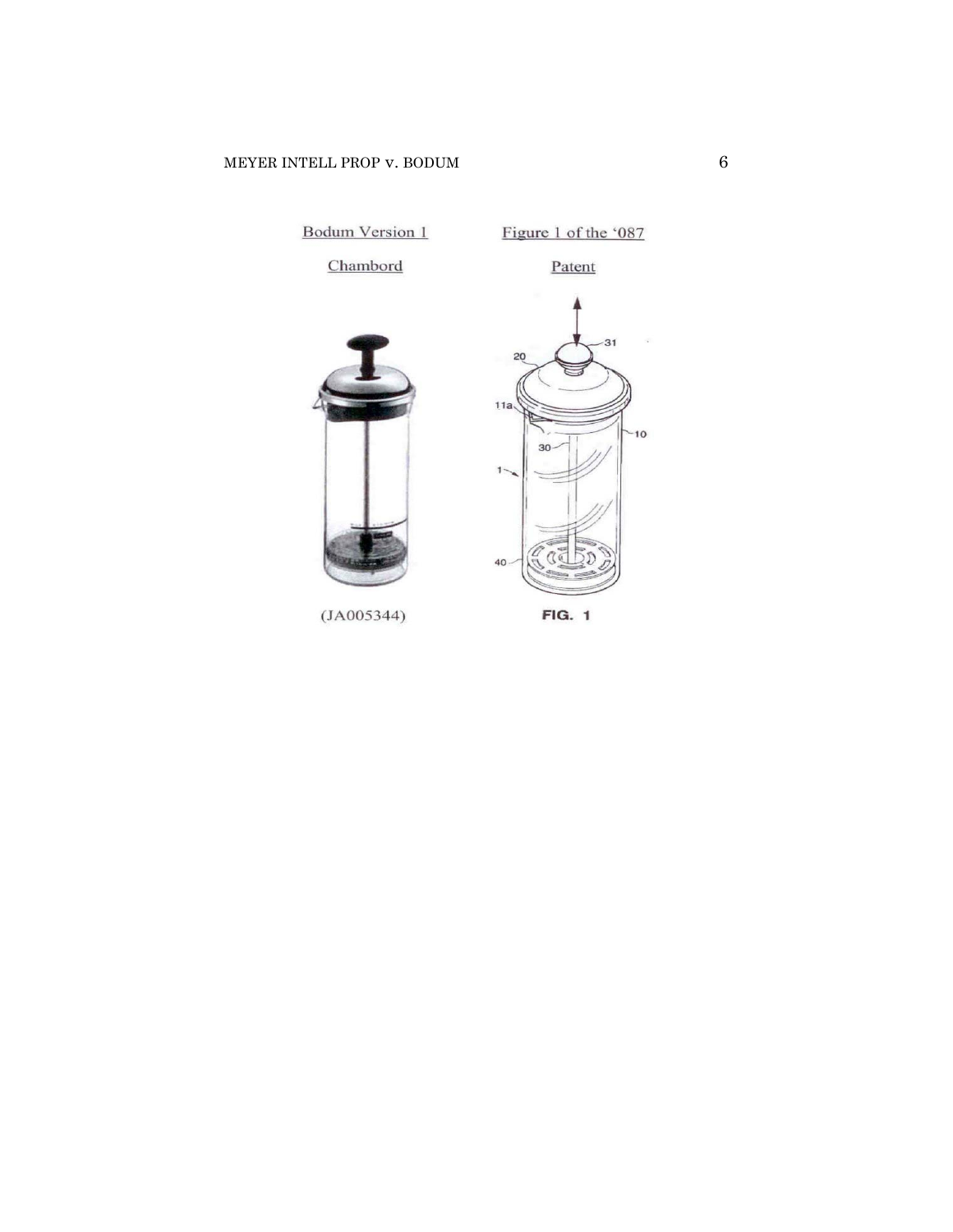

#### B. Procedural History

In May 2005, Brady sold his company – BonJour – to Meyer. In the sale, BonJour transferred its intellectual property rights to Meyer, and it is undisputed that Meyer owns the patents-in-suit.

On November 20, 2006, Meyer filed suit against Bodum in the Northern District of Illinois, alleging infringement of the patents-in-suit. In the Complaint, Meyer alleged that Bodum "has been and still is using, selling, offering for sale and/or importing one or more milk frother products for frothing liquids that infringe, directly, indirectly, contributorily and/or by inducement" the '087 Patent and the '122 Patent. Complaint, *Meyer Intellectual Props. Ltd. v. Bodum, Inc.*, No. 06-cv-6329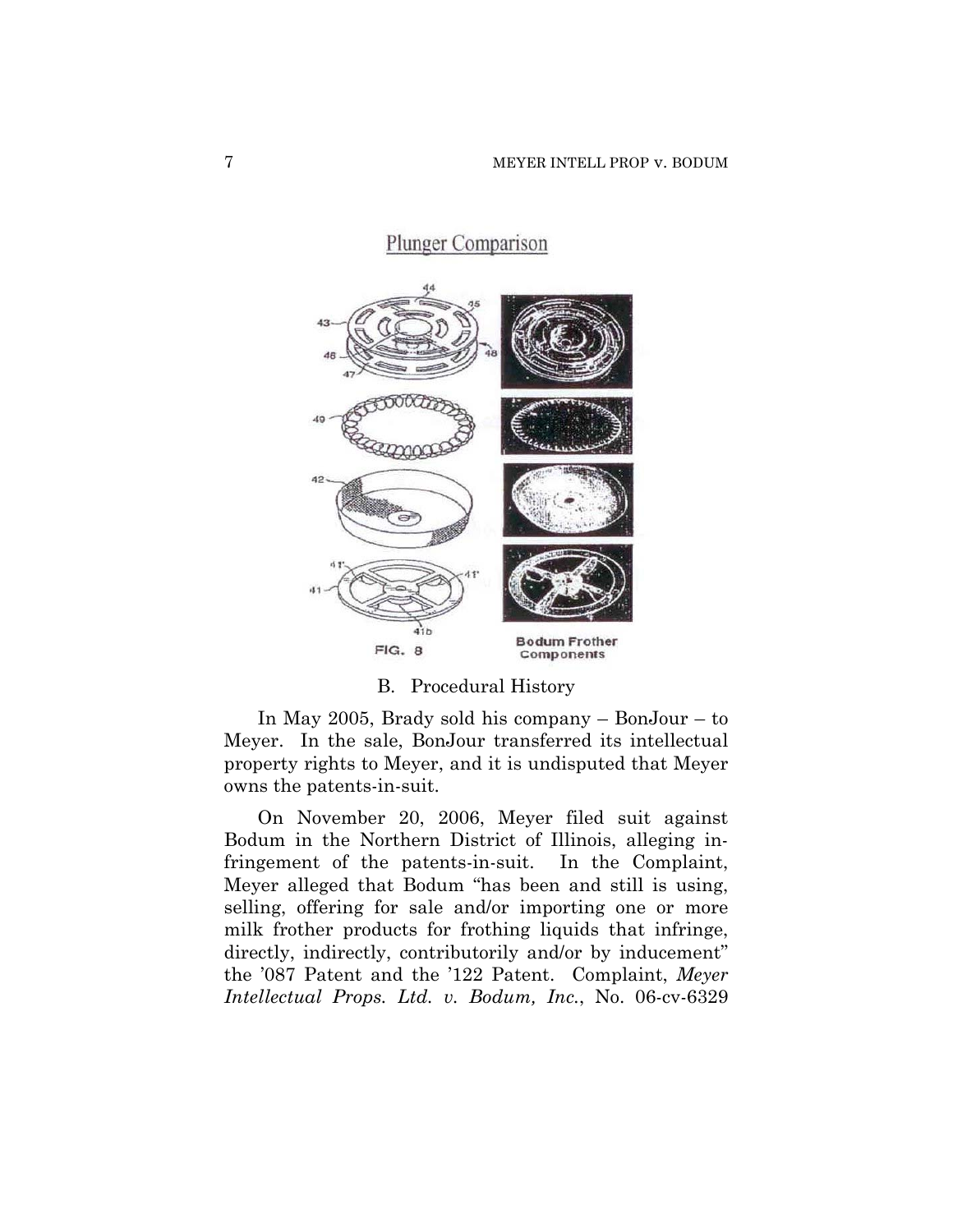(N.D. Ill. Nov. 20, 2006), ECF No. 1. Meyer amended its complaint a year later, in November 2007, to add a claim for willful infringement.

On January 19, 2007, Bodum: (1) filed an answer asserting an affirmative defense of inequitable conduct; and (2) counterclaimed seeking a declaration that the asserted claims of the patents-in-suit are invalid and not infringed.

Roughly six months after it was served with the complaint, Bodum ceased manufacturing its Version 1 frothers and transitioned to Version 2 frothers with a new plunger design. Bodum did not change the name or designation of its frother products. According to Bodum, "[u]nlike the Version 1 plunger, the Version 2 plunger does not have a spring or other biasing element that holds the screen against the inside wall of the container or housing, and the screen does not extend beyond the diameter of the plunger plate." Appellant Br. 9. Instead, the Version 2 plunger contains an O-ring around the circumference of the plunger body. Bodum subsequently removed the O-ring from the Version 2 frother and began selling the new design as Version 3 in July 2008.

## 1. Claim Construction

On May 14, 2008, the district court issued its claim construction order. *Meyer Intellectual Props. Ltd. v. Bodum, Inc.*, 552 F. Supp. 2d 810 (N.D. Ill. 2008) ("*Claim Construction Order*"). In that order, the court noted that the parties "agree[d] on which claims are in dispute and have submitted a joint letter identifying the disputed language." *Id.* at 812. Consistent with the parties' request, the court limited its construction to certain language in Claim 1 of the '087 Patent and Claims 1 and 10 of the '122 Patent. The bulk of the court's claim construction order is not relevant to resolution of this appeal so we do not discuss it in any detail. Notably, however, the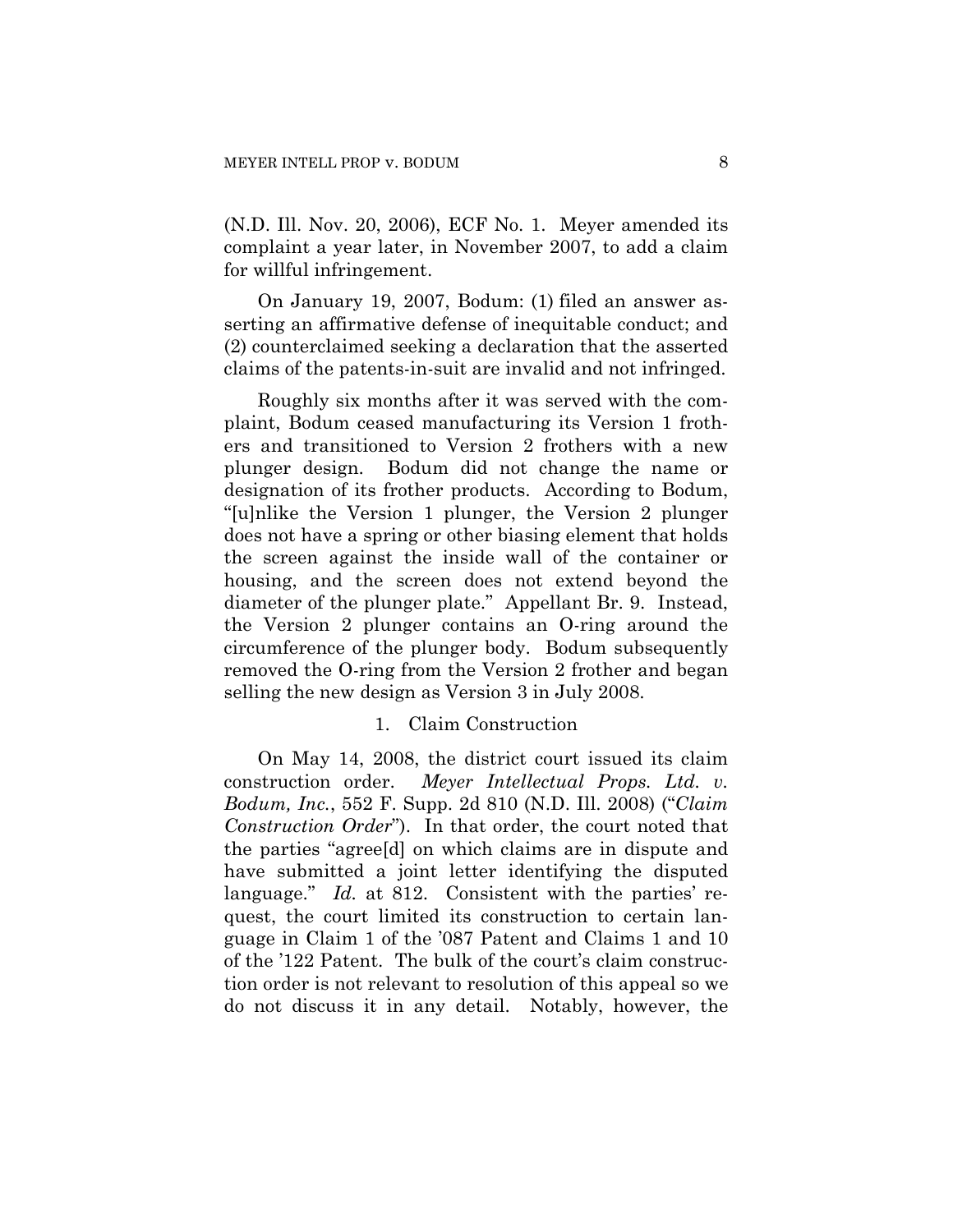parties did not ask the court to construe the phrase "providing a container" as it is used in Claim 1 of the patentsin-suit at this stage of the proceedings. *See* '087 Patent col.5 ll.23-25 ("providing a container characterized by a height and a diameter, the height being at least two times the diameter").

#### 2. Summary Judgment

On September 2, 2008, Meyer moved for partial summary judgment, arguing that, by providing its Version 1 frothers along with instructions for their use, Bodum induced others – specifically Meyer's own expert Albert Karvelis – to infringe the patents-in-suit. In response, Bodum argued that: (1) Meyer failed to provide sufficient evidence of an intent to induce infringement; (2) Bodum could not induce infringement because it believed in good faith that the Meyer patents are invalid; (3) Bodum could not be liable for inducement because no single third party could perform all the steps in the patented claims, not even Mr. Karvelis; and (4) even if Mr. Karvelis had performed all of the steps of the method claims, his acts could not be acts of "infringement" since he was acting under an implied license created by the umbrella of the parties' litigation.

Two things are notable about the parties' summary judgment filings. First, Meyer presented no evidence that anyone other than its own expert had directly "infringed" the '087 and '122 Patents. Second, both parties discussed what it meant to "provide a container" for frothing though, again, neither expressly sought construction of that term.

On February 11, 2009, the district court granted Meyer's motion for partial summary judgment, finding that Bodum had induced infringement of certain claims in the '087 and '122 Patents by its sales of the Version 1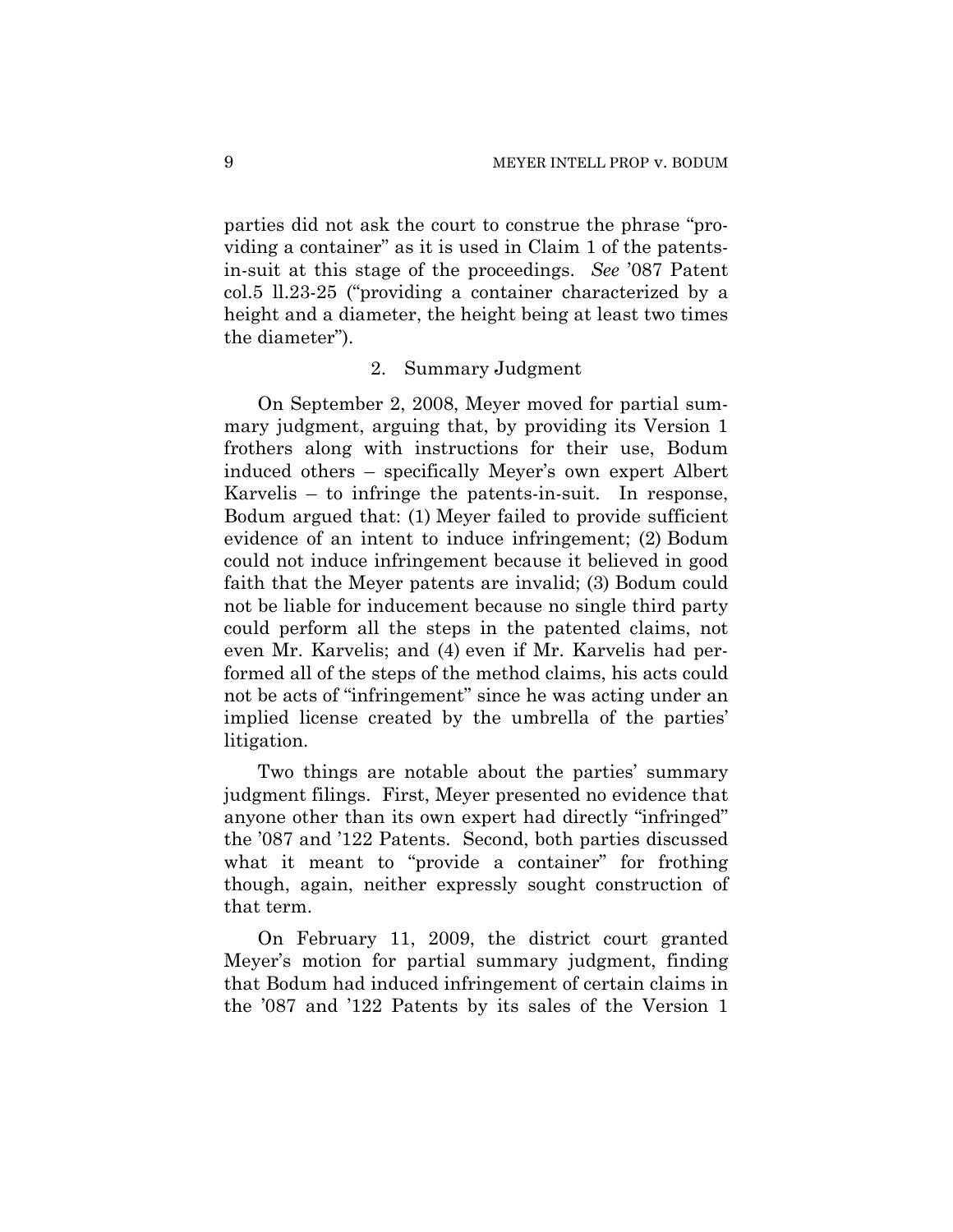frothers. *Meyer Intellectual Props. Ltd. v. Bodum, Inc.*, 597 F. Supp. 2d 790 (N.D. Ill. 2009) ("*Summary Judgment Version 1*").

Meyer then filed a second motion for partial summary judgment, this time arguing that Bodum's sale of its Version 2 and 3 frothers both directly infringed and induced infringement of the '122 Patent.[2](#page-9-0) The court granted summary judgment of direct infringement and inducement as to the Version 2 frothers, but found genuine issues of material fact as to literal infringement with respect to the Version 3 frothers. *Meyer Intellectual Props. Ltd. v. Bodum, Inc.*, 674 F. Supp. 2d 1015, 1022 (N.D. Ill. 2009) ("*Summary Judgment Version 2*"). The court began by noting that the '122 Patent includes a limitation that "substantially no liquid passes between the circumference of the plunger body and the inside wall of the container." *Id.* at 1017. Although Bodum attempted to design around this limitation by removing the O-ring from the Version 2 frother so that a greater amount of liquid could pass between the plunger and the container, Bodum "mistakenly produced and sold frothers with O-rings ("Version 2 frothers") during a period that began about July 2007 and ran through June 2008." *Id.*

Bodum argued that it could not be liable for infringement because Meyer did not offer evidence that Bodum itself performed each step of the method and Meyer offered no evidence that its customers did so. The court rejected this argument and reiterated its view that, if Meyer's patents are valid, Bodum's production and sale of the Version 2 frothers infringe directly and induce others to infringe.

 $\overline{a}$ 

<span id="page-9-0"></span><sup>2</sup> Meyer did not assert the '087 Patent against either the Version 2 or Version 3 frothers.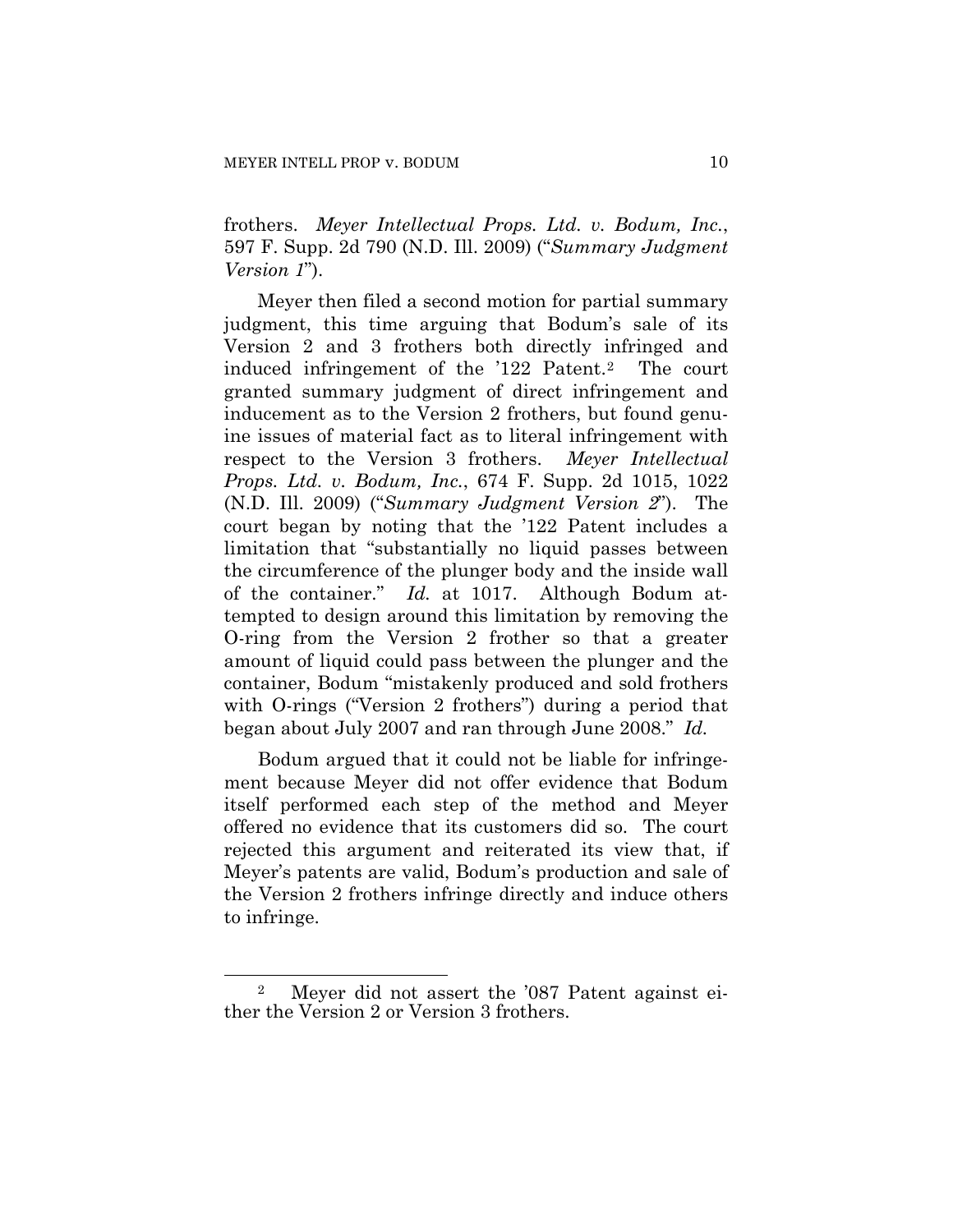#### 3. Motions *in Limine*

In April 2010, Meyer filed several motions *in limine*. Specifically, Meyer sought to: (1) bar Bodum's proffered expert, Robert John Anders ("Anders"), from testifying regarding his opinion that the patents-in-suit are invalid as obvious under 35 U.S.C. § 103; (2) prevent Bodum from relying on evidence it claims constitutes prior art, including documents Anders referred to in his report; (3) preclude Bodum from presenting any evidence regarding its inequitable conduct defense; and (4) prevent Bodum from introducing what Meyer characterized as previously undisclosed prior art references.

In a series of decisions, the district court granted all of Meyer's motions, limiting significantly the evidence Bodum could introduce at trial. First, the court issued an order excluding Anders' opinion on obviousness and preventing him from testifying on that subject because he "advance[d] his opinion as a mere ipse dixit: 'Trust me – I know obviousness when I see it, and this is it.'" *Meyer Intellectual Props. Ltd. v. Bodum, Inc.*, 715 F. Supp. 2d 827, 830 (N.D. Ill. 2010).

Next, the district court issued an order barring Bodum from using prior art evidence not contained in Anders' report. *Meyer Intellectual Props. Ltd. v. Bodum, Inc.*, No. 06-cv-6329, 2010 U.S. Dist. LEXIS 56168 (N.D. Ill. June 7, 2010). Looking at Anders' report, the court found that it was divided into three sections – A, B, and C – and that, although Anders identified fifty-six items in Part A "as matters that [he] *reviewed* en route to his arrival at the opinions that he then sets out in Parts B and C," his "ensuing opinions themselves focused solely on just two of those many items as the actual predicates for his stated conclusions." *Id.* at \*4. In other words, the court found that Anders limited the universe of prior art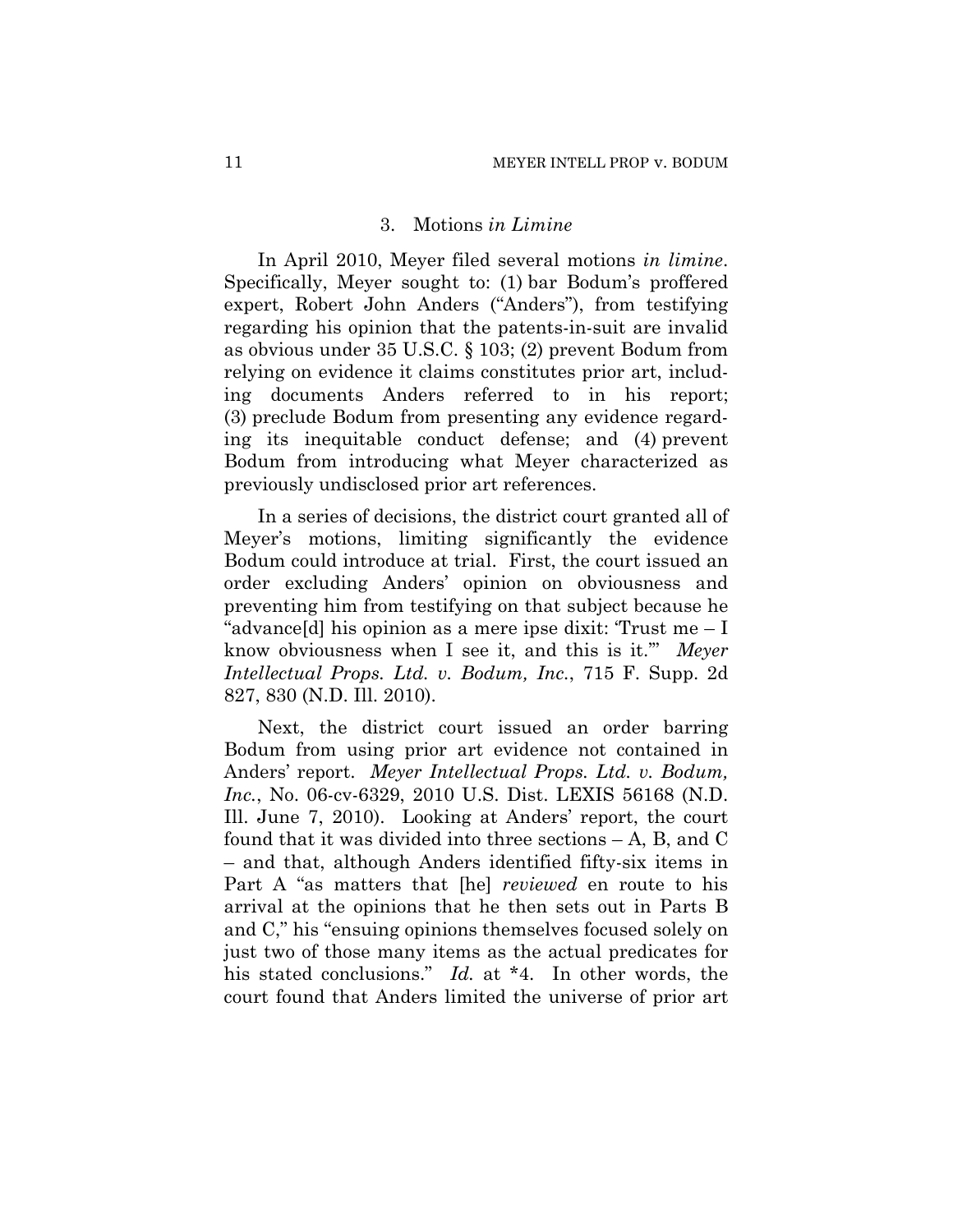and that Bodum's lawyers could not expand that scope. Finally, the court granted Meyer's motion to preclude Bodum from arguing that Brady engaged in inequitable conduct in obtaining the patents-in-suit. Specifically, the court found that Bodum's "inequitable conduct charge . . . failed to meet the demanding requirements" of materiality and intent. *Id.* at \*6-9.

Bodum moved the court to reconsider both of its orders granting Meyer's motions *in limine*. In relevant part, Bodum argued that: (1) during discovery, Bodum identified and disclosed much of the contested prior art in its Second Supplemental Answers to Plaintiffs' Interrogatories 2 and 3; (2) it was improper for the court to use the Anders' report to limit the scope of prior art upon which Bodum could rely at trial; (3) the Anders' report is a single report with three component parts which should be read together; and (4) even if Bodum were limited to the references upon which Anders expressly relied, those references included a drawing of a Bodum French press container with dimensions which matched those disclosed in Meyer's '122 Patent.

In a decision dated October 7, 2010, the court denied Bodum's motion to reconsider. First, the court reiterated that Anders "considered a great deal of potentially relevant material and, having done so, settled on just two items as the relevant prior art." *Meyer Intellectual Props. Ltd. v. Bodum, Inc.*, No. 06-cv-6329, 2010 U.S. Dist. LEXIS 107169, at \*3 (N.D. Ill. Oct. 7, 2010). Second, the court stated that:

It simply will not do for Bodum to take an end run around its own chosen expert's opinion by adducing testimony from its own people, Jorgen Bodum and Thomas Perez, as to other items that they consider prior art, whether that testimony is ten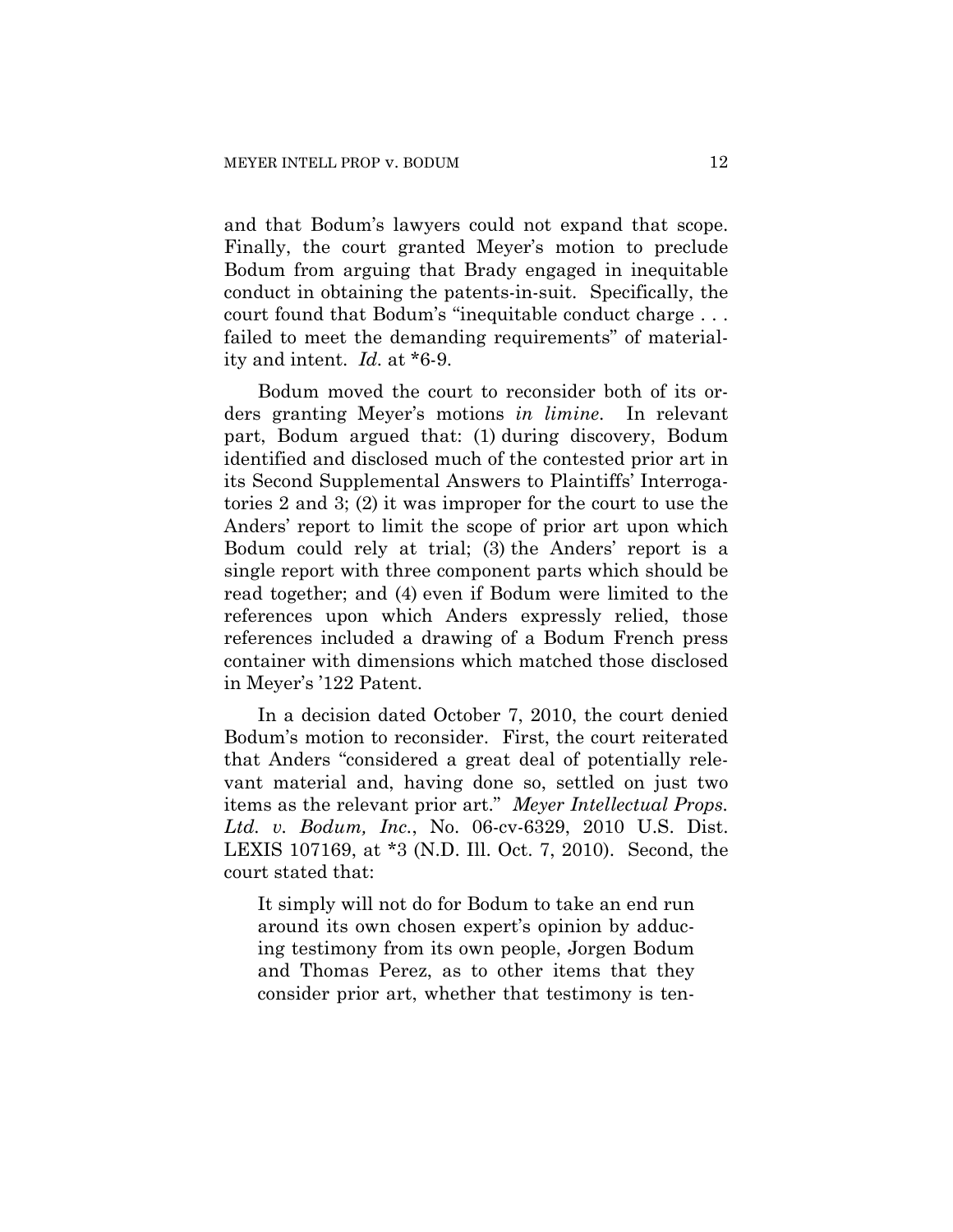dered under the rubric of Evid. R. 702 (the rule governing "expert" testimony) or of Evid. R. 701 (the rule that gives room for opinion testimony by lay witnesses).

*Id.* Accordingly, the court limited Bodum to only two of the references identified in Anders' report: (1) United States Reissued Patent, No. RE37,137 ("the Ghidini Reissue Patent"); and (2) a Bodum French Press container.

## 4. Jury Trial

Beginning on November 8, 2010, the court conducted a jury trial to address three issues: (1) invalidity based on obviousness; (2) whether Bodum's infringement of the asserted claims was willful; and (3) damages.

On November 10, 2010, near the end of Meyer's casein-chief, Meyer moved the court to preclude Bodum from introducing and using a modern version of the Bodum 3- Cup French Press as prior art on grounds that: (1) Bodum had no corroborating evidence tying the modern version to that which allegedly pre-dated the Meyer patents; and (2) it was an attempt to backdoor the court's prior rulings limiting the prior art on which Bodum could rely. The district court granted the motion on the second ground, and the Bodum 3-Cup French Press was not introduced as an exhibit at trial.

Also at the end of Meyer's case-in-chief, Bodum filed a motion for JMOL that it did not willfully infringe the asserted patents. The district court denied that motion on the record on November 15, 2010.

On November 17, 2010, the jury returned a verdict in favor of Meyer, finding that the patents-in-suit were not invalid and that Bodum's infringement was willful. The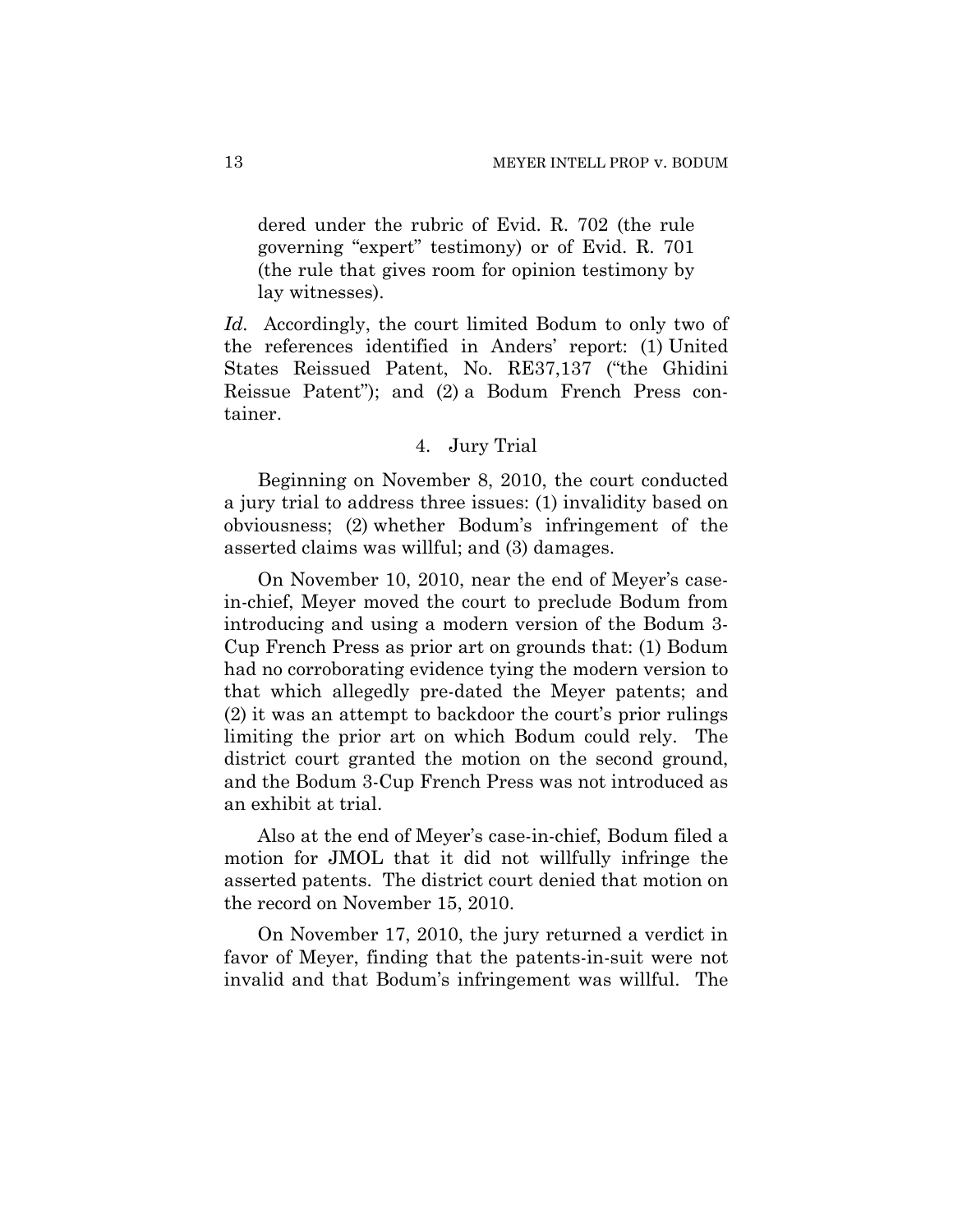jury awarded damages to Meyer in the requested amount of \$50,000.

#### 5. Post-Trial Motions

Following the jury verdict, Meyer filed a motion asking the court to: (1) award treble damages pursuant to 35 U.S.C. § 284; (2) declare this case exceptional within the meaning of 35 U.S.C.  $\S 285$ ; and (3) award Meyer its attorney fees in the amount of \$756,487.56. In a decision dated February 16, 2011, the district court granted Meyer's motion, increased the jury's damage award to \$150,000, and awarded Meyer its full attorney fees. *Meyer Intellectual Props. Ltd. v. Bodum, Inc.*, 764 F. Supp. 2d 1004 (N.D. Ill. 2011) ("*Decision Awarding Attorney Fees*").

Bodum subsequently filed two post-trial motions. First, Bodum filed a renewed motion for JMOL, again asking the court to find that Bodum did not willfully infringe the patents-in-suit. In that motion, Bodum argued that: (1) it did not have knowledge of the '087 and '122 Patents prior to the filing of the complaint; (2) Meyer failed to move for a preliminary injunction, and thus could not show willful infringement under *In re Seagate Technology, LLC*, 497 F.3d 1360 (Fed. Cir. 2007) (en banc); (3) Bodum's efforts to design around the patents-in-suit demonstrate that it was not objectively reckless; and (4) Bodum raised substantial questions of noninfringement and invalidity.

Second, Bodum moved the court pursuant to Rule 59(e) of the Federal Rules of Civil Procedure to alter its previous decisions granting summary judgment of infringement. In that motion, Bodum asked the court to revisit its prior decisions in light of this court's December 2010 decision in *Akamai Technologies, Inc. v. Limelight Networks, Inc.*, 629 F.3d 1311 (Fed. Cir. 2010), *vacated*,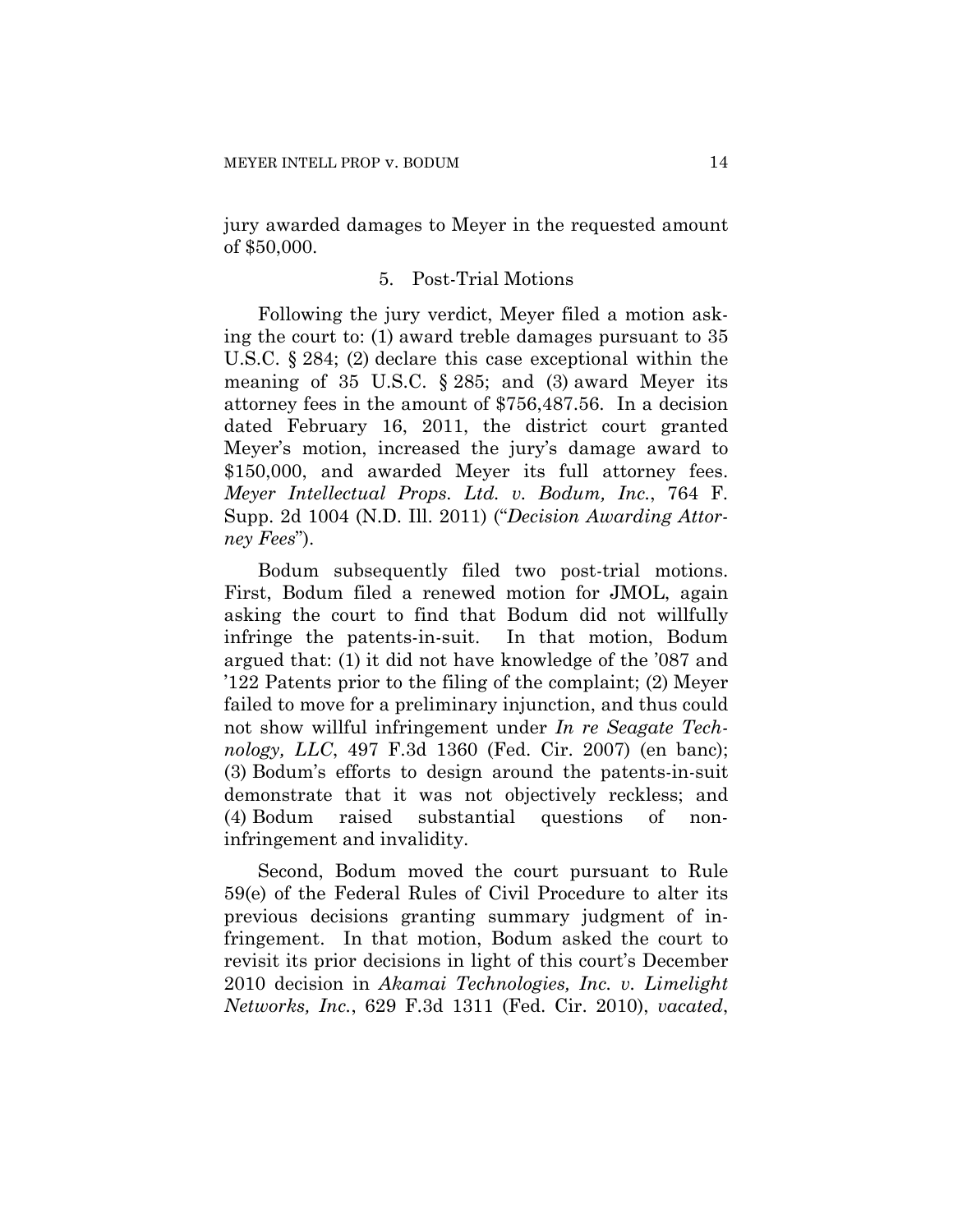419 F. App'x 989 (Fed. Cir. 2011). Specifically, in light of *Akamai*, Bodum argued that the court should withdraw its findings of direct infringement because: (1) Meyer failed to show that Bodum performed every step of the asserted claims; (2) the claims are incapable of being directly infringed by a single third party; and (3) there is no direct infringement under a divided infringement or joint infringement theory because Bodum's customers are not agents of Bodum, and are not obligated to use the frothers in any particular way.

The district court conducted a hearing on March 14, 2011, and denied both of Bodum's post-trial motions on the record. First, the court denied Bodum's renewed JMOL for the reasons previously stated on the record at the conclusion of Meyer's case in chief. With respect to Bodum's Rule 59(e) motion, the district judge explained that he reviewed *Akamai* and noted that "joint liability may be found when one party 'controls or directs' the activities of another party." Tr. of Proceedings held on Mar. 14, 2011, *Meyer Intellectual Props. Ltd. v. Bodum, Inc.*, No. 06-cv-6329 (N.D. Ill. Apr. 29, 2011), ECF No. 272, at 4:19-21. The judge then stated that the patented method here "has only one intended goal. That is the production of froth liquid such as milk. And the devices marketed by Bodum have exactly that function. This isn't a matter of purchasers that – that where the devices that Bodum's customers choose among several possible means of accomplishing a purpose." *Id.* at 6:1-7. The court concluded that it "would be a solipsism if you permitted an escape for a party that practices the method up to the point of its ultimate utilization . . . ." *Id.* at 7:11-16. Accordingly, the court found no basis to reverse its prior rulings granting summary judgment in Meyer's favor.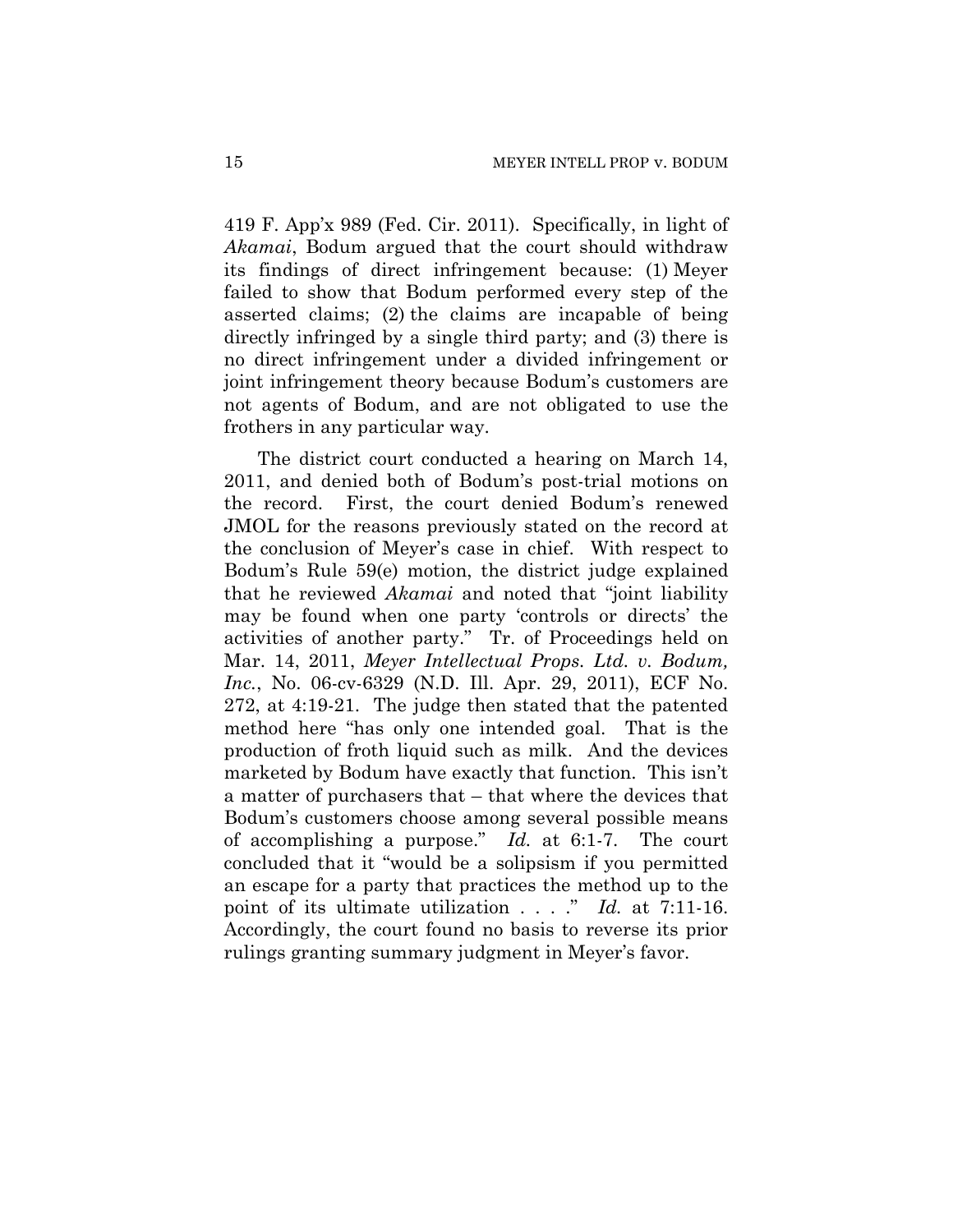Bodum timely appealed several of the district court's decisions to this court. We have jurisdiction pursuant to 28 U.S.C. § 1295(a)(1).

#### **DISCUSSION**

On appeal, Bodum argues that the district court erred when it: (1) granted summary judgment of direct infringement and inducement of the asserted method claims, despite the lack of evidence that any one party – including Bodum – actually performed each step of the asserted claims; (2) made several evidentiary rulings that made it impossible for Bodum to present its case; (3) dismissed Bodum's affirmative defense of inequitable conduct on a motion *in limine*; and (4) denied Bodum's JMOL of no willful infringement. We address each of these issues in turn.

#### A. Infringement

The district court issued two separate decisions granting summary judgment that Bodum directly infringed and induced infringement of the patents-in-suit. First, with respect to Bodum's Version 1 frothers, the court found that: (1) Bodum conceded direct infringement; and (2) whenever a Bodum customer uses its milk frother and follows the instructions contained therein, that customer directly infringes the patents-in-suit, and Bodum induces the same as a matter of law. *Summary Judgment Version 1*, 597 F. Supp. 2d at 794, 798-99. Bodum moved the district court to clarify its decision, arguing that it could not be a direct infringer because it only practices the first step of the claim – "providing a container" – and its customers could not be direct infringers because, while they practice each of the other steps, they do not practice the "providing" step. The district court judge conducted a status hearing and explained to Bodum that: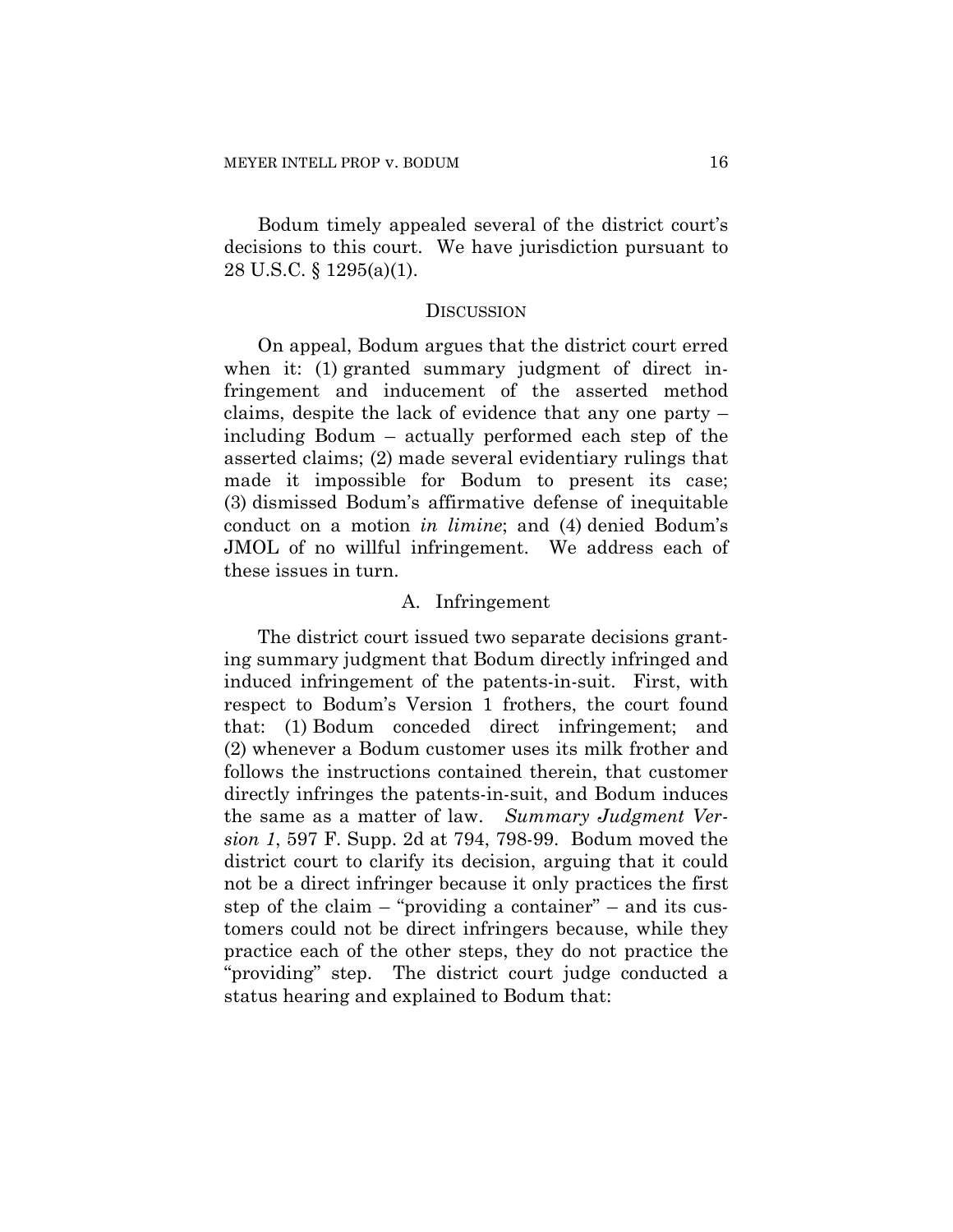I took a look at the box that contains this plunger. And everything that you have done is everything except hold the customer's hand on the plunger. I mean you know, you have given the direct – you have got essentially a one purpose invention. And you have done everything, including the first step to practice the thing, because again all that you lack is putting your client's hot hand on the plunger, because you instructed the customer, "Here is how you use the thing."

Tr. of Proceedings held on May 1, 2009, *Meyer Intellectual Props. Ltd. v. Bodum, Inc.*, No. 06-cv-6329 (N.D. Ill. May 5, 2011), ECF No. 273 at 5:12-20. Accordingly, the court denied Bodum's motion to clarify.

The district court subsequently granted Meyer's motion for summary judgment that Bodum's sale of the Version 2 frothers infringe the claims of the '122 Patent, finding that: (1) Bodum must have tested its products before putting them on the market; and (2) "[t]hough Meyer does not provide evidence of specific instances of direct infringement by Bodum's customers, such proof is not required because . . . Version 2 'necessarily infringes' the patented method when operated as directed." *Summary Judgment Version 2*, 674 F. Supp. 2d at 1018, 1021.[3](#page-16-0)

We review the district court's grant of summary judgment without deference, drawing all reasonable inferences in favor of the nonmoving party. *King Pharm., Inc. v. Eon Labs., Inc.*, 616 F.3d 1267, 1273 (Fed. Cir. 2010). Summary judgment is appropriate when there are

 $\overline{a}$ 

<span id="page-16-0"></span><sup>3</sup> After trial, the court denied Bodum's Rule 59(e) motion to alter the court's prior summary judgment decisions, reiterating that Bodum's products have one goal – to froth milk – and that Bodum cannot avoid liability by claiming that it does not use the device.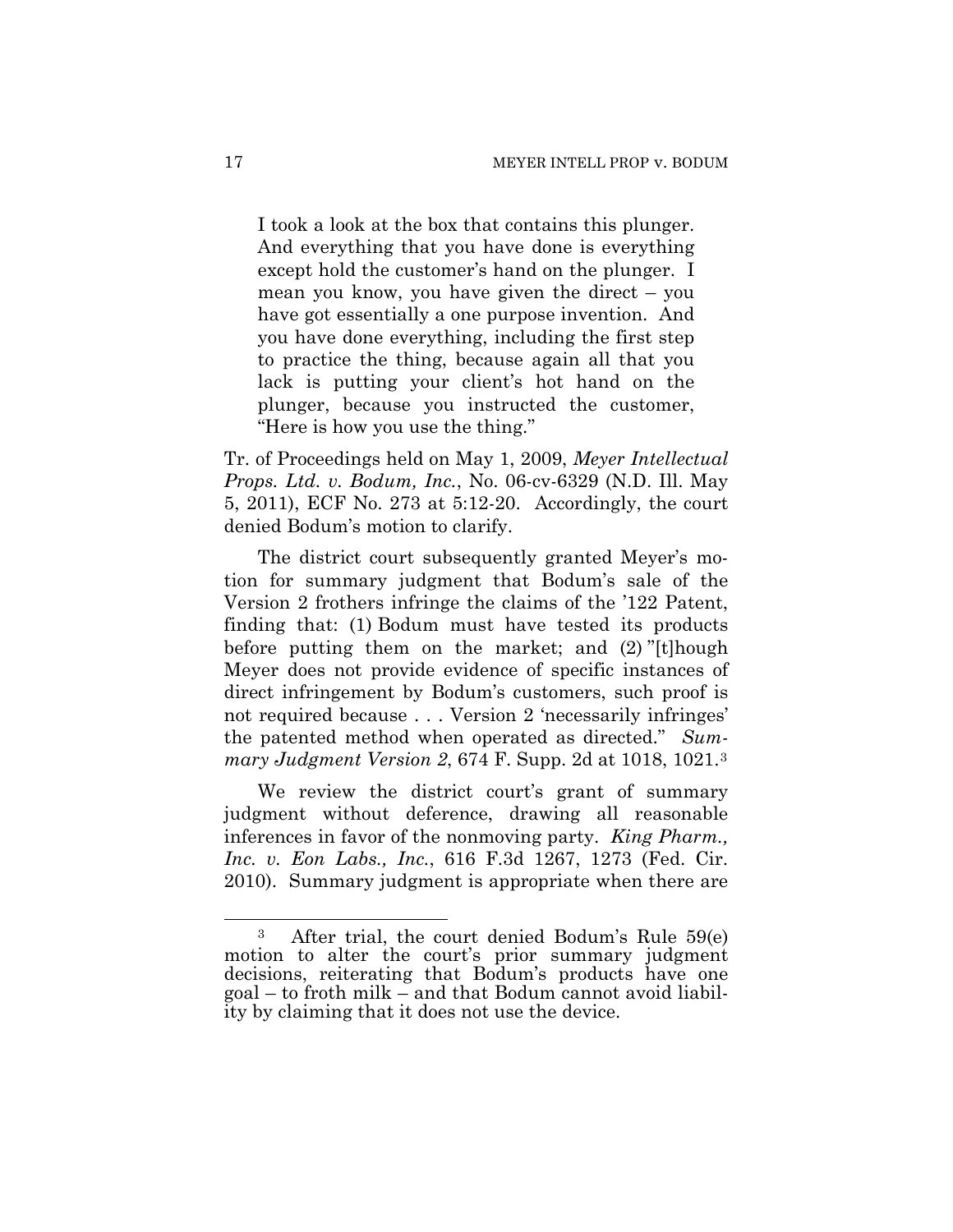no genuine issues of material fact and the moving party is entitled to judgment as a matter of law. Fed. R. Civ. P. 56. Evaluating a district court decision granting summary judgment of infringement requires two steps: (1) claim construction; and (2) comparison of the properly construed claims to the accused product or process. *Abbott Labs. v. Sandoz, Inc.*, 566 F.3d 1282, 1288 (Fed. Cir. 2009).

Where, as here, the asserted patent claims are method claims, the sale of a product, without more, does not infringe the patent. *i4i Ltd. P'ship v. Microsoft Corp.*, 598 F.3d 831, 850 (Fed. Cir. 2010) (citation omitted). Instead, direct infringement of a method claim requires a showing that every step of the claimed method has been practiced. *Lucent Techs., Inc. v. Gateway, Inc.*, 580 F.3d 1301, 1317 (Fed. Cir. 2009).

Under 35 U.S.C. § 271(b), a party who "actively induces infringement of a patent shall be liable as an infringer." To prevail on an inducement claim, a patentee must establish that: (1) there has been direct infringement; (2) the defendant, with knowledge of the patent, actively and knowingly aided and abetted such direct infringement*. DSU Med. Corp. v. JMS Co.*, 471 F.3d 1293, 1305 (Fed. Cir. 2006) (en banc). It is wellestablished that a finding of direct infringement is a prerequisite to a finding of inducement. *Ricoh Co. v. Quanta Computer Inc.*, 550 F.3d 1325, 1341 (Fed. Cir. 2008) ("[A] finding of inducement requires a threshold finding of direct infringement.").

On appeal, Bodum argues both that the district court assumed that acts of direct infringement occurred when there was no evidence in the record that they did and that the district court misapplied the law with respect to inducement in the context of method claims. According to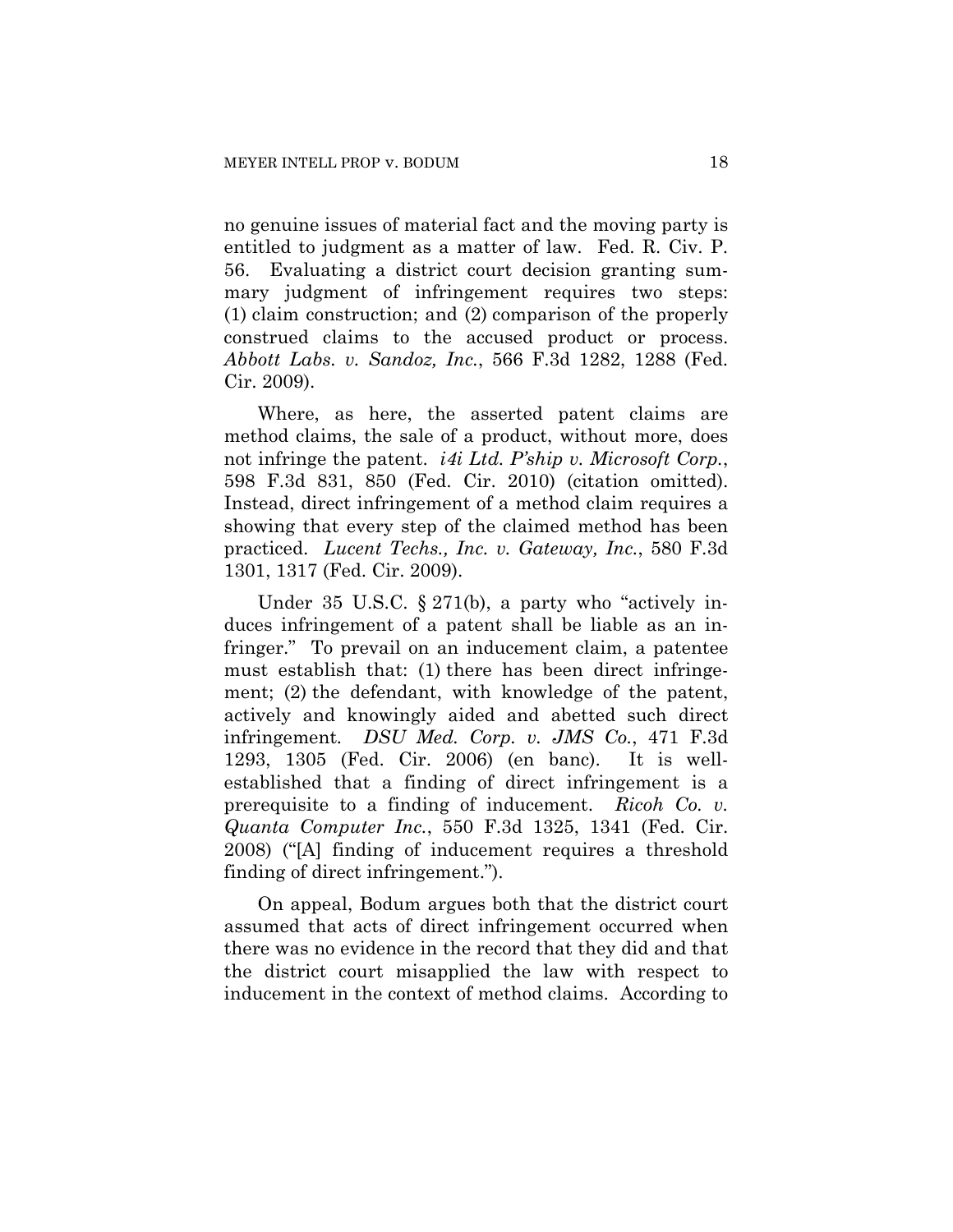Bodum, because there was no evidence that any single party, including Bodum itself, actually performed each step of the asserted method claims, there can be no finding of direct infringement or inducement. Since this court's decision in *Akamai* has been vacated pending *en banc* review, Bodum relies upon our decision in *BMC Resources, Inc. v. Paymentech, L.P.*, 498 F.3d 1373 (Fed. Cir. 2007) to support its argument.

Meyer responds that: (1) as the district court held, Bodum waived its direct infringement argument with respect to Version 1; and (2) Bodum's own witnesses admitted actual use of Bodum's Version 1 and Version 2 frothers during testing of the frothers. Notably, Meyer abandons its argument that a finding of infringement can be premised on the acts of its own expert during the course of litigation. Meyer neither cites nor discusses *BMC* in its brief to this court.[4](#page-18-0)

For the reasons discussed below, we conclude that the district court erred in granting summary judgment of infringement with respect to both the Version 1 and Version 2 frothers because the record was inadequate to support such a conclusion as a matter of law. In reaching this conclusion, we find no reason to discuss or apply this court's case law on divided infringement or to await its clarification *en banc* because we find that, properly con-

1

<span id="page-18-0"></span><sup>4</sup> On appeal, Bodum separately argues that its Version 2 frother cannot infringe because it does not have a spring biasing screen, as is required in Claims 19 and 23 of the '122 Patent. In response, Meyer argues that: (1) there is no spring limitation in Claims 19 or 23 of the '122 Patent; and (2) the O-ring present in the Version 2 frother is the equivalent of the spring specified in certain claims of the patents-in-suit. Appellees' Br. 54-55. Because we find issues of material fact with respect to direct infringement and inducement, we need not address Bodum's additional arguments at this stage.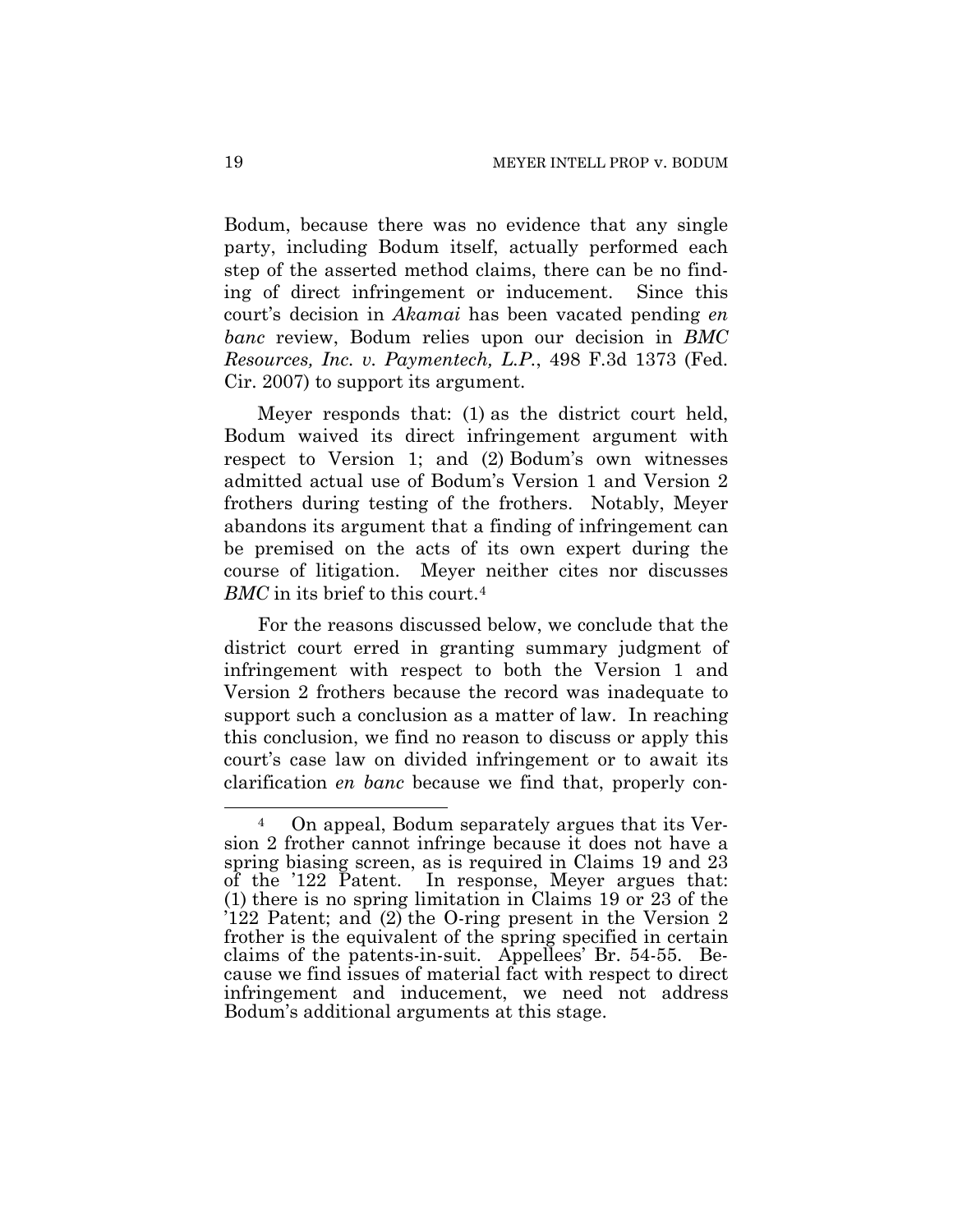strued, each step of the method claims could be performed by a single user.

#### 1. Waiver

First, we disagree with the district court's finding that Bodum conceded direct infringement as to its Version 1 frother. In its initial motion seeking summary judgment, Meyer's sole argument with respect to direct infringement was that "literal and direct infringement exists by one, such as *Meyer's* expert, Albert Karvelis, when practicing the method prescribed in Bodum's instructions while using Bodum's accused milk frothers." Mem. in Supp. of Pls.' Mot. for Partial Summ. J., *Meyer Intellectual Props. Ltd. v. Bodum, Inc.*, No. 06-cv-6329, (N.D. Ill. Sept. 2, 2008), ECF No. 90 at 8 (emphasis added). Meyer did not argue that anyone other than Mr. Karvelis practiced each step of the claimed method by using Bodum's Version 1 frother. Nor did Meyer offer evidence of or even argue that anyone at Bodum ever practiced every step of the method claim or that there was any known customer who did so.

In response, Bodum both rejected the notion that Mr. Karvelis' actions could constitute acts of infringement and argued that no single person or entity – not even Mr. Karvelis – could perform all steps of the method claim because Bodum itself practiced the "providing a container" step, and only that step. Recognizing that induced infringement requires proof of both direct infringement and that the alleged inducer knowingly aided and abetted that direct infringement, Bodum argued that:

Meyer's allegation of direct infringement is improper for at least the reason that, as drafted, no one party can directly infringe any of the independent method claims. Only Bodum performs the first step of each independent claim, the step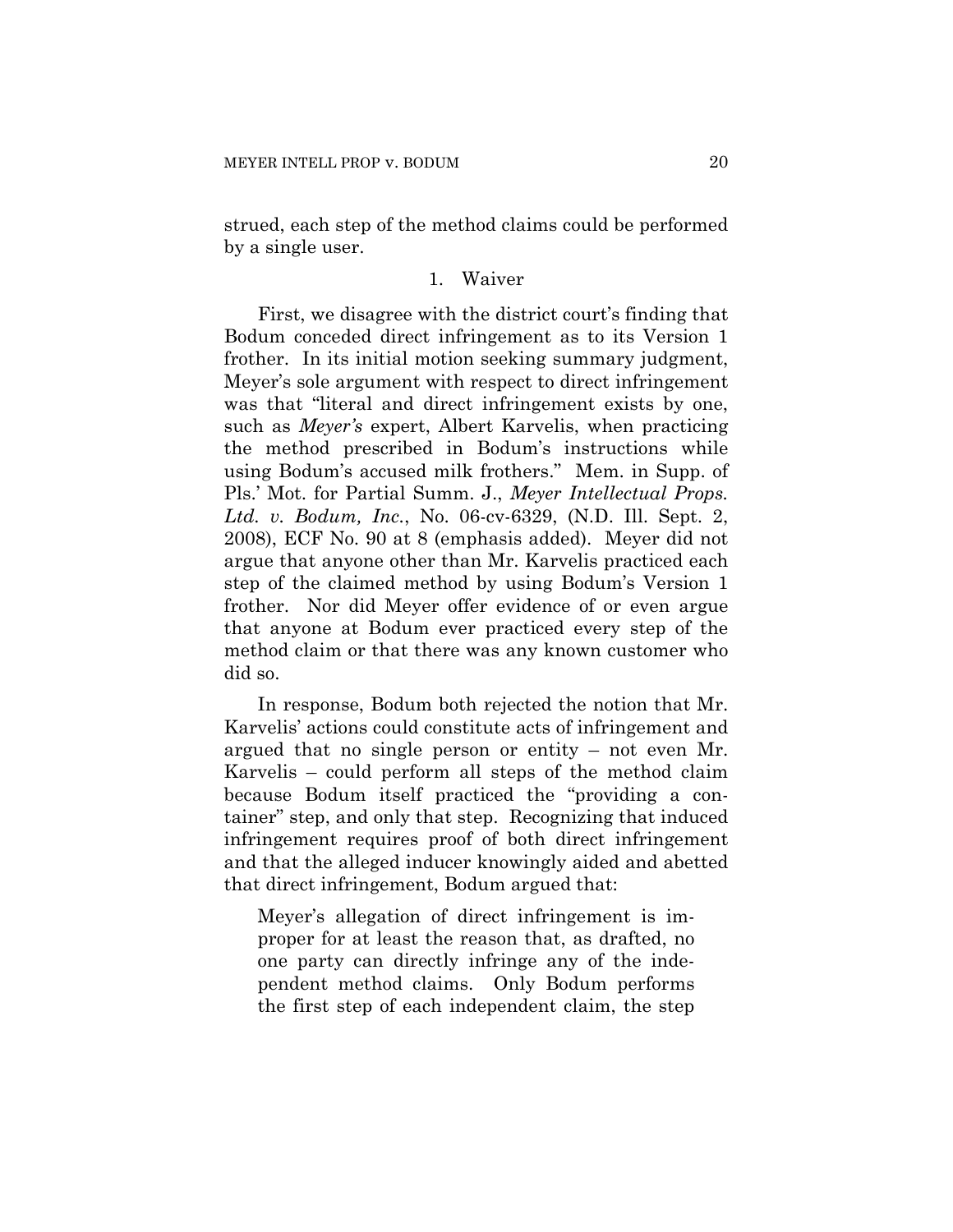of providing a container or housing associated with its Accused Products. The remaining steps are each performed only by Bodum's customers. As a result there is no direct infringement and consequently, no inducement.

Def.'s Mem. in Opp'n, *Meyer Intellectual Props. Ltd. v. Bodum, Inc.*, No. 06-cv-6329, (N.D. Ill. Nov. 21, 2008), ECF No. 99 at 13. Given this language, we find that the district court erred in concluding that Bodum "raise[d] no defense to the argument that its products directly infringed the Meyer Patents." *Summary Judgment Version 1*, 597 F. Supp. 2d at 794. In these circumstances, we agree with Bodum that no waiver occurred.

#### 2. Claim Construction

Resolution of the parties' dispute turns, in large part, on the construction of the term "providing" as it is used in the patent claims. Claim construction is an issue of law subject to *de novo* review on appeal. *See Cybor Corp. v. FAS Techs., Inc.*, 138 F.3d 1448, 1456 (Fed. Cir. 1998) (en banc).

To ascertain the scope and meaning of the asserted claims, we look to the claim language, the specification, the prosecution history, and any relevant extrinsic evidence. *Phillips v. AWH Corp.*, 415 F.3d 1303, 1315-17 (Fed. Cir. 2005) (en banc). As a general rule, a claim term is given the plain and ordinary meaning as understood by a person of ordinary skill in the art at the time of invention. *Id.* at 1312-13.

Although claim construction begins with the language of the claims themselves, the claims "must be read in view of the specification, of which they are a part." *Markman v. Westview Instruments, Inc.*, 52 F.3d 967, 979 (Fed. Cir. 1995) (en banc). Indeed, the specification "is the single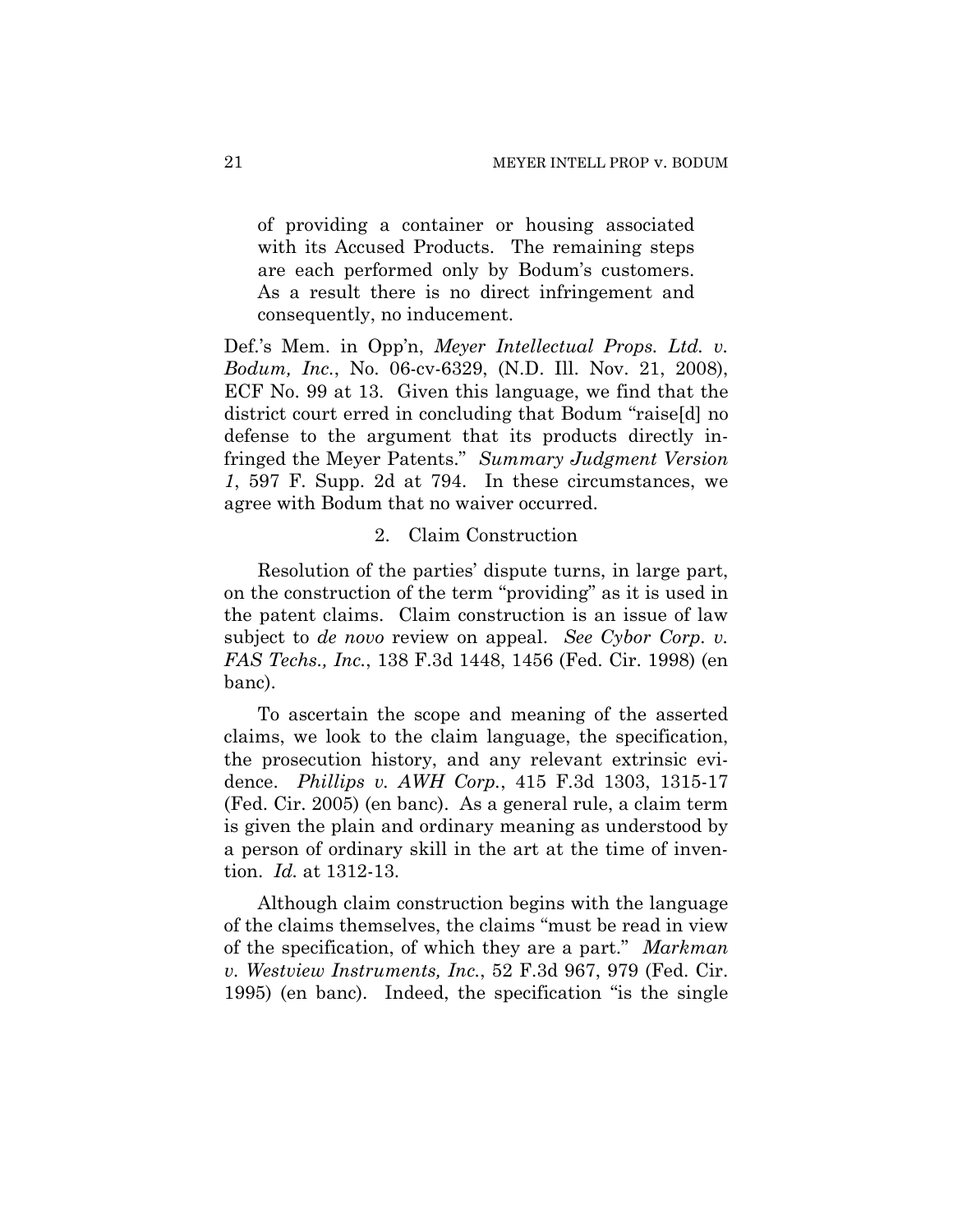best guide to the meaning of a disputed term" and it "acts as a dictionary when it expressly defines terms used in the claims or when it defines terms by implication." *Phillips*, 415 F.3d at 1321 (quoting *Vitronics Corp. v. Conceptronic, Inc.*, 90 F.3d 1576, 1582 (Fed. Cir. 1996)). We have also recognized that dictionaries "are often useful to assist in understanding the commonly understood meaning of words." *Id.* at 1322. As such, we have held that judges are free to rely on dictionary definitions when construing claims, "so long as the dictionary definition does not contradict any definition found in or ascertained by a reading of the patent documents." *Id.* at 1322- 23 (quoting *Vitronics*, 90 F.3d at 1584 n.6).

As noted, representative Claim 1 of the '087 Patent generally discloses four steps: (1) providing a container with a 2:1 height to diameter ratio; (2) pouring milk into the container; (3) introducing a plunger; and (4) pumping the plunger to aerate the liquid. The parties' summary judgment arguments, and the district court's ruling thereon, focused on the first step: "providing a container." It is undisputed that the patents-in-suit do not explicitly define the term "providing."

During claim construction, neither party asked the court to construe the term "providing." Although claim construction is a question of law, we are generally hesitant to construe claim terms for the first time on appeal. *Wavetronix v. EIS Elec. Integrated Sys.*, 573 F.3d 1343, 1355 (Fed. Cir. 2009). Under the circumstances of this case, however, we find it appropriate to do so. While the parties specifically addressed the meaning and scope of this term in their summary judgment briefing to the district court, the court did not formally construe the claim term because it found no reason to do so. Instead, the court found that Bodum could be liable for induced infringement even if it, and only it, performed the provid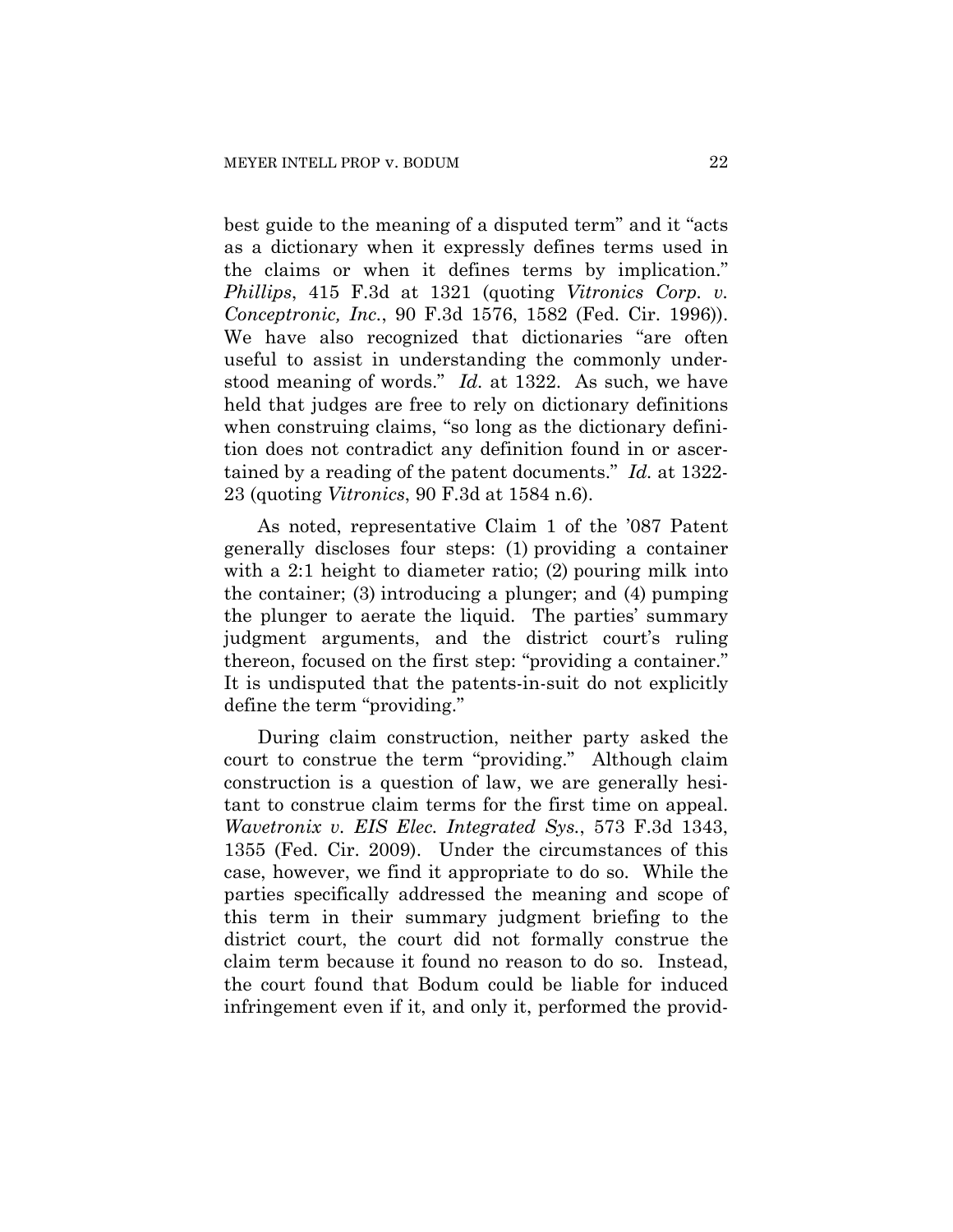ing step because Bodum thereafter directed its customers on how to perform the remaining steps of the claim. Because the record is sufficiently developed to enable us to construe the term, and because the parties' debate really focuses on the scope, rather than the meaning of the claim terms, we choose to address the question the trial court sidestepped.

In opposition to Meyer's motion for summary judgment, Bodum supplied the following dictionary definition for the word "provide": "1. To furnish; supply. 2. To make available; afford. 3. To set down as a stipulation. 4. Archaic: To make ready ahead of time; prepare." Am. Heritage College Dictionary 1102 (3d ed. 2000). Bodum argued that, because it supplies, furnishes, and otherwise makes the accused products available for sale, it is the only party that can carry out the providing step. In its reply, Meyer agreed that providing should be given its common ordinary meaning, but argued that "there is no limitation in the claims on who does the 'providing,' and none exists. Bodum can do the providing or the end user completing the claimed method steps can do the providing. In either event, direct infringement occurs." Reply in Supp. of Pls.' Mot. for Partial Summ. J., *Meyer Intellectual Props. Ltd. v. Bodum, Inc.*, No. 06-cv-6329, (N.D. Ill. Dec. 5, 2008), ECF No. 105 at 13.

In its decision granting summary judgment as to Bodum's Version 1 frothers, the district court acknowledged Bodum's proffered dictionary definition and its argument that, because an end user "cannot 'provide' the container as called for by the claims," Bodum does not induce infringement. *Summary Judgment Version 1*, 597 F. Supp. 2d at 798. Rather than analyze the scope of the term "providing," however, the district court found that, even under Bodum's definition, Bodum's argument fails because "it impermissibly distorts the fundamental con-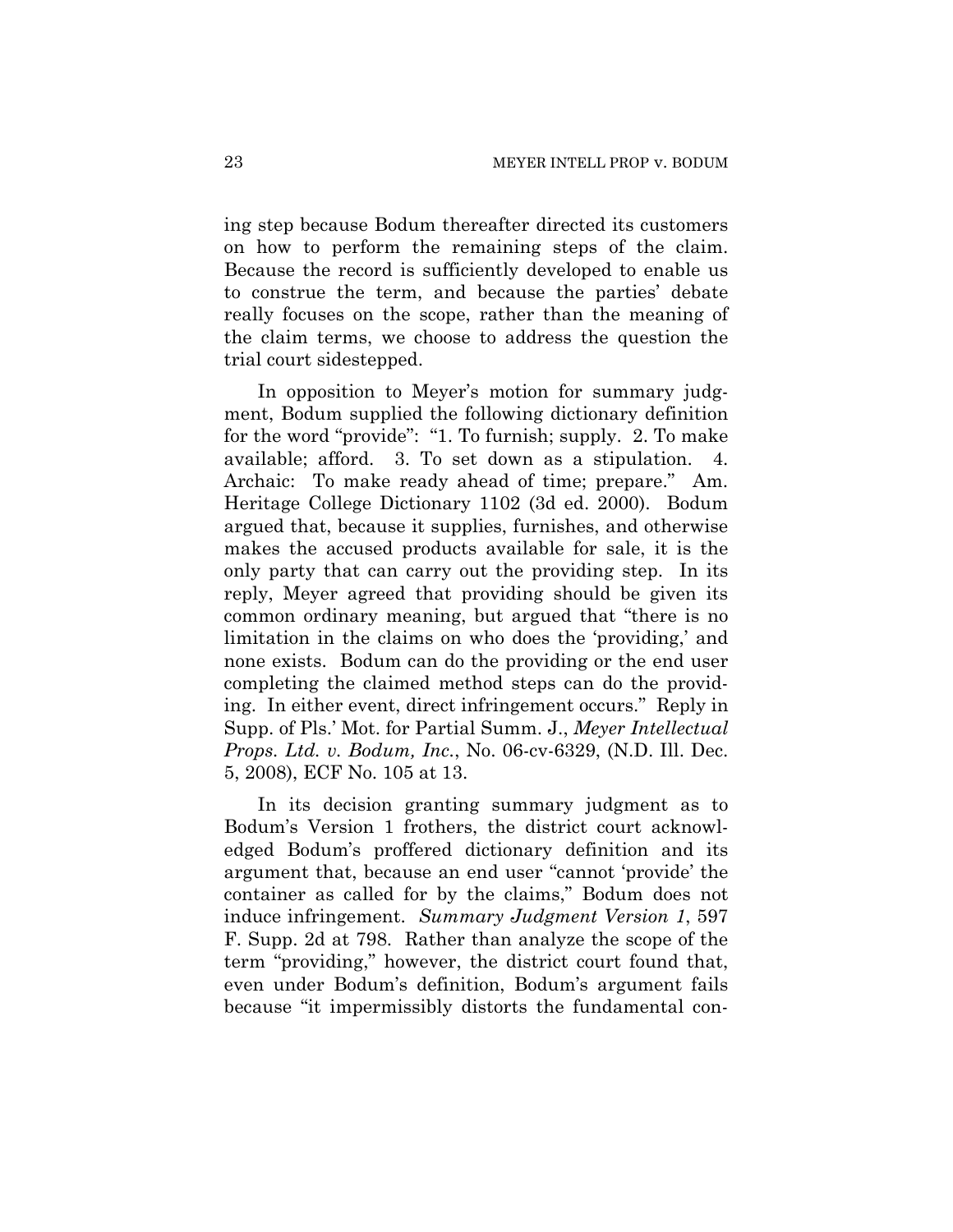cept of patent infringement." *Id.* Specifically, the court held that, "[w]hen any end user 'uses' a Bodum milk frother – a container – that has been 'provided' by Bodum, and in doing so follows Bodum's instructions detailing the steps to be taken in such use of the frother . . . it thus directly infringes the Meyer Patents." *Id.* at 798-99. Notably, however, nothing in the district court's decision suggests that Bodum is the *only* party that can "provide" the container for use.

After careful review of the intrinsic evidence, we find that nothing in the claim language or the patent specification limits the "providing" step to a specific party. Under Bodum's proffered dictionary definition, it is clear that Bodum "furnishes" or "supplies" the container by manufacturing and selling its milk frothers. It is also clear under that same definition, however, that anyone who takes a Bodum frother from the kitchen cabinet and places it on the counter before filling it with milk can satisfy the "providing" step. That person has undoubtedly made the container available for use and prepared it for frothing. Accordingly, we construe the term "providing" to mean "furnishing, supplying, making available, or preparing" and find that anyone – Bodum or the end user of its products – can satisfy the providing step. Given this construction, we find that the claims at issue here are drawn to actions that can be performed by a single party.

## 3. Direct Infringement

Having concluded that a single party is capable of infringing the patents-in-suit, we move to the parties' arguments regarding infringement. We turn first to the issue of direct infringement. As noted, in its motion for summary judgment with respect to Bodum's Version 1 frother, Meyer's only evidence of direct infringement was the activities of Meyer's own expert. On appeal, Bodum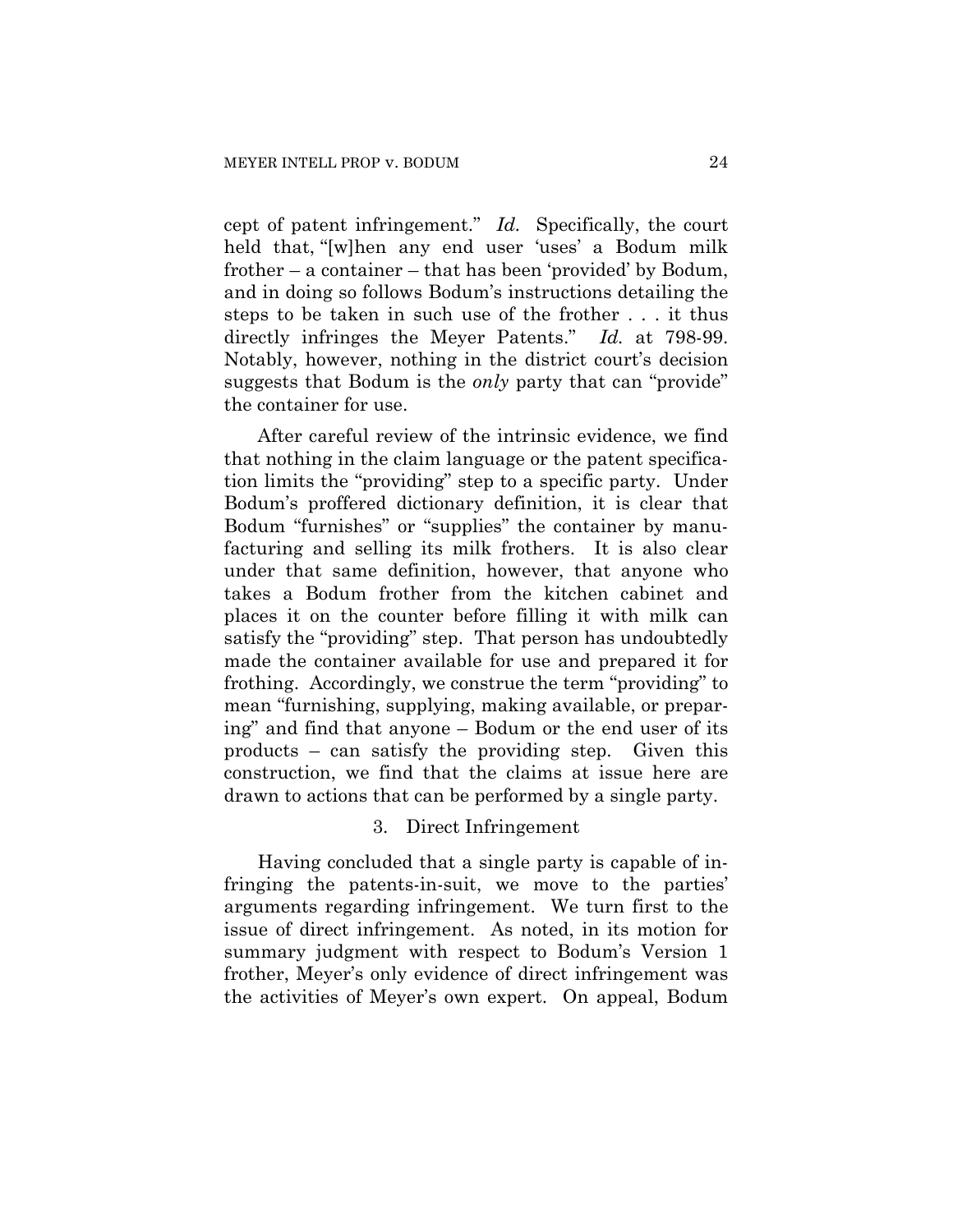argues that Meyer did not introduce any evidence that either Bodum or its customers used the claimed method. Meyer responds that Bodum's witnesses conceded use. Again, Meyer does not argue that there was evidence of customer infringement. For the reasons explained below, we agree with Bodum that the district court's judgments of infringement as to both the Version 1 and Version 2 frothers suffer from the same deficiency: there was no evidence of direct infringement in the record.

As to the Version 1 frothers, the district court relied only on its conclusion that Bodum had conceded direct infringement, though the court never explained to whom that concession pertained. Because we find that Bodum made no such concession, Meyer points to no other evidence of direct infringement as to the Version 1 frothers, and we find none in the underlying summary judgment papers, we conclude that the trial court erred in finding direct infringement as a matter of law as to those frothers.

In its decision granting Meyer summary judgment with respect to the Version 2 frothers, the district court rejected Bodum's argument that Meyer failed to prove direct infringement. Specifically, the court found it unbelievable that "an established company such as Bodum would have placed Version 2 and later Version 3 on the market for public sale, and would have kept those products on the market for substantial periods of time, without having first confirmed for itself that each product would perform its allotted task . . . ." *Summary Judgment Version 2*, 674 F. Supp. 2d at 1018. In other words, the court assumed that Bodum must have tested its products. Given this assumption, the court concluded that Bodum's use of the '122 Patent method "has been established as a matter of law." *Id.*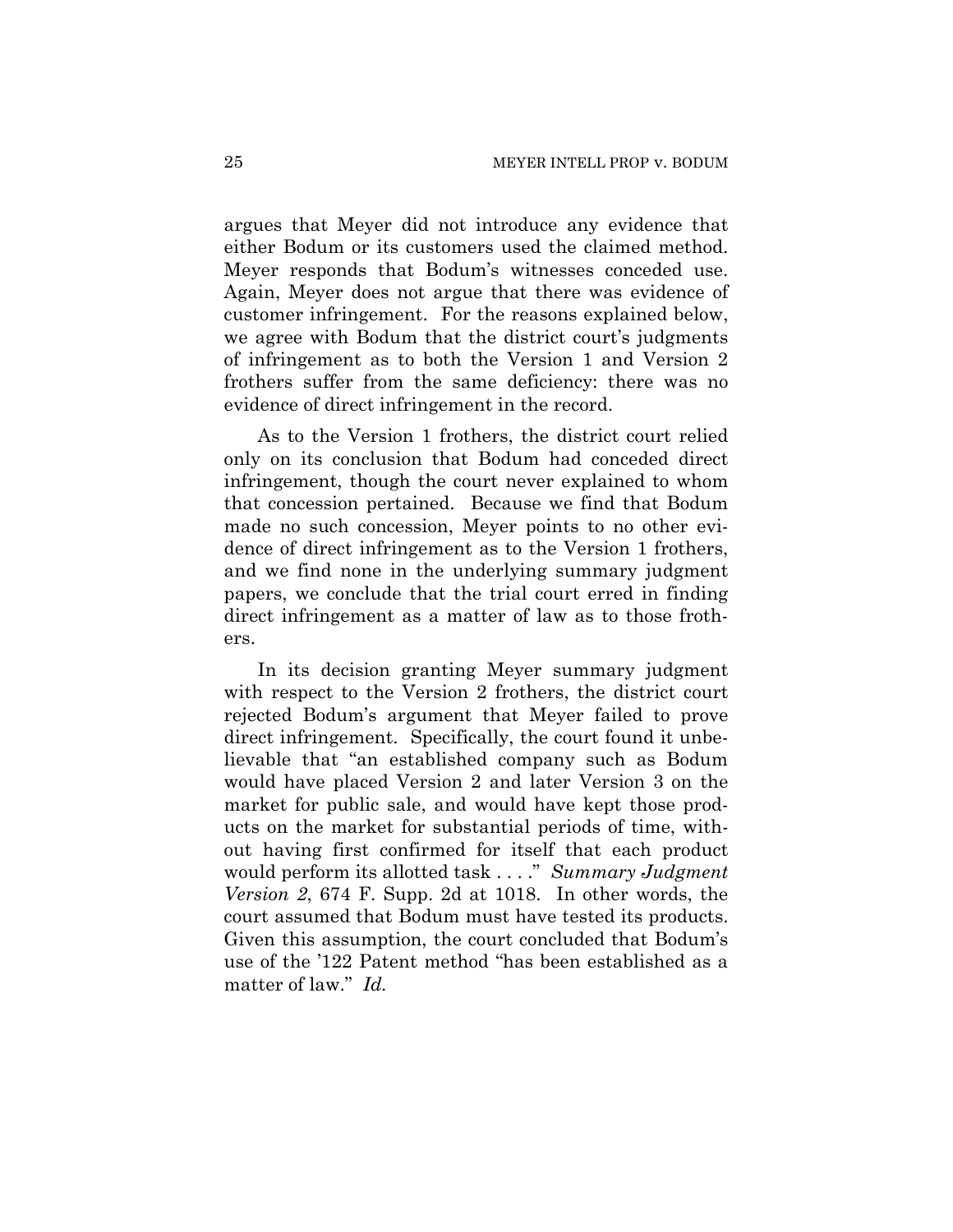We find it troubling that the district court based its direct infringement analysis on what it assumed happened, rather than on actual evidence of record. This assumption contradicts our well-established law that a patentee must prove infringement by a preponderance of the evidence. *See Siemens Med. Solutions USA, Inc. v. Saint-Gobain Ceramics & Plastics, Inc.*, 637 F.3d 1269, 1279 (Fed. Cir. 2011) ("Patent infringement, whether literal or by equivalence, is an issue of fact, which the patentee must prove by a preponderance of the evidence."). And, by assuming testing without any evidence in the record, the court improperly drew an inference in favor of Meyer and against Bodum. Because factual inferences must be drawn in favor of the nonmoving party on summary judgment, we find that the district court's decision cannot stand. *See IMS Tech., Inc. v. Haas Automation, Inc.*, 206 F.3d 1422, 1429 (Fed. Cir. 2000) (noting that, on summary judgment, "[w]e view the evidence in a light most favorable to the non-movant, and draw all reasonable inferences in its favor").

For the first time on appeal, Meyer cites to deposition testimony from Bodum's President, Thomas Perez, as evidence that Bodum used the claimed method in testing and developing its frothers. Specifically, Meyer points to Perez's testimony that Bodum's design team always tests each of its products. Bodum argues that Meyer's reliance on this testimony is misplaced because the portions cited were neither submitted with the motions for summary judgment nor introduced at trial. In addition, Bodum points to the testimony of Jorgen Bodum, Bodum's Chief Executive Officer (hereinafter referred to as "Jorgen"), that he conducts product development with his design team which consists of five people in Hong Kong and fifteen people in Switzerland. In other words, there is no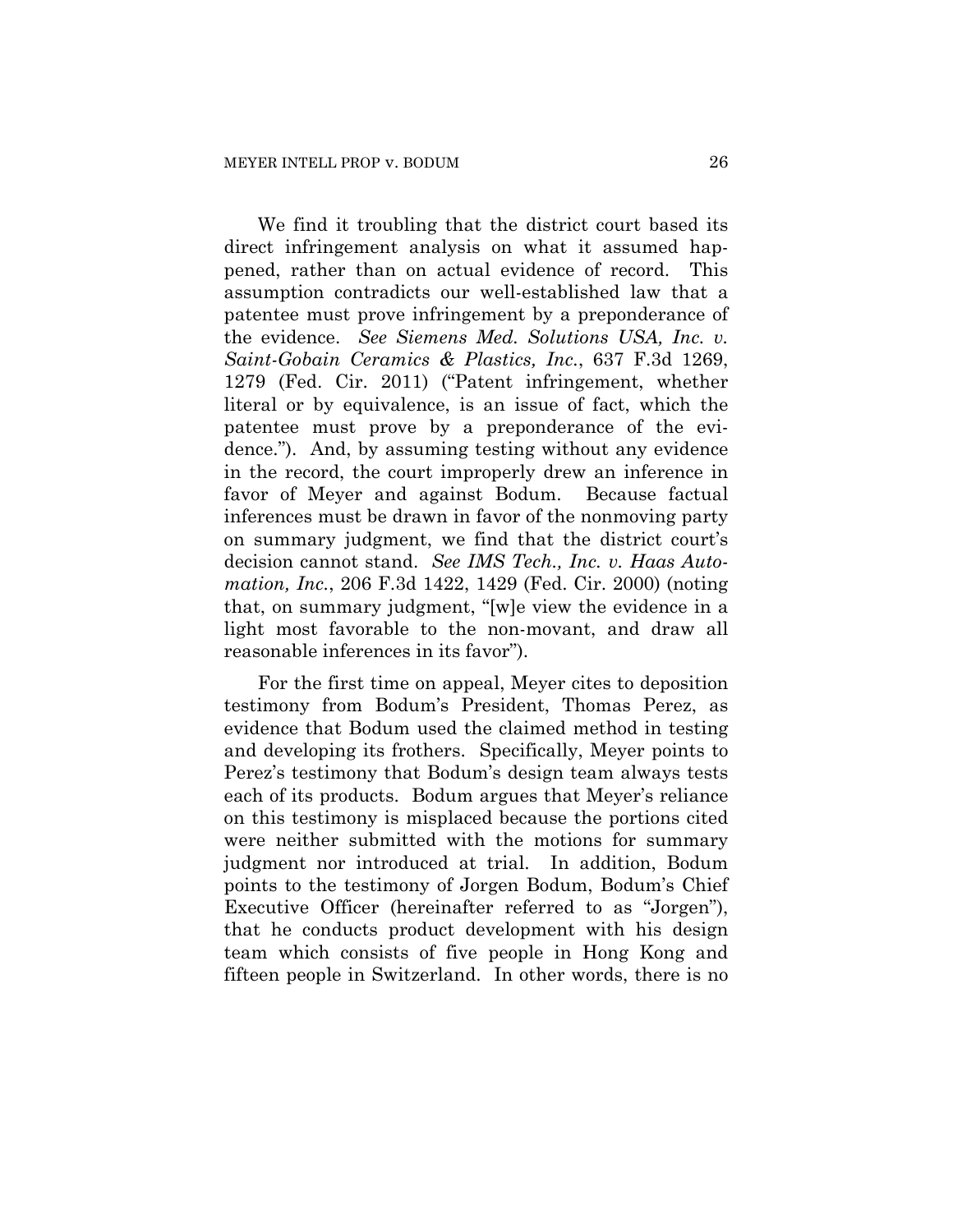evidence that Bodum used or tested its milk frother products in the United States.

We agree with Bodum that Meyer cannot for the first time on appeal introduce deposition testimony that was not before the district court when it was deciding the motions for summary judgment. And, given Jorgen's trial testimony that Bodum's product development team is located in Hong Kong and Switzerland, Meyer has not – at this stage – shown any instances of direct infringement in the United States. Because direct infringement of a method claim requires that each of the claimed steps are performed within the United States, the evidence of record is insufficient as a matter of law to support the court's decision granting summary judgment. *See NTP, Inc. v. Research in Motion, Ltd.*, 418 F.3d 1282, 1318 (Fed. Cir. 2005) ("We therefore hold that a process cannot be used 'within' the United States as required by section 271(a) unless each of the steps is performed within this country.").

Based on the foregoing, we find that Meyer failed to point to specific instances of direct infringement and failed to offer any evidence that someone at Bodum used its Version 1 and Version 2 frothers. Accordingly, we find that there are genuine issues of material fact as to whether anyone at Bodum practiced each step of the asserted method claims.

We now turn to the trial court's conclusion that Bodum intended that its customers would use the frothers to produce froth liquid and that the act of frothing thereafter would constitute direct infringement. While it may be true that Bodum's customers may be characterized as direct infringers under our now-controlling construction of the providing step, Meyer never argued at the summary judgment stage that they were, and it does not make that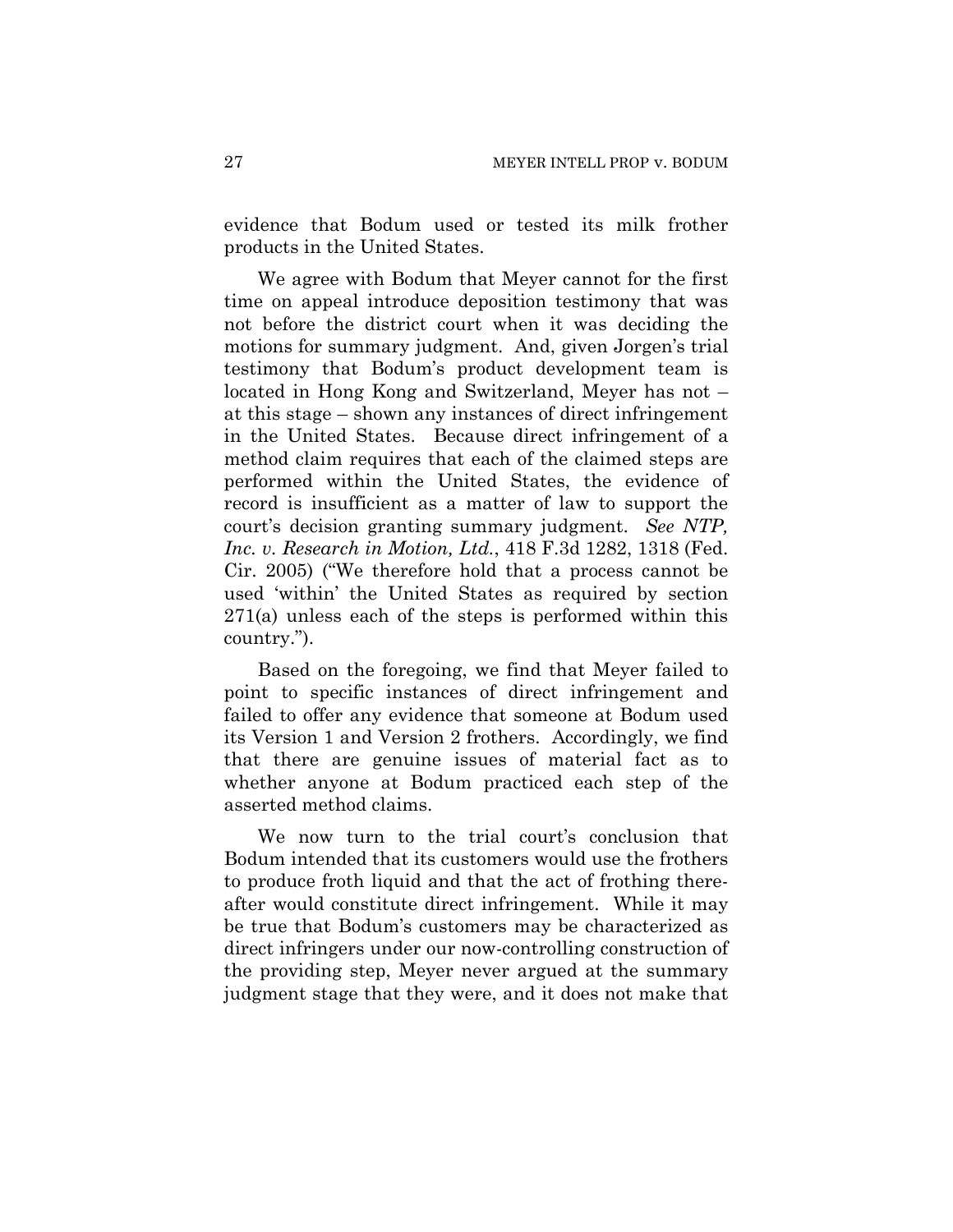argument here. Indeed, Meyer presented no evidence in support of its motion for summary judgment regarding either product sales or customer use; it relied only on Mr. Karvelis' testing of the product. Judgment as a matter of law on such a sparse record is simply not appropriate.

Because we conclude that genuine issues of material fact remain, we reverse the district court's grant of summary judgment with respect to Bodum's Version 1 and Version 2 frothers and remand for further consideration in light of our construction of the term "providing."

#### B. Evidentiary Rulings

We turn next to Bodum's challenges to the district court's evidentiary rulings. On appeal, Bodum argues that the district court improperly: (1) excluded Bodum's primary prior art, including Bodum's 3-Cup French Press; (2) barred Bodum's expert witness – Anders – from testifying that the asserted patents were invalid for obviousness; and (3) precluded Jorgen from testifying about the Bodum 3-Cup French Press. Given these rulings, Bodum argues that it was stripped of its ability to present its obviousness defense at trial.

We review the district court's decision to exclude evidence under the law of the relevant regional circuit. *Research Corp. Techs. v. Microsoft Corp.*, 536 F.3d 1247, 1255 (Fed. Cir. 2008) ("The Federal Circuit applies its own law with respect to issues of substantive patent law and certain procedural issues pertaining to patent law, but applies the law of our sister circuits to non-patent issues.") (citation omitted). The Seventh Circuit – the pertinent regional circuit in this case – reviews evidentiary rulings for an abuse of discretion. *Von Der Ruhr v. Immtech Int'l, Inc.*, 570 F.3d 858, 862 (7th Cir. 2009) (noting that "decisions regarding the admission and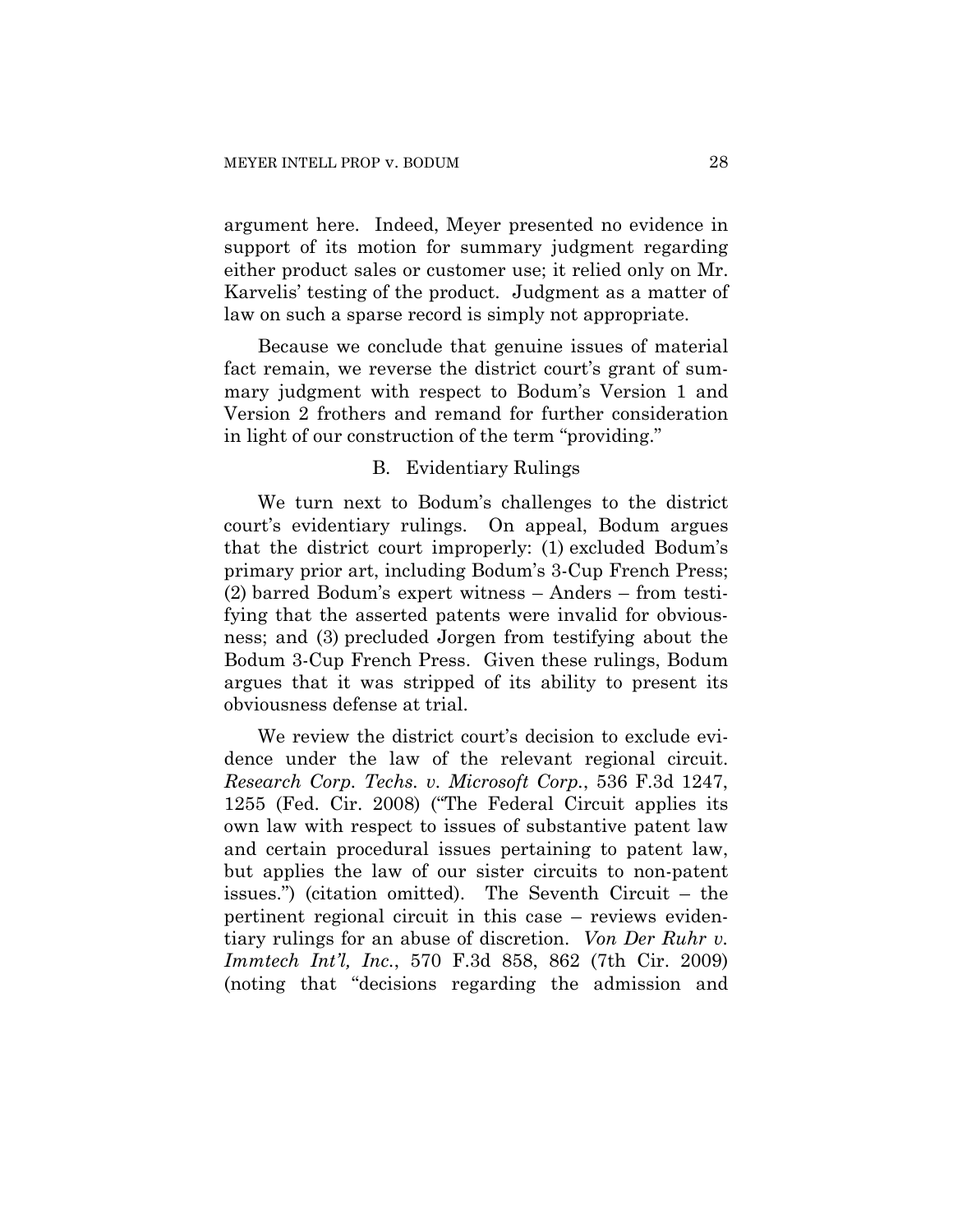exclusion of evidence are peculiarly within the competence of the district court") (citation omitted).

In the Seventh Circuit, appellate review of evidentiary rulings is limited to determining "whether an 'error in either the admission or the exclusion of evidence' was made which affected 'the substantial rights' of the plaintiffs." *Nachtsheim v. Beech Aircraft Corp.*, 847 F.2d 1261, 1266 (7th Cir. 1988) (quoting Fed. R. Civ. P. 61). Generally speaking, "the test of whether a substantial right of a party has been affected is whether the error in question affected the outcome of the case." 2 Jack B. Weinstein & Margaret A. Berger, *Weinstein's Federal Evidence* § 103.41[2] (Joseph M. McLaughlin, ed., Matthew Bender 2d ed. 2011).

More recently, the Seventh Circuit held that "[n]o error in either the admission or exclusion of evidence is ground[s] for . . . vacating, modifying, or otherwise disturbing a judgment or order, unless refusal to take such action appears to the court inconsistent with substantial justice." *Thompson v. City of Chicago*, 472 F.3d 444, 455 (7th Cir. 2006) (quoting *Goodman v. Illinois Dept. of Fin. & Prof. Reg.*, 430 F.3d 432, 439 (7th Cir. 2005)). The court recognized that "[e]ven an erroneous evidentiary ruling can be deemed harmless if the record indicates that the same judgment would have been rendered regardless of the error." *Id.* (quoting *Goodman*, 430 F.3d at 439). Accordingly, Bodum must show both that the district court erred in excluding evidence and that the exclusion prejudiced its substantial rights.

For the reasons explained below, we find that the district court abused its discretion in granting Meyer's motions *in limine* and that these evidentiary errors were prejudicial because they prevented Bodum from presenting its obviousness defense. Accordingly, we vacate and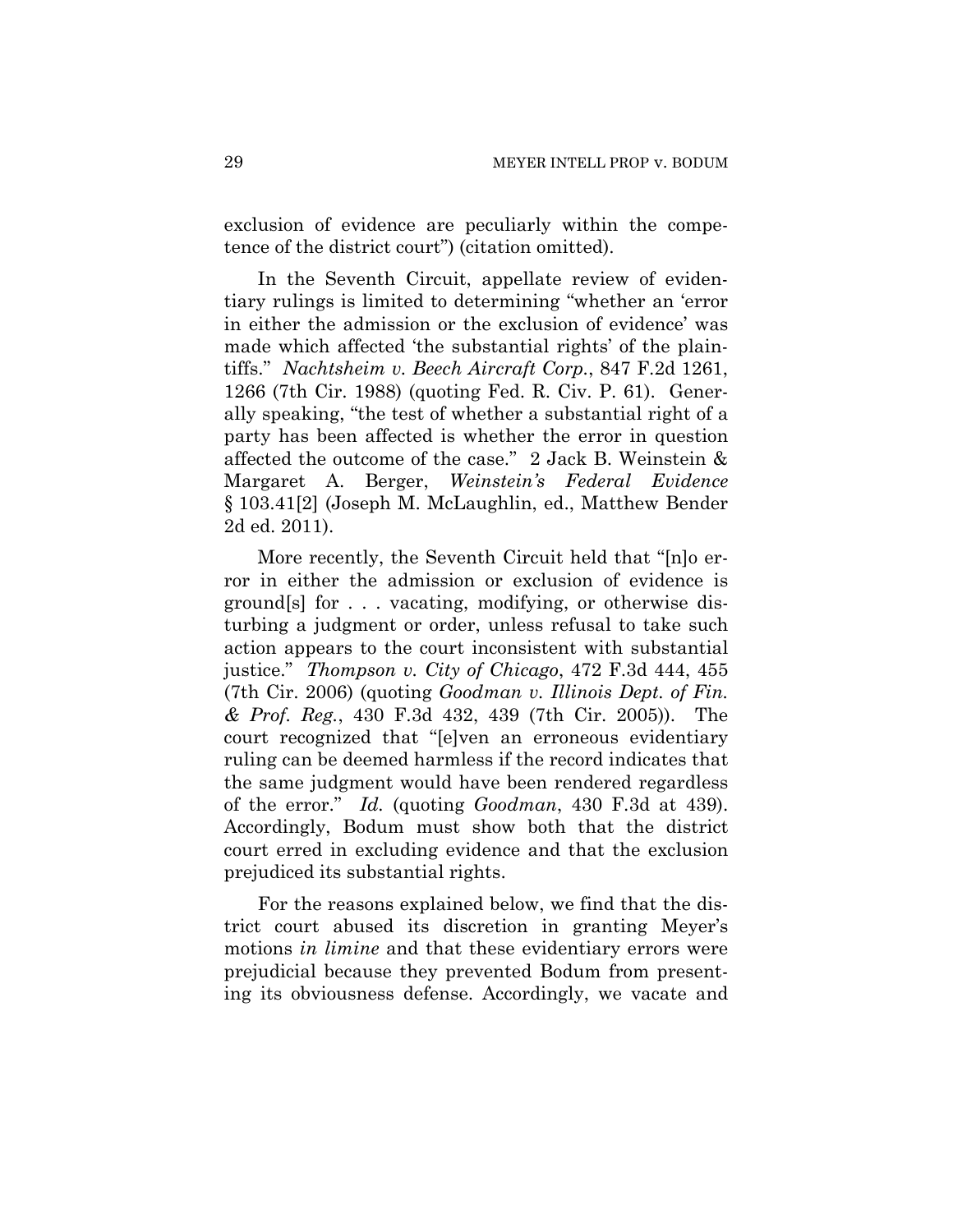remand for a new trial to address whether the asserted claims are invalid as obvious.

## 1. Prior Art

As previously noted, the district court granted Meyer's motions *in limine* and limited the universe of prior art on which Bodum could rely. In particular, the court found that: (1) Bodum's discovery responses "identified a not particularly extensive group of [prior art] items"; and (2) Anders reviewed the fifty-six items listed in Part A of his report but then "focused solely on just two of those many items as the actual predicates for his stated conclusions." *Meyer v. Bodum*, 2010 U.S. Dist. LEXIS 56168, at \*2-4. In its proposed list of exhibits in the Final Pretrial Order, however, Bodum included what the court characterized as a "laundry list" of prior art exhibits. Because it found that Bodum's discovery responses and expert report narrowed the relevant prior art, the court found that Bodum could rely only on two items of prior art at trial: the Reissue Ghidini Patent and the Bodum French 3-Cup French Press. As discussed below, moreover, at trial, the court *further* limited Bodum's introduction of evidence to exclude the Bodum 3-Cup French Press.

Bodum explains that, prior to trial, its invalidity position was that each claim of the '087 and '122 Patents is made obvious by a combination of the Bodum 3-Cup French Press and the Reissue Ghidini Patent.<sup>[5](#page-29-0)</sup> According

<span id="page-29-0"></span> $\overline{a}$ 5 Bodum was not allowed to use the Ghidini Reissue Patent as prior art because it did not pre-date the patents-in-suit. It was, however, permitted to use the original Ghidini patent – United States Patent No.  $5,580,169$  ("the '169 Patent") – which predated the asserted patents, and both Ghidini Patents were admitted at trial.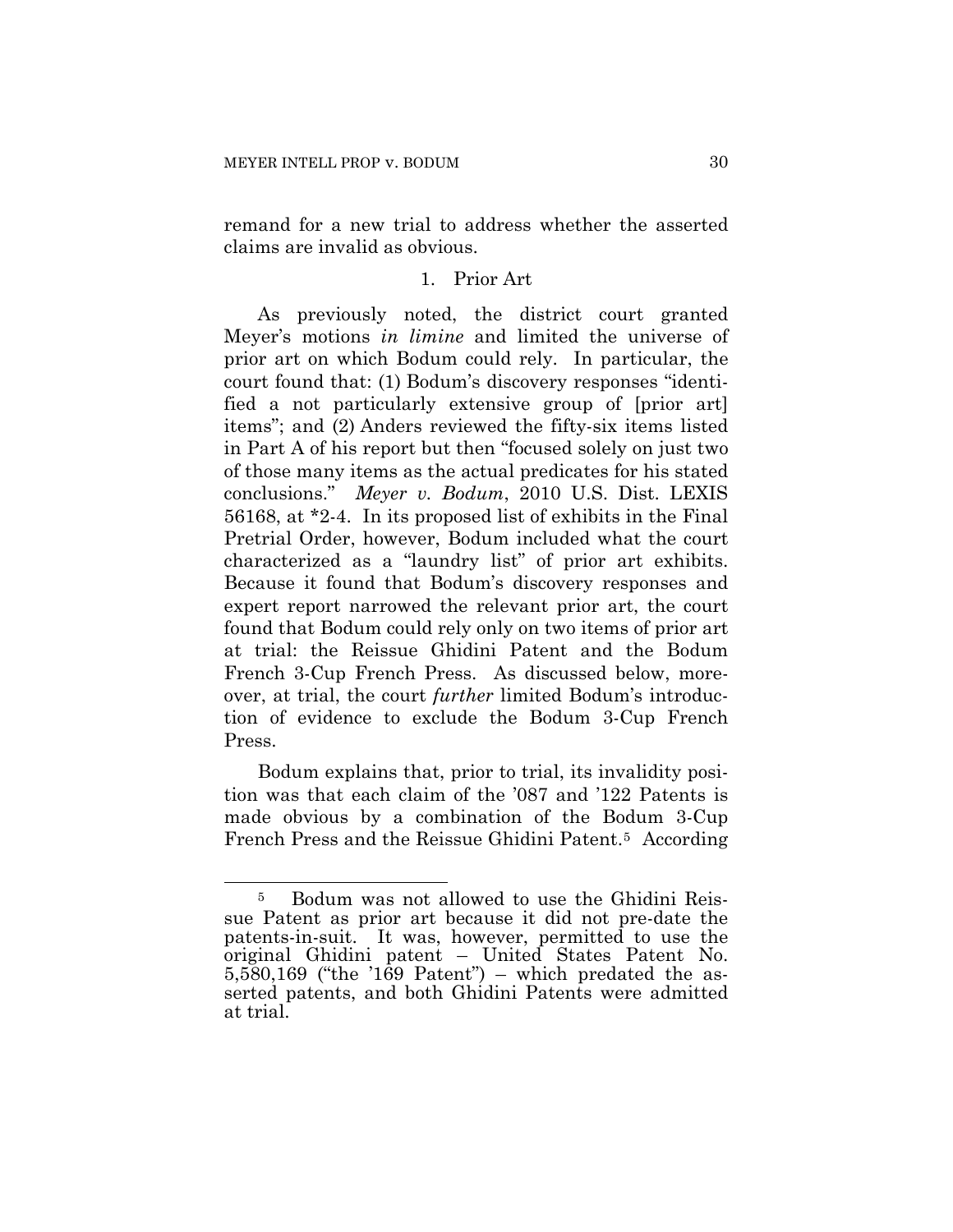to Bodum, its 3-Cup French Press "teaches all of the elements required in the '087 and '122 Patents with the exception of using a coffee press as a frother," and the Reissue Ghidini Patent teaches a method for frothing milk in a container with a plunger assembly. Appellant's Br. 17. Bodum contends that, had it been permitted to offer the wrongfully excluded exhibits, "it would have been clear to the jury that the combination of at least the Bodum 3-Cup French Press and the Reissue Ghidini Patent show all of the features of the claimed invention." *Id.* at 20.

On appeal, Bodum argues that the district court erred when it excluded its 3-Cup French Press as well as the other prior art that was disclosed both during discovery and in Anders' report. In response, Meyer argues that Bodum's prior art was not properly disclosed and that the relevant scope of prior art was narrowed by Bodum's own expert. We disagree with Meyer.

We turn first to the district court's exclusion of prior art that Bodum disclosed in its interrogatory responses. During discovery, Meyer asked Bodum to identify and explain the factual bases for Bodum's claim that the patents at issue were invalid. In its Second Supplemental Answers to Interrogatories 2 and 3, Bodum identified, among other things, its prior Chambord French Press products, the Insta-Brewer French Press coffee maker, which "includes a container that is at least twice as tall as it is wide and includes a plunger structure," advertisements for the Insta-Brewer showing that it was available for sale in 1965, a still frame image from the movie "The Ipcress File" which showed use of the Insta-Brewer in 1965, the file history of the Reissue Ghidini Patent, and catalogs showing that the Bodum 3-Cup French Press was offered for sale in the United States prior to 1995. Indeed, at oral argument, counsel for Meyer conceded that,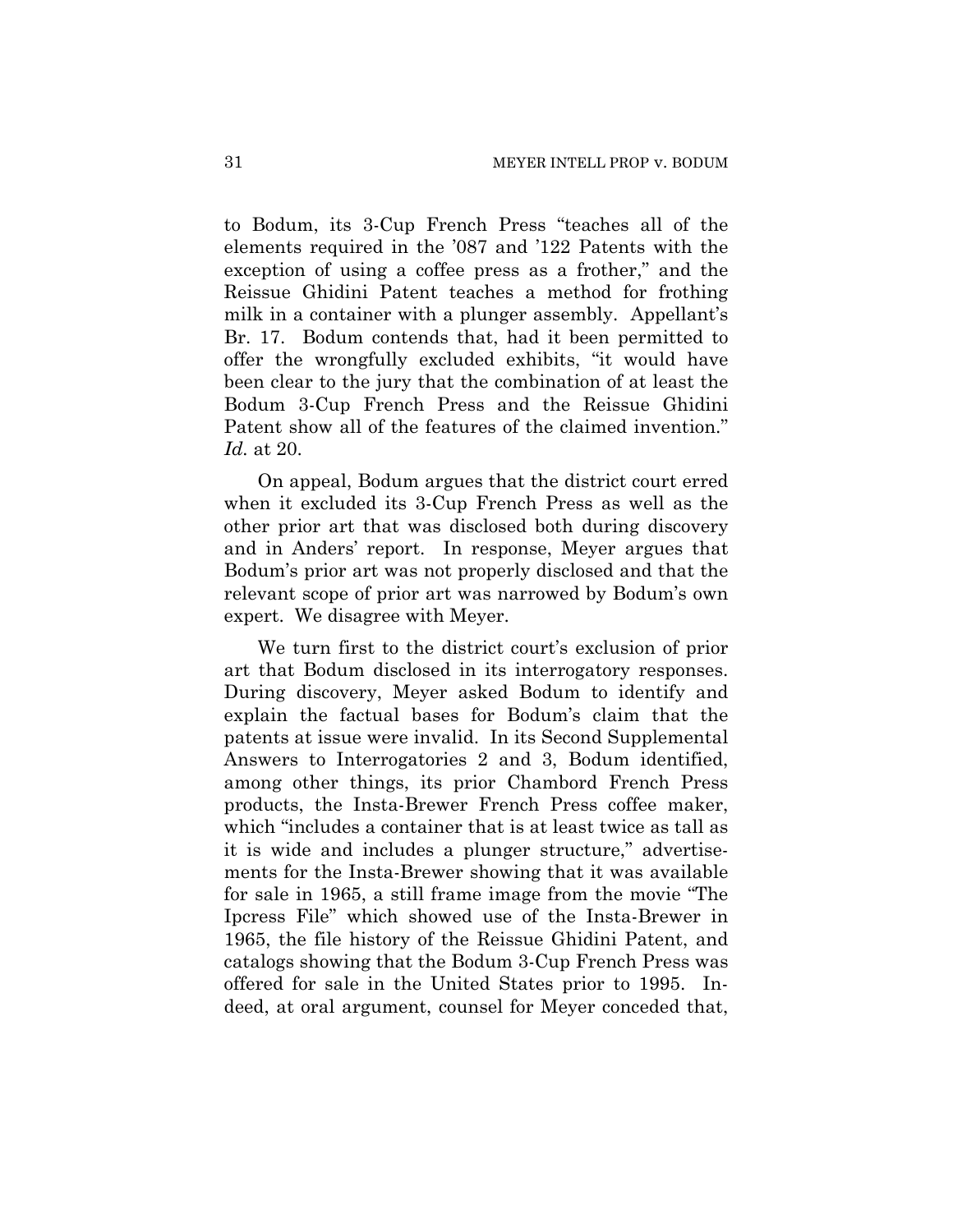at a minimum, the following prior art was disclosed in Bodum's interrogatory responses: "certainly the 3 cup was in there, the Ghidini Patent was in there, there was also, I think, a digital image from a movie, there was also a catalog." *See* Oral Argument at 17:45, *available at* http://www.cafc.uscourts.gov/oral-argumentrecordings/2011-1329/all.

Turning to the prior art discussed in Anders' report, careful review of Part C reveals that Anders' opinion on obviousness was not, as the district court found, limited to just two pieces of prior art. Indeed, Part C of the report specifically references: (1) the Ghidini Reissue Patent; (2) the Bodum French Press; and (3) the "drawing of a Bodum French press container dated 6.2.84 with Bates number B01781 shows a container having a height that is two times the diameter." J.A. 4378. The district court trifurcated Anders' report and found that the list of documents included in Part A were not relied upon with respect to obviousness because they were not substantively discussed in Part C. The fact remains, however, that those references in Part  $A$  – including the Bodum Chambord 3-cup coffee maker and catalog pages of Bodum products – were included in the expert report and were, thus, provided to Meyer.

Even assuming we agree with the district court that Anders relied only on the specific prior art listed in Part C for his obviousness opinion, the district court still erred in using the Anders' report to limit Bodum's ability to present, through other witnesses at trial, prior art that was previously disclosed during discovery. If anything, the scope and content of Anders' report should operate only to limit his testimony at trial – not the testimony of any other witnesses.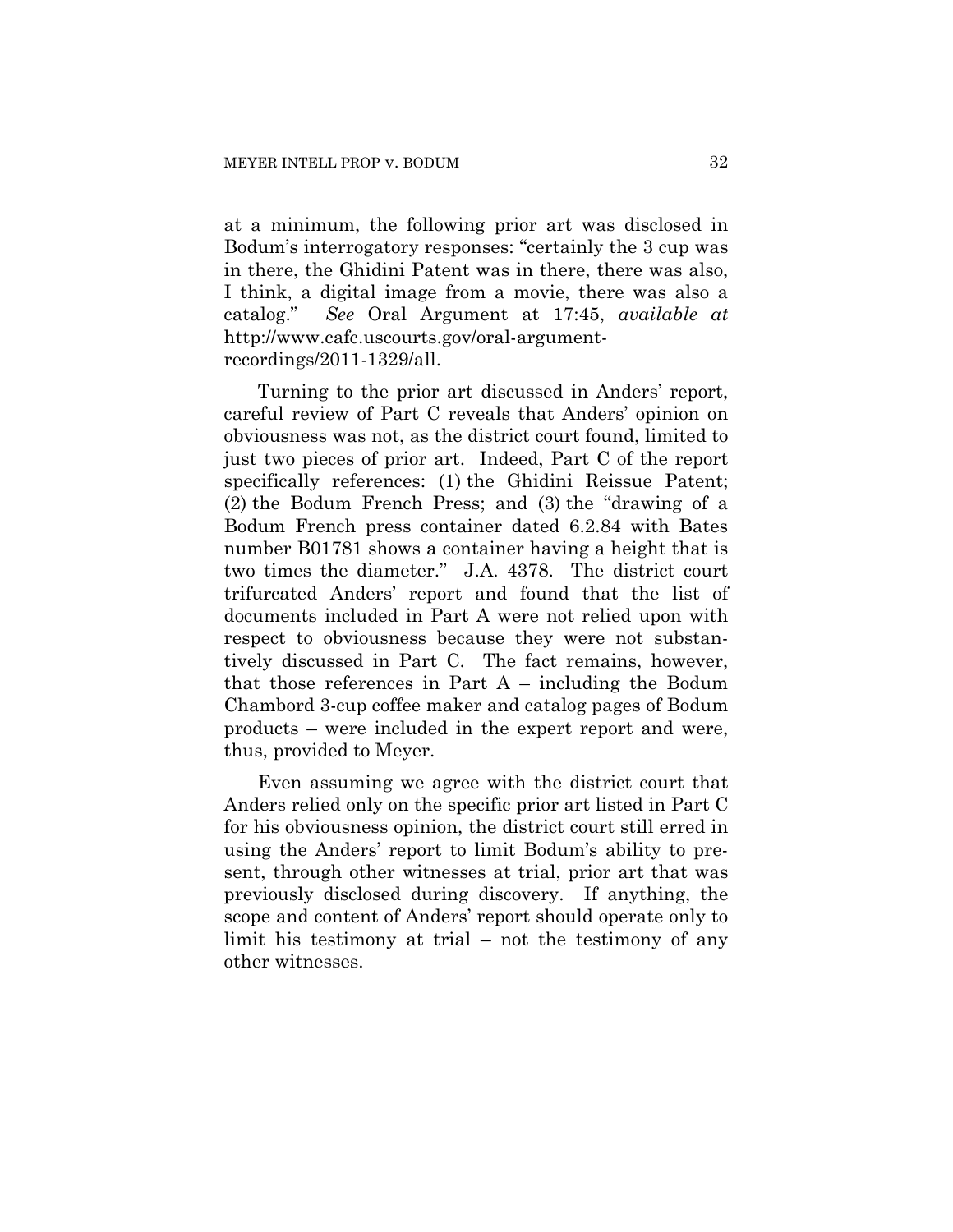Meyer concedes that it received Bodum's interrogatory responses, and thus was on notice of Bodum's intent to use the prior art included therein.<sup>[6](#page-32-0)</sup> Meyer nonetheless contends the court was correct to prohibit reliance on that art at trial, however. During oral argument, counsel for Meyer explained that, although it knew about the prior art in Bodum's discovery responses, "there was a further narrowing as to what the case was going to be . . . in the expert report." Oral Argument at 19:40. Counsel explained that the district court ultimately precluded Bodum's expert from testifying as to obviousness, and that the court "felt that this [other prior art disclosed during discovery] should not come in without expert testimony coming in with it because it was just going to lead to speculation from the jury." *Id.* at 23:54.

Where, as here, the technology involved is simple, we can think of no explanation for excluding prior art that was disclosed in interrogatory responses but was not relied upon in an expert report. As this court recently reiterated, "[t]here is no invariable requirement that a prior art reference be accompanied by expert testimony." *In re Brimonidine Patent Litig.*, 643 F.3d 1366, 1376 (Fed. Cir. 2011) (citation omitted). It is well-established, more-

 $\overline{a}$ 

<span id="page-32-0"></span><sup>6</sup> In its decision, the district court stated that Bodum never supplemented its initial discovery responses and that "Bodum's initial response has set the outer boundaries of the potential 'prior art' universe." *Meyer*, 2010 U.S. Dist. LEXIS 56168, at \*2. To the contrary, however, Meyer admits in its briefing in support of its motion *in limine* that it received, and was relying upon, Bodum's Second Supplemental Answers to Plaintiffs' Interrogatories Nos. 2 and 3 dated March 18, 2009. Mem. in Supp. of Pls.' Mot. *in Limine*, *Meyer Intellectual Props. Ltd. v. Bodum, Inc.*, No. 06-cv-6329 (N.D. Ill. Apr. 29, 2010), ECF No. 167, at 2 n.1. As such, the district court erred in finding that Bodum did not supplement its discovery responses.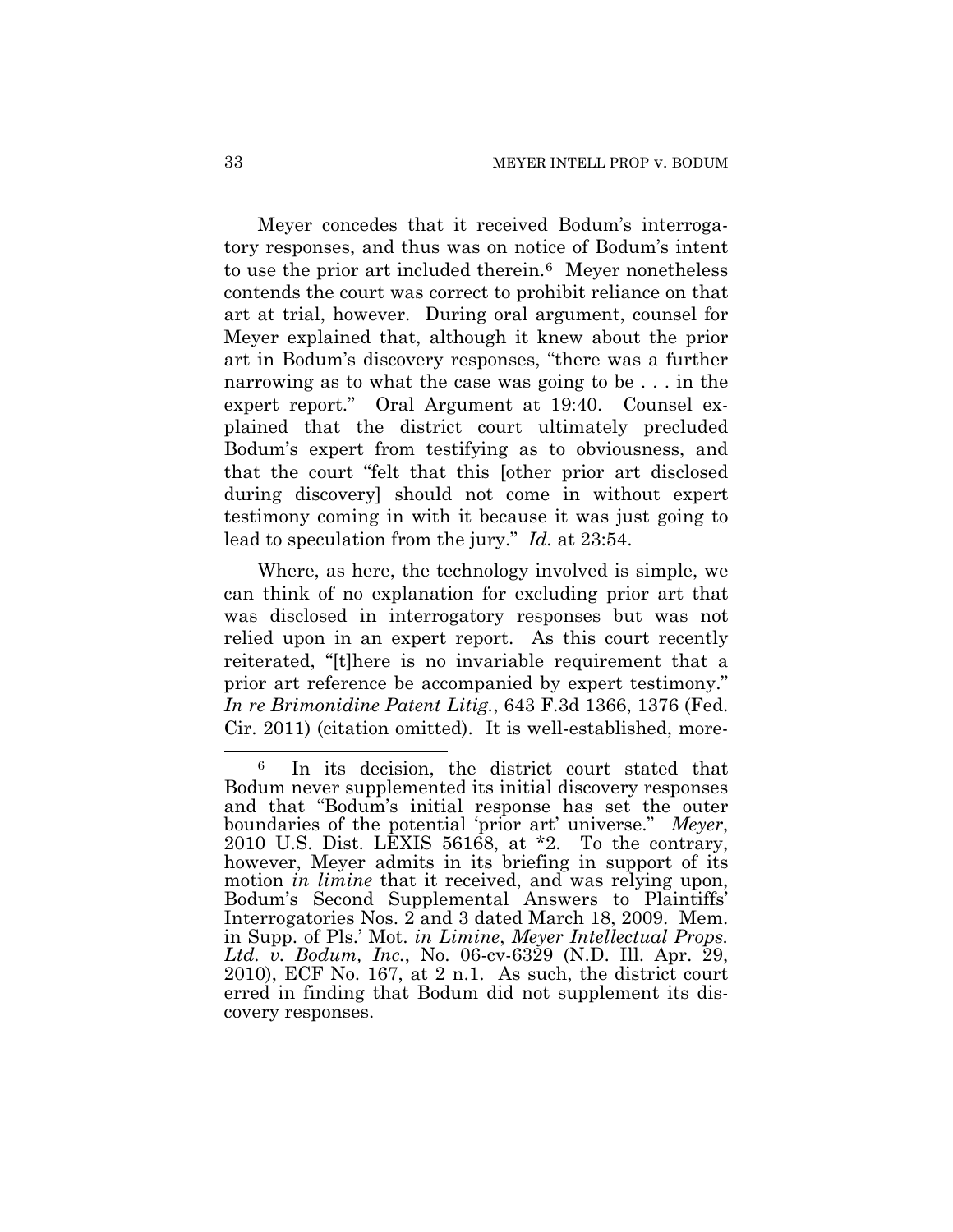over, that, where the technology involved is easily understandable, expert testimony is not required. *Wyers v. Master Lock Co.*, 616 F.3d 1231, 1242 (Fed. Cir. 2010); *see also Centricut, LLC v. Esab Group, Inc.*, 390 F.3d 1361, 1369 (Fed. Cir. 2004) ("In many patent cases expert testimony will not be necessary because the technology will be 'easily understandable without the need for expert explanatory testimony.'" (citation omitted)).

The district court's evidentiary errors improperly narrowed the scope of prior art that Bodum could introduce at trial and prevented Bodum from using its primary piece of prior art – the Bodum 3-Cup French Press. Because we find that the court's erroneous evidentiary rulings prejudiced Bodum's ability to present its invalidity defense, we vacate and remand for a new trial on obviousness.

#### 2. Expert Testimony

Bodum next argues that the district court erred in granting Meyer's motion to exclude Anders' testimony. In response, Meyer contends that Anders offered a conclusory opinion with no explanation or support and that the district court properly excluded his testimony under Rule 26(a) of the Federal Rules of Civil Procedure.[7](#page-33-0)

Rule 26(a) requires disclosure of a written expert report that contains "a complete statement of all opinions

<span id="page-33-0"></span><sup>1</sup> 7 On appeal, Meyer also argues that the district court relied on Rule 702 of the Federal Rules of Evidence in excluding Anders, and that this court can only reverse the district court's ruling if it is "manifestly erroneous." Appellees' Br. 34-35. Notably, however, Meyer moved to bar Anders' testimony solely under Rule 26 – not Rule 702. And, although the district court's decision briefly mentions Rule 702, the court focuses its analysis on Rule  $26(a)(2)(B)(i)$ .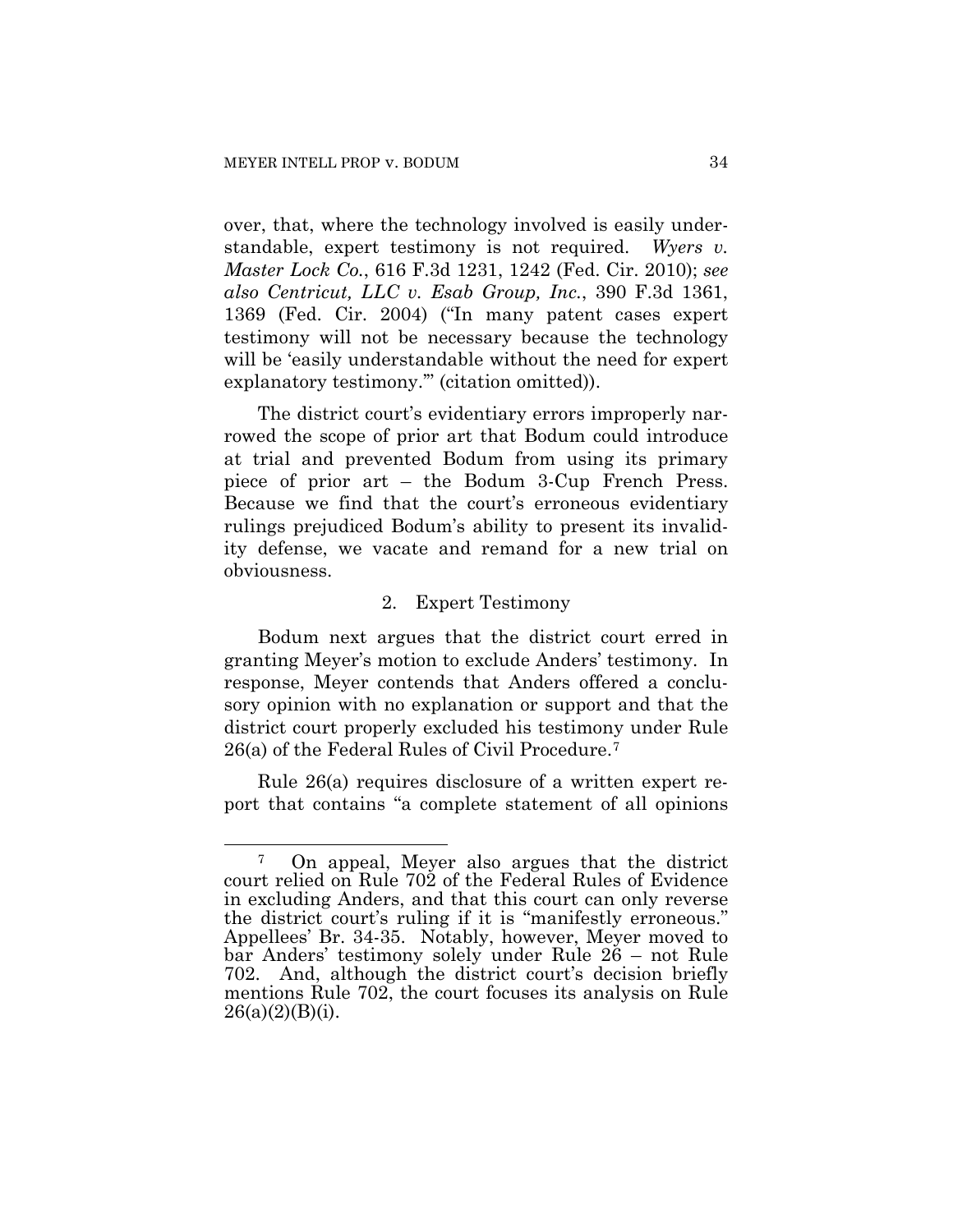the witness will express and the basis and reasons for them." Fed. R. Civ. P.  $26(a)(2)(B)(i)$ . The purpose of this rule is "to convey the substance of the expert's opinion . . . so that the opponent will be ready to rebut, to crossexamine, and to offer a competing expert if necessary." *Walsh v. Chez*, 583 F.3d 990, 994 (7th Cir. 2009).

In the patent context, an expert report that merely lists a number of prior art references and concludes that one skilled in the art would find the claims obvious is deficient under Rule 26. *Innogenetics, N.V. v. Abbott Labs.*, 512 F.3d 1363, 1373 (Fed. Cir. 2008). In *Innogenetics*, for example, we found that the expert's report failed to "state how or why a person ordinarily skilled in the art would have found the claims . . . obvious in light of some combination of those particular references." *Id.* Given this deficiency, we affirmed the district court's decision precluding the expert's vague and conclusory testimony regarding obviousness. *Id.* at 1374.

Here, the district court found that Anders' report failed to comply with Rule 26, and that Anders advanced "his opinion as a mere ipse dixit . . . ." *Meyer*, 715 F. Supp. 2d at 830. In reaching this decision, the district court relied heavily on *Innogenetics*, suggesting that it "might well have been written for this case." *Id.* We disagree. Unlike the situation in *Innogenetics*, here, Anders' report does more than merely list prior art references and provide a conclusion of obviousness.

First, Anders defined a person of ordinary skill in the art as someone who has "an undergraduate degree in industrial design or mechanical engineering, with one to three years experience" or, in the alternative, "a person without a degree but with five or more years of practical experience in the consumer products or housewares industry." Expert Report of Robert John Anders, *Meyer*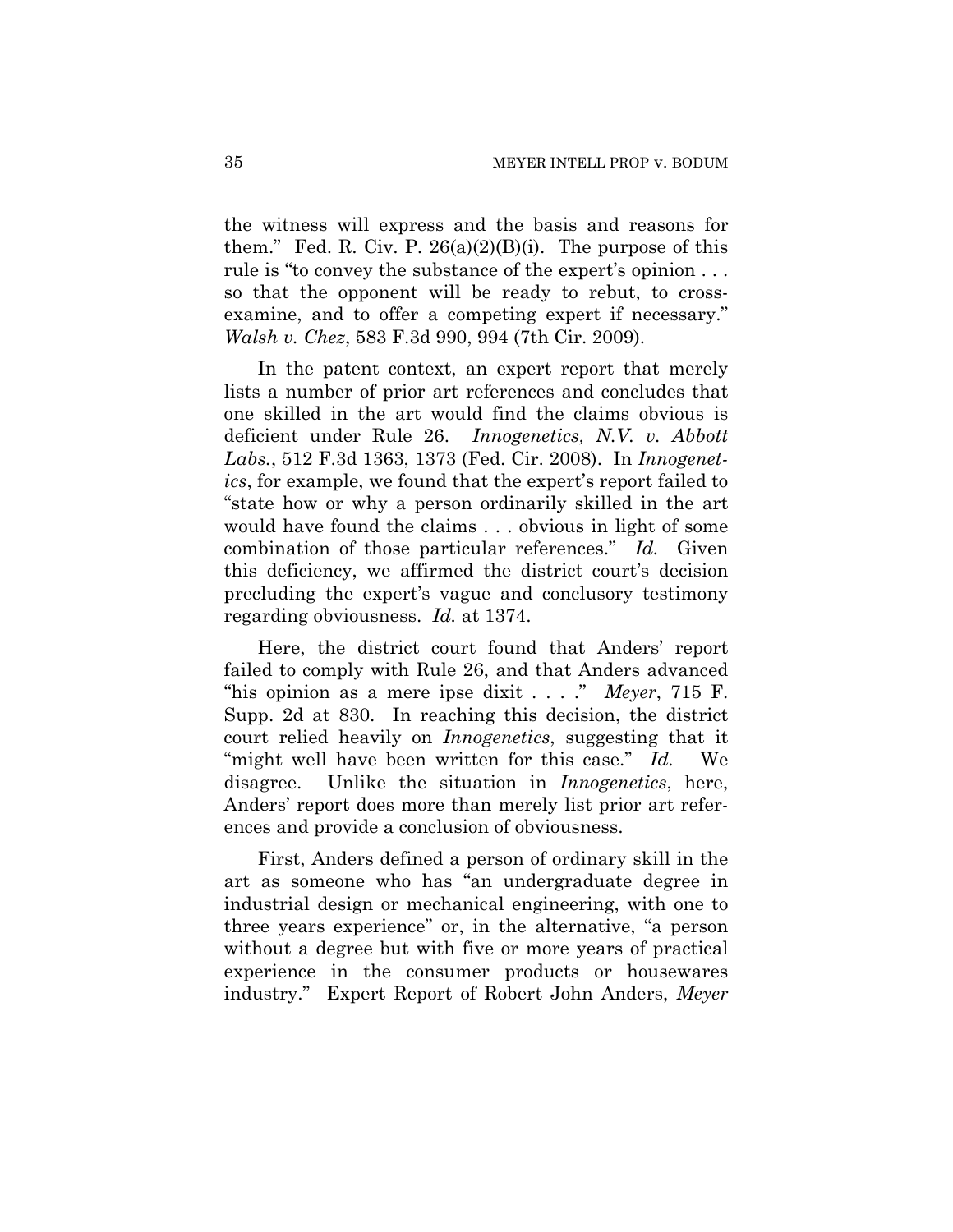*Intellectual Props. Ltd. v. Bodum, Inc.*, No. 06-cv-6329 (N.D. Ill. Nov. 16, 2010), ECF No. 217 at 27. Anders then provided detailed claim charts comparing the asserted claims to the relevant prior art. As previously noted, the claim charts in Part C of Anders' report identify three items of prior art: (1) the Ghidini Reissue Patent; (2) the Bodum French Press; and (3) the "drawing of a Bodum French press container dated 6.2.84" with a height that is two times the diameter.

In his report, Anders explained that "a designer of ordinary skill in the art at the time of the claimed invention would have been familiar with the methods for aerating milk based liquids as well as with the structure of the French press apparatus, and thus the combination would have been obvious to said designer." *Id.* at 29. In Anders' opinion, all Brady did was "copy an old apparatus which was also known to be capable of frothing milk . . . and fabricate a 'method' that was in fact also old and well known and detailed in the prior art patents." *Id.* Given these circumstances, Anders concluded that the patentsin-suit are invalid for obviousness.

Careful review of Anders' report reveals that it contains a sufficiently detailed statement of his opinions and the bases for his conclusions. This is particularly true given that the technology involved in this case – using a plunger to froth milk in a container – is not complex. According to Anders, the patents-in-suit are obvious because one skilled in the art would have been motivated based on familiarity with the prior art to combine the known method for aerating milk in a frother with the structure of a French press. In other words, Anders invoked the common sense of one skilled in the art as evidence of motivation to combine prior art references. Given the technology involved, we find no fault in Anders' reliance on common sense in rendering his obviousness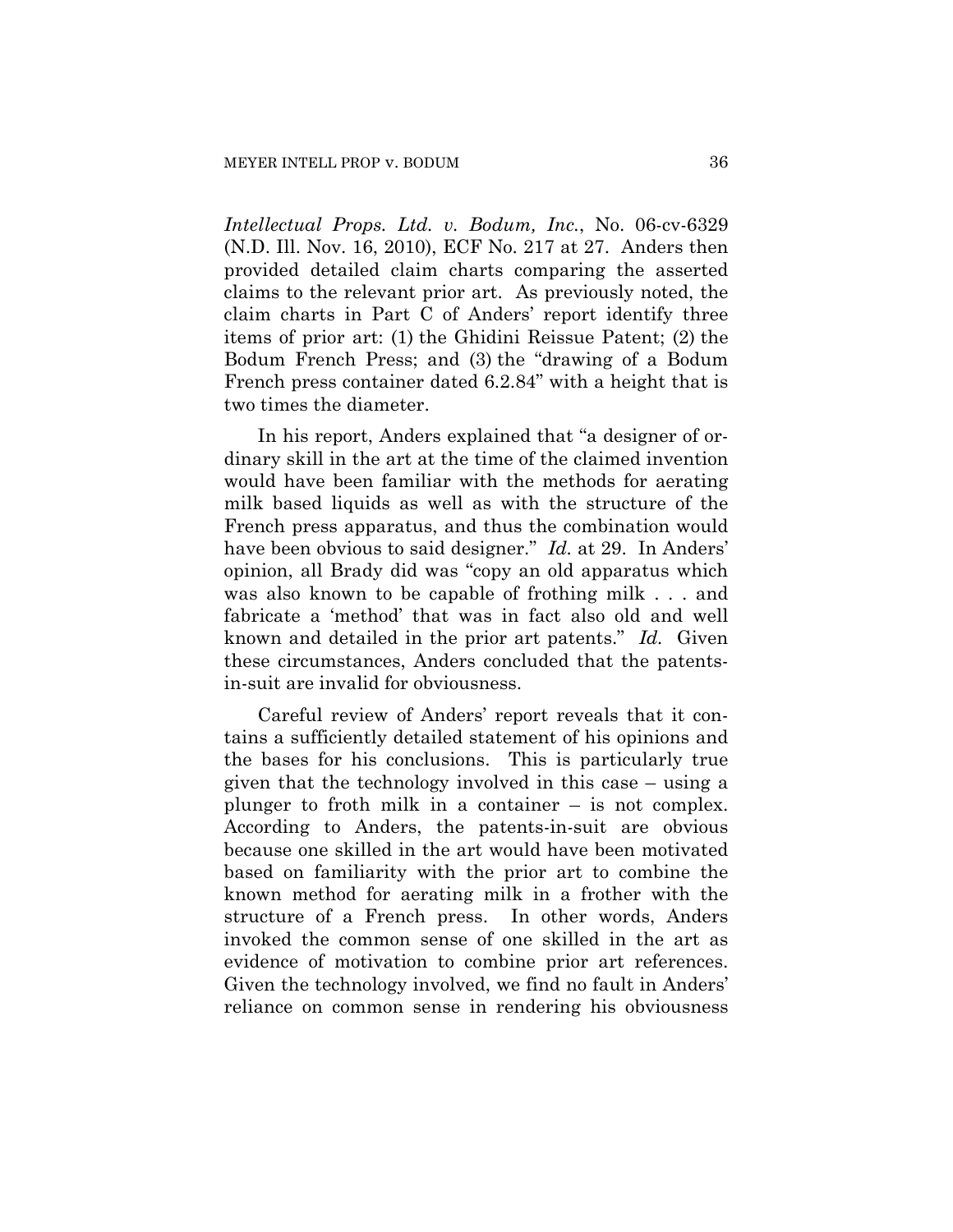opinion. Indeed, this court has specifically recognized that the common sense of one skilled in the art can play a role in the obviousness analysis. *See Perfect Web Techs., Inc. v. InfoUSA, Inc.*, 587 F.3d 1324, 1329 (Fed. Cir. 2009) (holding that "an analysis of obviousness . . . may include recourse to logic, judgment, and common sense available to the person of ordinary skill [which] do[es] not necessarily require explication in any reference or expert opinion").

Because the technology involved is simple and common sense would motivate one of skill in the art to make the combination, Anders' report is sufficiently detailed. Accordingly, we conclude that the district court abused its discretion when it excluded Anders' testimony. We further find that the exclusion of Anders' testimony was not harmless because it impaired Bodum's ability to present its obviousness defense. And, as Bodum points out in its brief, while Meyer's expert was permitted to testify as to why the patent was not obvious, the exclusion of Anders' testimony made it look as though Bodum had no rebuttal.

## 3. Lay Testimony

Prior to trial, the district court ruled that Bodum could not introduce testimony from lay witnesses to expand the scope of prior art on which its expert relied. Although Bodum intended to have Jorgen introduce and authenticate a Bodum 3-Cup French Press at trial, the district court ultimately prohibited any such testimony on grounds that it was an impermissible attempt to "backdoor" the court's prior orders excluding prior art.

On appeal, Bodum argues that the district court erred in refusing to let Jorgen testify to issues that were within his personal knowledge, including the Bodum 3-Cup French Press and catalogs and drawings depicting the features of that device prior to the filing of the applica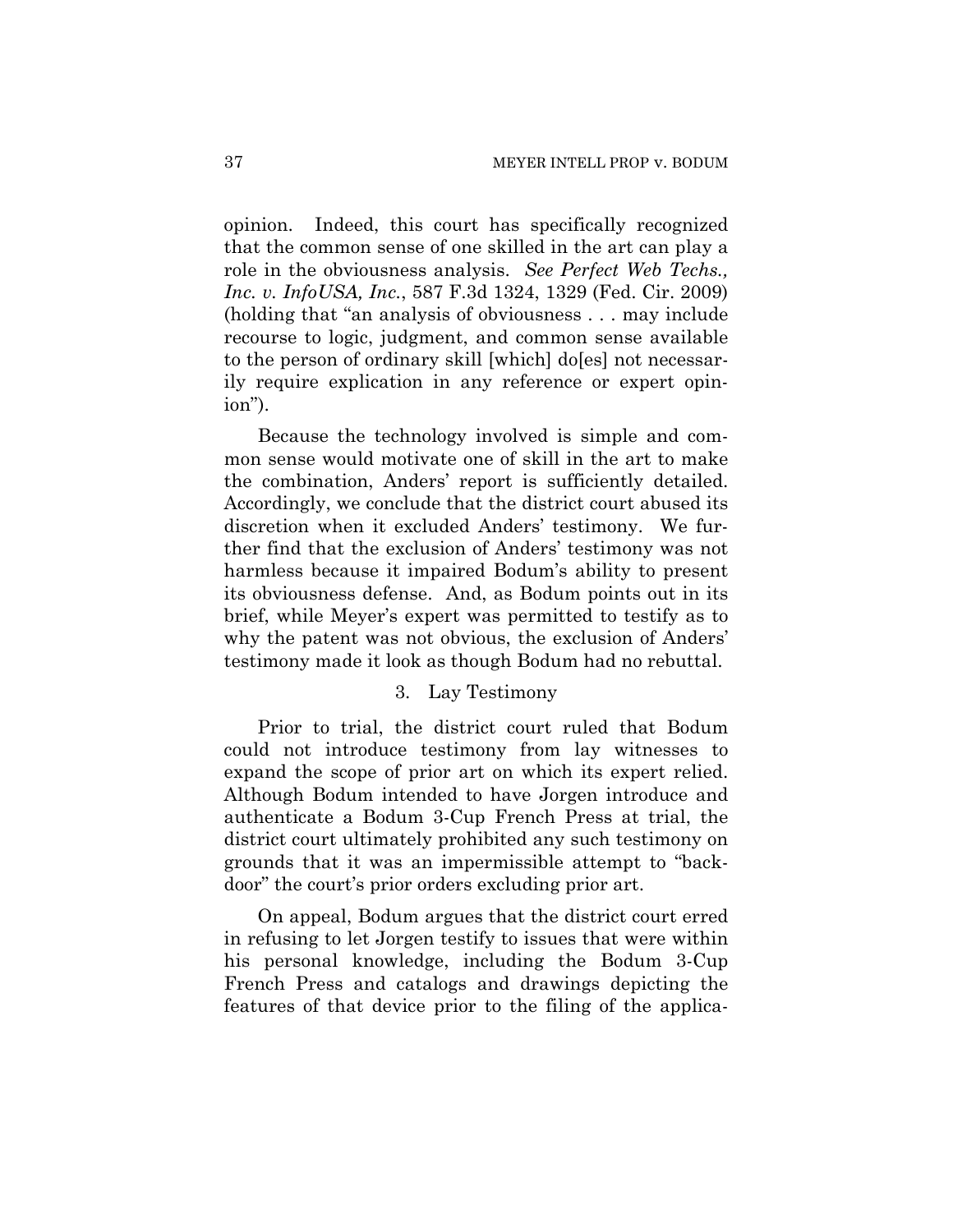tions that resulted in the patents-in-suit. In response, Meyer argues that the district court acted within its discretion in refusing to let Jorgen testify because uncorroborated testimony from interested parties is insufficient to invalidate a patent under the so-called *Barbed Wire* doctrine.

The "*Barbed Wire* doctrine" provides that "[c]orroboration is required of any witness whose testimony alone is asserted to invalidate a patent." *TypeRight Keyboard Corp. v. Microsoft Corp.*, 374 F.3d 1151, 1159 (Fed. Cir. 2004) (citation omitted); *see also Checkpoint Sys., Inc. v. All-Tag Sec. S.A.*, 412 F.3d 1331, 1339 (Fed. Cir. 2005) ("The law has long looked with disfavor upon invalidating patents on the basis of mere testimonial evidence absent other evidence that corroborates that testimony.") (citation omitted). We have explained that this requirement "arose out of a concern that inventors testifying in patent infringement cases would be tempted to remember facts favorable to their case by the lure of protecting their patent or defeating another's patent." *Mahurkar v. C.R. Bard, Inc.*, 79 F.3d 1572, 1577 (Fed. Cir. 1996); *see also Barbed Wire Patent*, 143 U.S. 275, 284 (1892) (recognizing that testimony regarding invalidity can be "unsatisfactory" given "the forgetfulness of witnesses, their liability to mistakes, their proneness to recollect things as the party calling them would have them recollect them, aside from the temptation to actual perjury  $\dots$ ").

Bodum argues that the *Barbed Wire* doctrine does not apply here because: (1) the district court did not rely on it in excluding the testimony; and (2) Bodum is not relying on oral testimony alone to prove invalidity. We agree with Bodum on both points.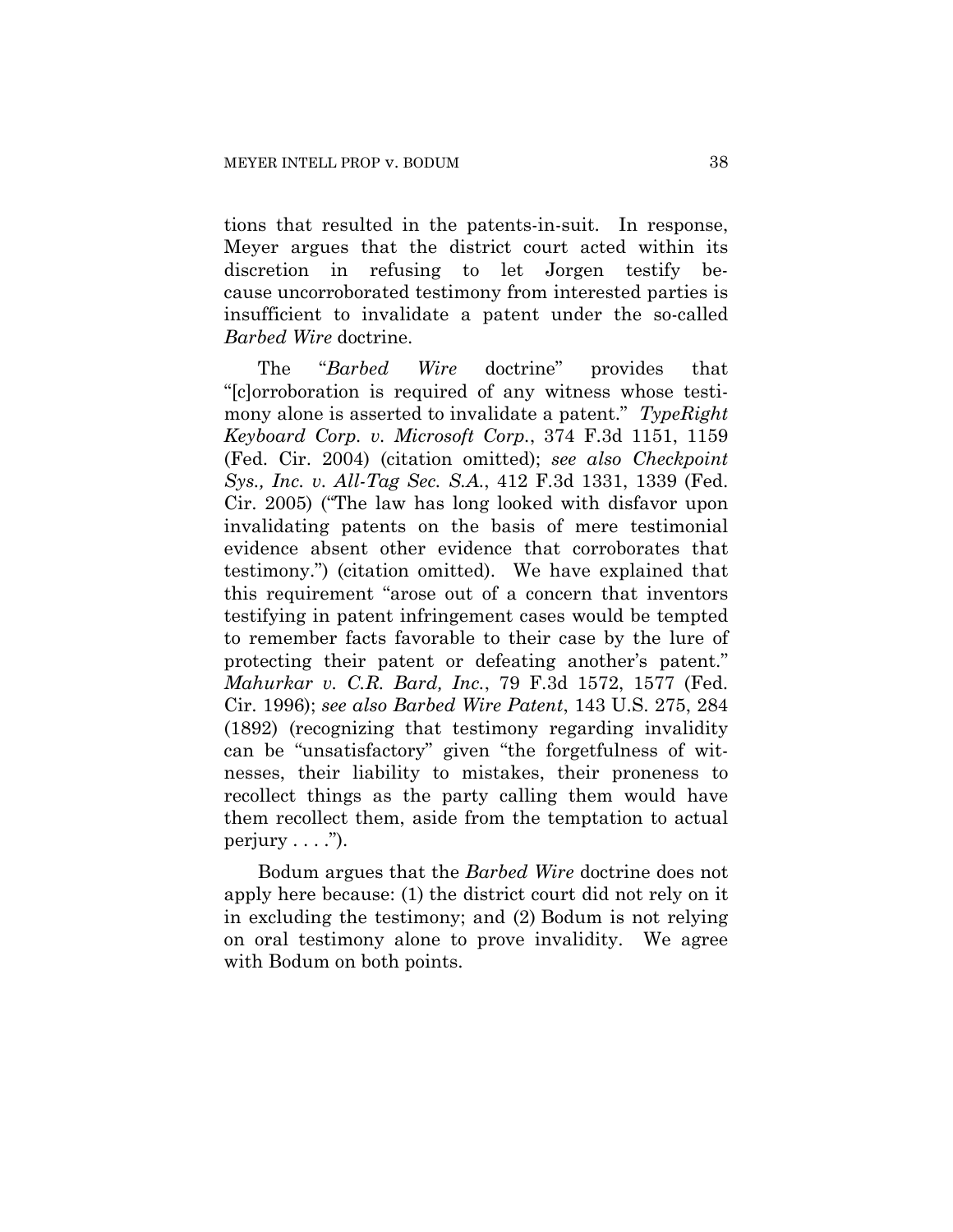First, as noted, the district court excluded Jorgen's testimony on grounds that its proffer was an attempt to "backdoor" the judge's prior ruling excluding Anders' expert testimony. *Meyer*, 2010 U.S. Dist. LEXIS 107169, at \*3. Nowhere in that order did the court cite to or rely upon the *Barbed Wire* doctrine. When counsel for Meyer invoked the *Barbed Wire* doctrine on the record during trial, the court reiterated its earlier order limiting Bodum's prior art and simply stated that: "whether it happens to be supported or not by the barbed wire theory, which I think tends to sort of, in a way, corroborate it, is really not the point. So I am not permitting it." Tr. of Proceedings held on Nov. 10, 2010, *Meyer Intellectual Props. Ltd. v. Bodum, Inc.*, No. 06-cv-6329 (N.D. Ill. Apr. 29, 2011), ECF No. 267 at 459:13-460:17. Accordingly, the record reveals that the district court did not base its decision on the *Barbed Wire* doctrine.

Second, Meyer's reliance on the *Barbed Wire* doctrine is misplaced because Bodum did not seek to rely on uncorroborated oral testimony to establish invalidity. Instead, Bodum proffered Jorgen to testify that the version of the Bodum 3-Cup French Press it sought to introduce into evidence was an accurate example of the product as it existed prior to the patents-in-suit. According to Bodum, Jorgen would have testified that the design of the Bodum 3-Cup French Press has not changed in any material respect since 1982, and that it includes: (1) a carafe with a 2:1 height to diameter ratio; and (2) a plunger mechanism almost identical to that disclosed in the patents-in-suit.

To corroborate Jorgen's testimony, Bodum intended to offer drawings of the carafe and pages from its catalogs – all of which predated the patents-in-suit. According to Bodum, the drawings and catalogs show that the Bodum 3-Cup French Press has the dimensional requirements and plunger disclosed in the patents-in-suit, and that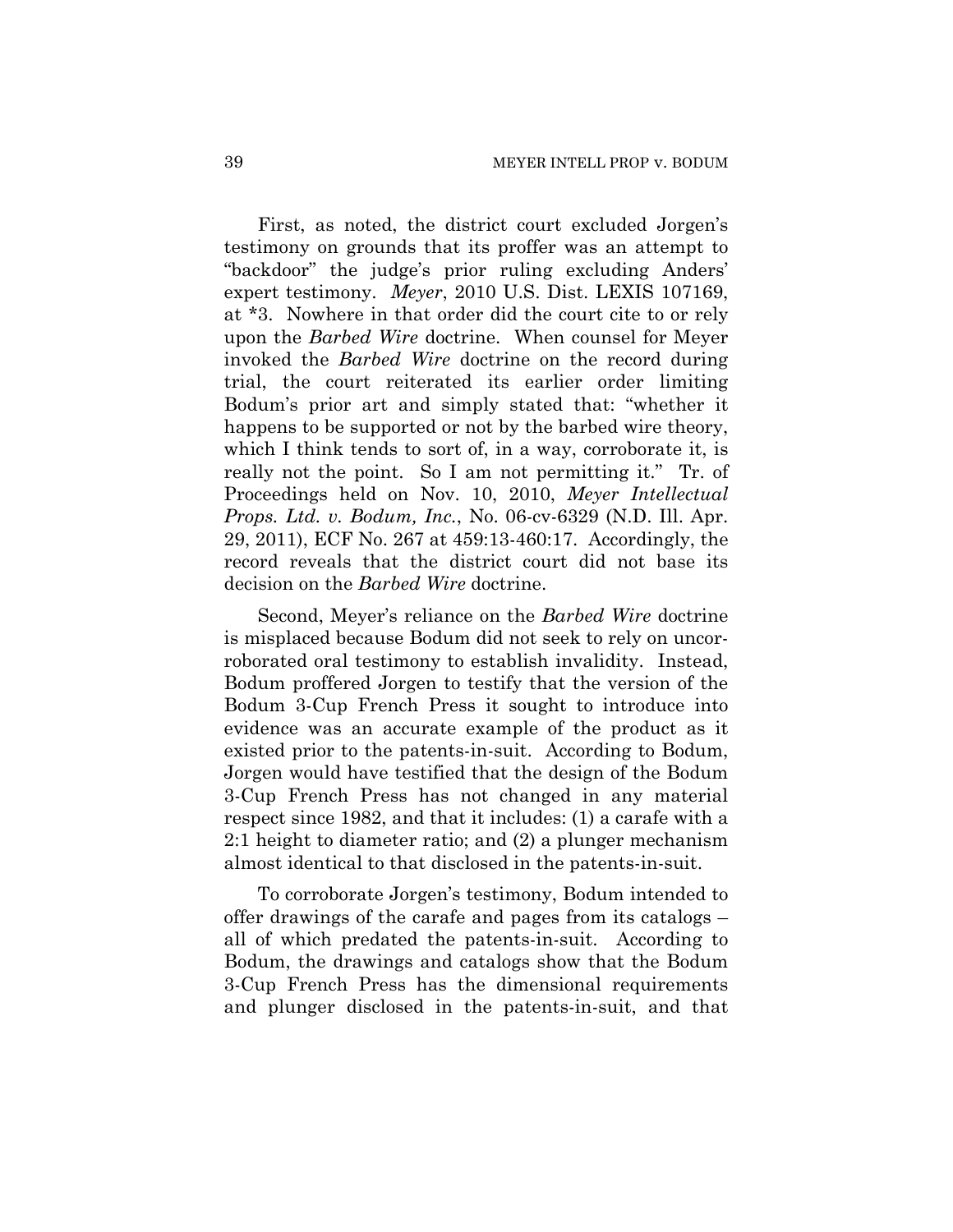those features were present in the model that pre-dated Meyer's patents. Although Meyer convinced the district court that Bodum's reliance on the catalogs and drawings was an attempt to establish those documents as prior art to get around the court's prior orders limiting the scope of prior art admissible at trial, it is clear that Bodum was relying on those documents to corroborate Jorgen's testimony – not as independent prior art. Given this corroborating evidence, the *Barbed Wire* doctrine would not have barred Jorgen's testimony.

Finally, we agree with Bodum that, given the simplicity of the technology involved, the jury could have considered the Bodum 3-Cup French Press, other documents disclosed during discovery, and lay testimony to reach its decision regarding obviousness. This is not a situation where Bodum sought to have a lay witness give his own opinion regarding invalidity. Indeed, as counsel for Bodum explained to the district court: "we are not asking them to give an opinion. Mr. Bodum is going to testify about facts. Was this [3-Cup French Press] on sale? Yes. Is it – was it sold in 1982? Yes." Tr. of Proceedings held on Nov. 10, 2010, *Meyer Intellectual Props. Ltd. v. Bodum, Inc.*, No. 06-cv-6329 (N.D. Ill. Apr. 29, 2011), ECF No. 267 at 460:18-20. In these circumstances, we see no problem with having Bodum's CEO of thirty-six years testify to factual matters within his personal knowledge where those facts are supported by corroborating documentation.

Accordingly, we hold that the district court erred in granting Meyer's motion *in limine* barring Jorgen Bodum from testifying as to the Bodum 3-Cup French Press and the related drawings and catalogs. This error – coupled with each of the district court's evidentiary errors discussed above – had the cumulative effect of preventing Bodum from presenting the substance of its obviousness defense. The district court's exclusion of Bodum's primary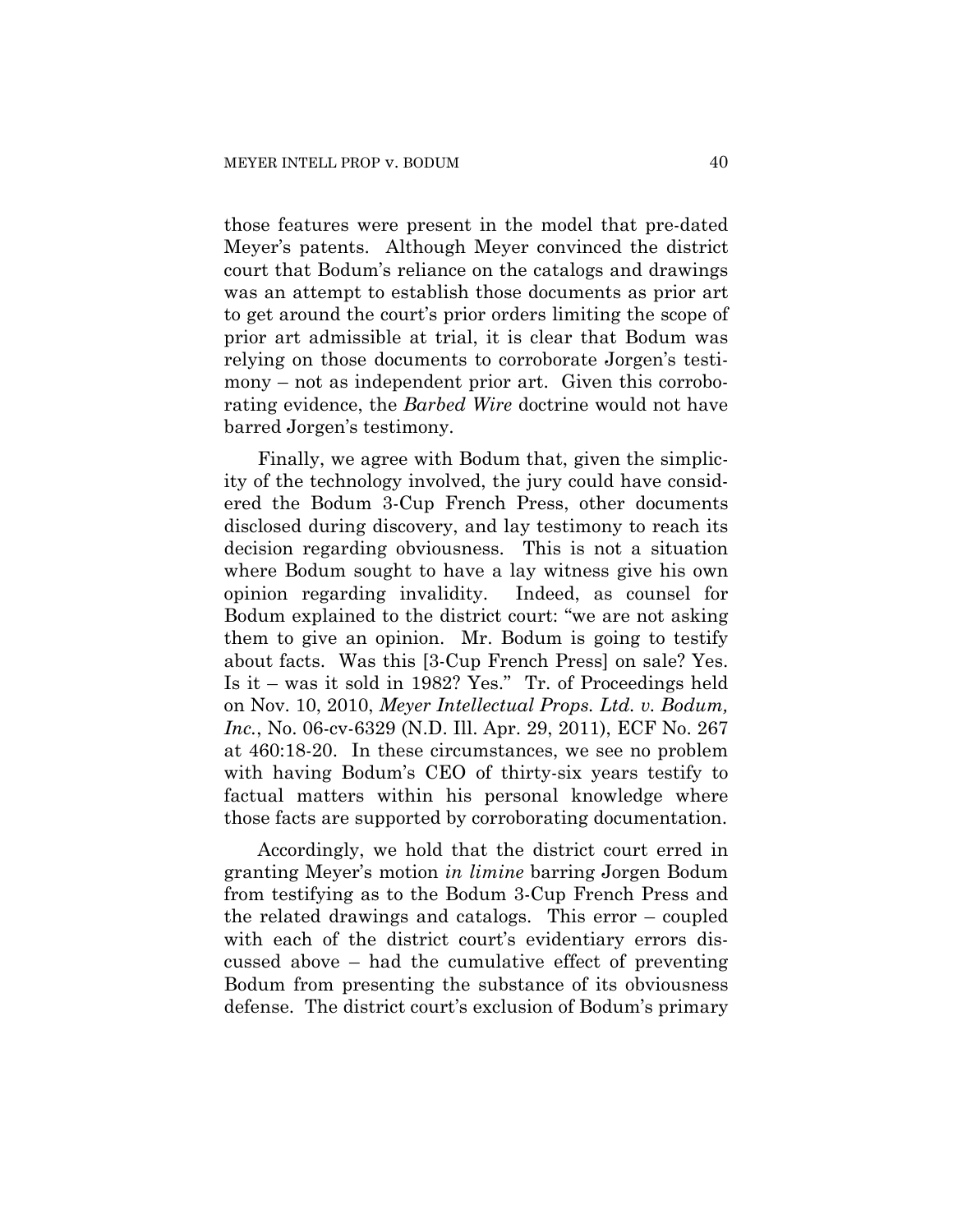exhibits and related testimony resulted in a one-sided trial and we find that the court's errors were not harmless. On remand, the court should permit Jorgen to testify as to those matters within his personal knowledge with the corroborating documentation Bodum has identified and previously disclosed during discovery.

#### C. Inequitable Conduct

Prior to trial, the district court granted Meyer's motion *in limine* to bar Bodum from presenting evidence in support of its inequitable conduct defense. Specifically, the court found that Bodum "failed to meet the demanding requirements" to prove inequitable conduct. *Meyer*, 2010 U.S. Dist. LEXIS 56168, at \*9. Bodum filed a motion asking the court to reconsider its decision. In that motion, Bodum argued that the court erred in transforming Meyer's request to limit evidence into a motion for summary judgment of no inequitable conduct without giving Bodum a chance to introduce all evidence that would be relevant to the court's decision. The court denied Bodum's motion to reconsider in a minute entry on August 4, 2010, and Bodum was barred from presenting any evidence regarding inequitable conduct at trial.

On appeal, Bodum argues that the district court erred by dismissing its affirmative defense of inequitable conduct on a motion *in limine*. In response, Meyer argues that, even if the district court erred, that error was harmless because there is no right to a jury trial on inequitable conduct.

As previously noted, the exclusion of evidence on a motion *in limine* is an evidentiary ruling reviewed for an abuse of discretion. *Mid-America Tablewares, Inc. v. Mogi Trading Co.*, 100 F.3d 1353, 1362 (7th Cir. 1996). The Seventh Circuit has held that a motion *in limine* is not the appropriate vehicle for weighing the sufficiency of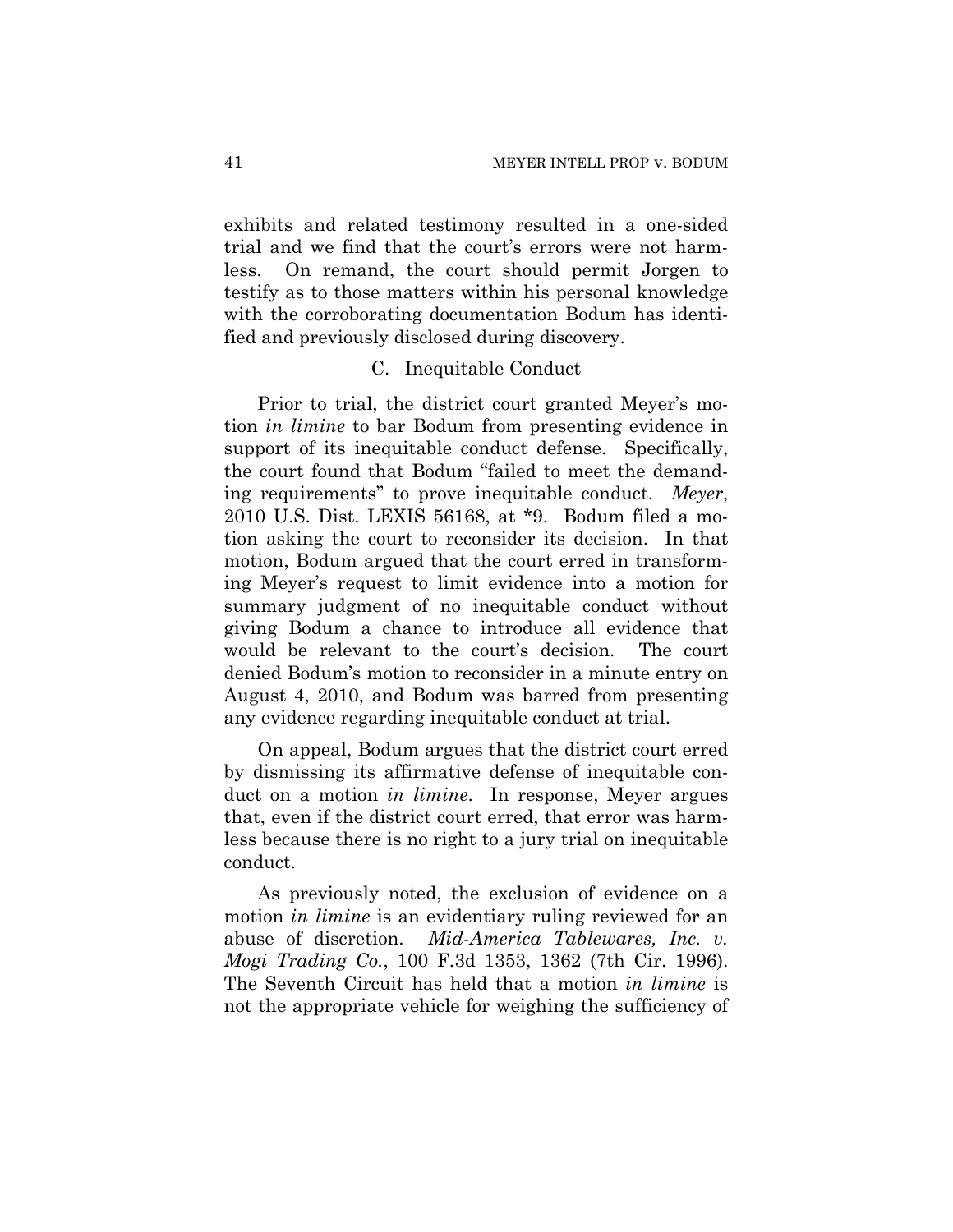the evidence. Specifically, in *Mid-America*, the court stated that, while argument regarding the sufficiency of the evidence "might be a proper argument for summary judgment or for judgment as a matter of law, it is not a proper basis for a motion to exclude evidence prior to trial." *Id.* at 1362-63 (affirming the district court's decision denying a motion *in limine* to exclude evidence of lost profits and noting that the "determination as to whether future profits were within the contemplation of the parties when contracting necessarily turns on the specific facts established at trial").

After careful review of the record, we conclude that the district court erred in addressing the sufficiency of Bodum's inequitable conduct defense on an evidentiary motion. We agree with Bodum that the district court essentially converted Meyer's motion *in limine* into a motion for summary judgment. In doing so, the court did not allow for full development of the evidence and deprived Bodum of an opportunity to present all pertinent material to defend against the dismissal of its inequitable conduct defense. Although both parties argue the merits of Bodum's inequitable conduct defense on appeal, we need not address those arguments at this stage. Because we conclude that it was procedurally improper for the court to dispose of Bodum's inequitable conduct defense on a motion *in limine*, we reverse the court's decision and remand for further proceedings.

## D. Willfulness

The jury found in favor of Meyer on the issue of willfulness. After the jury verdict, Bodum filed a renewed motion for JMOL that it did not willfully infringe the patents-in-suit. On March 14, 2011, the district court denied Bodum's motion in an oral ruling on the record and entered a minute entry to that effect. The court later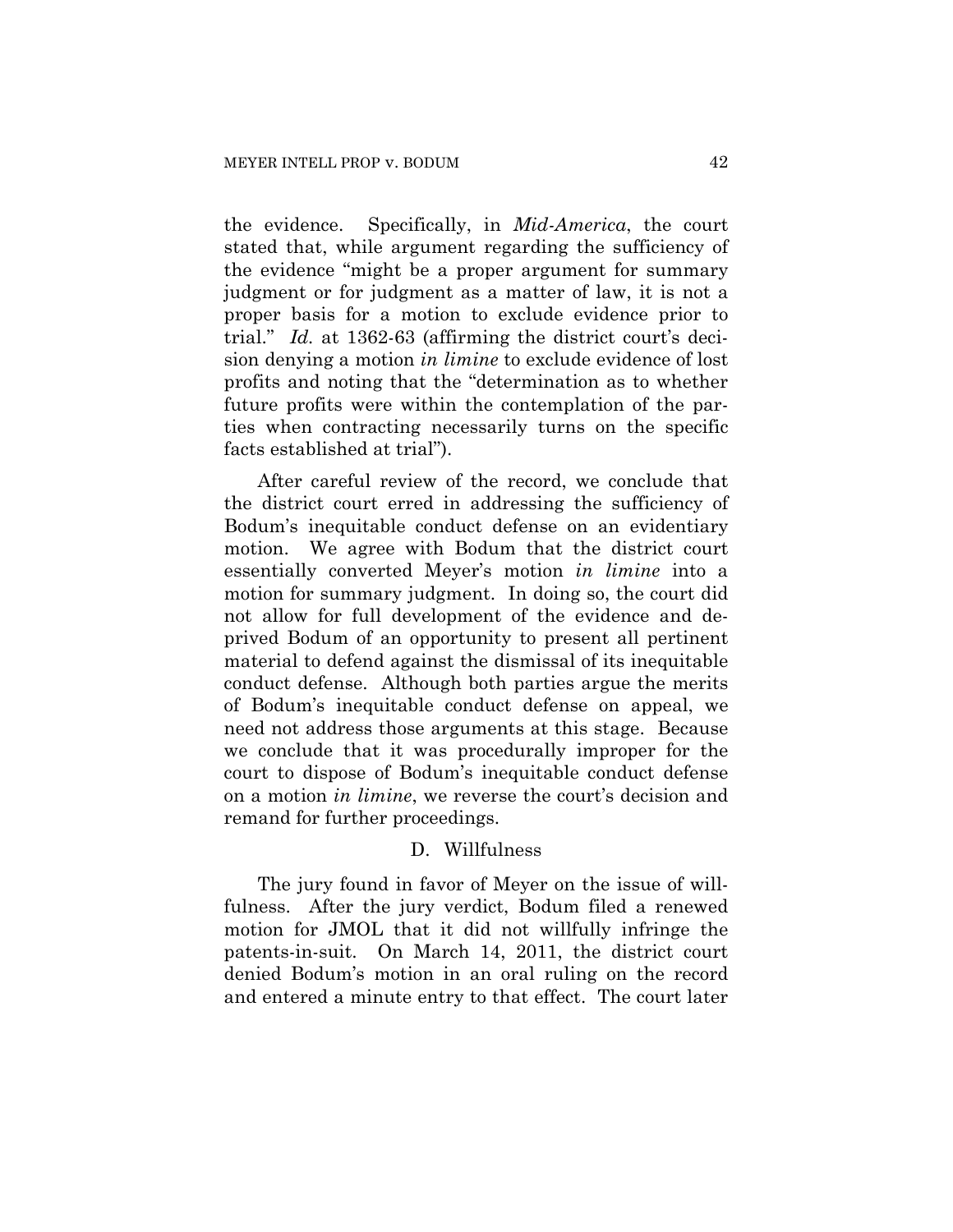granted Meyer's motion to enhance damages and award Meyer its attorney fees, stating that: (1) "the jury's finding of willfulness implies that Bodum was aware of Meyer's products and, as already indicated, Bodum copied those products in every relevant way"; and (2) there was "serious trial misconduct on Bodum's part" including that "Bodum moved to allow their lay witnesses to testify about asserted prior art that this Court had previously excluded because those items had not been designated as relevant prior art by Bodum's retained expert." *Decision Awarding Attorney Fees*, 764 F. Supp. 2d at 1008-09.

On appeal, Bodum argues both that the court erred in denying its motion for JMOL of no willful infringement, and that enhanced damages and attorney fees are not warranted. Given our decision to remand this case for a new trial to address infringement and invalidity, we vacate the jury's verdict of willfulness and the district court's decision denying Bodum JMOL that it did not willfully infringe the patents-in-suit. On remand, *Bard Peripheral Vascular, Inc. v. W.L. Gore & Associates, Inc.*, 682 F.3d 1003 (Fed. Cir. 2012), may be a helpful starting place for any future analysis of willfulness.

Because we vacate the jury's finding of willfulness, we also vacate the district court's decision awarding enhanced damages to Meyer. *See i4i*, 598 F.3d at 858 ("A finding of willful infringement is a prerequisite to the award of enhanced damages."). With respect to attorney fees, the district court based its decision, at least in part, on the willfulness verdict and Bodum's alleged litigation misconduct in its presentation of evidence. Because we have herein reversed the district court's evidentiary rulings and vacated the willfulness verdict, we also vacate the award of attorney fees.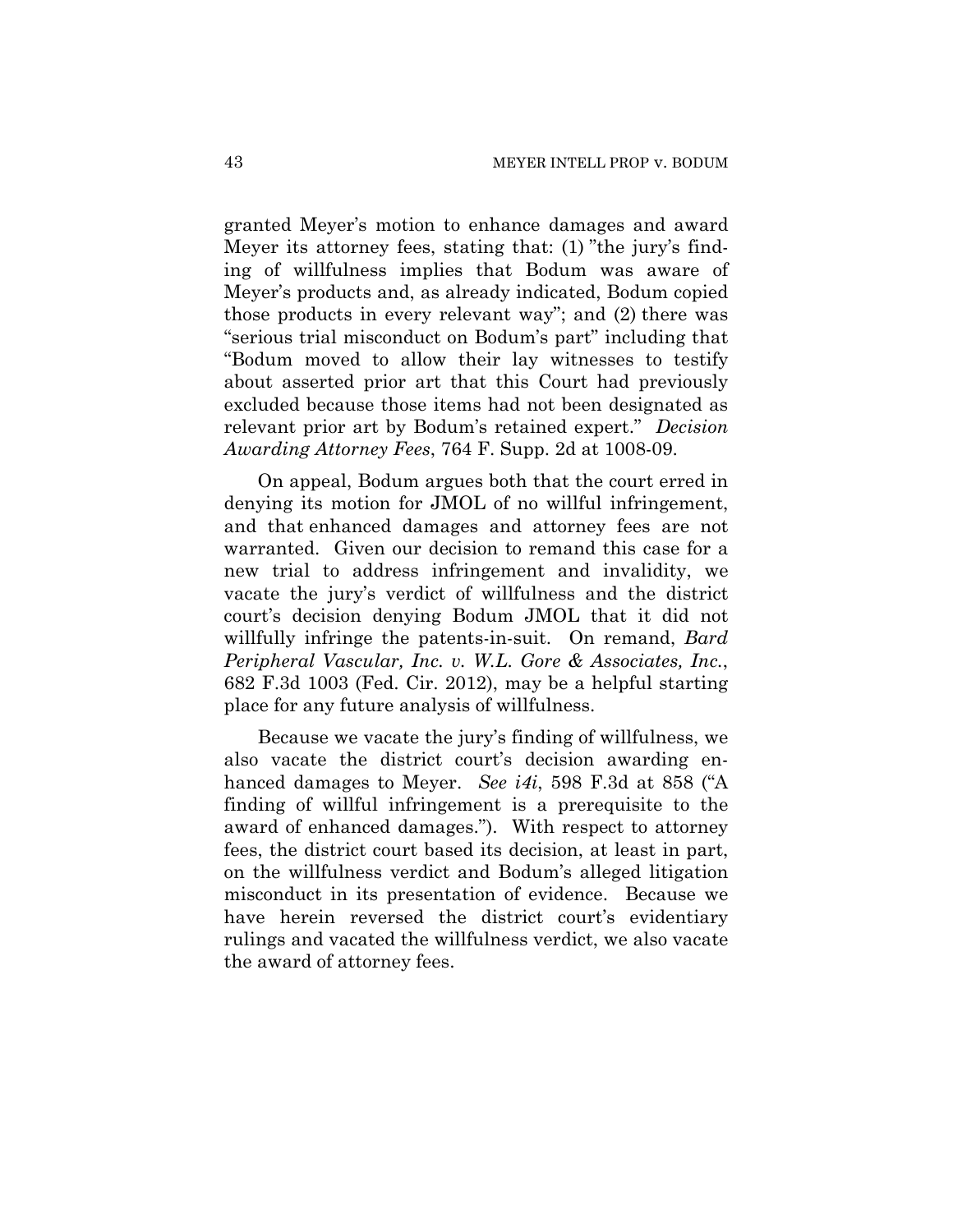#### **CONCLUSION**

For the foregoing reasons, we:

- (1) reverse the district court's decision granting summary judgment that Bodum's Version 1 frother infringed the patents-in-suit;
- (2) reverse the district court's decision granting summary judgment that Bodum's Version 2 frother infringed the '122 Patent;
- (3) reverse the district court's decisions precluding Bodum from introducing prior art that was disclosed during discovery and preventing Jorgen Bodum from testifying as to the Bodum 3-Cup French Press and other prior art evidence;
- (4) reverse the district court's decision barring Bodum's expert from testifying on the issue of obviousness;
- (5) reverse the district court's decision precluding Bodum from introducing any evidence of inequitable conduct;
- (6) vacate the district court's decision denying Bodum JMOL that it did not willfully infringe the patents-in-suit and therefore vacate the jury's verdict of willfulness; and
- (7) vacate the district court's decision enhancing damages and awarding attorney fees to Meyer.

This case is remanded for further proceedings consistent with this opinion.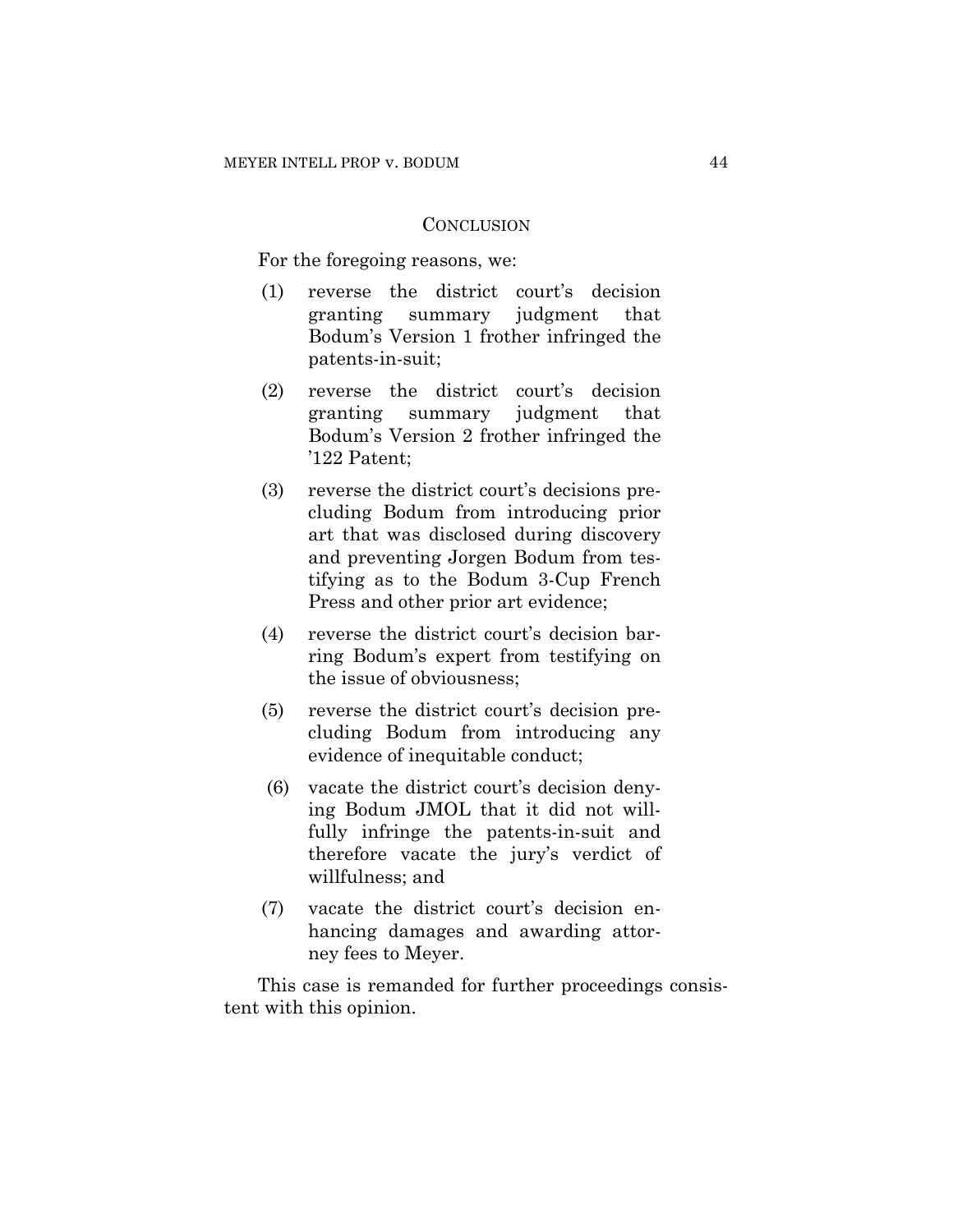# **REVERSED-IN-PART, VACATED-IN-PART, and REMANDED**

COSTS

Costs to Bodum.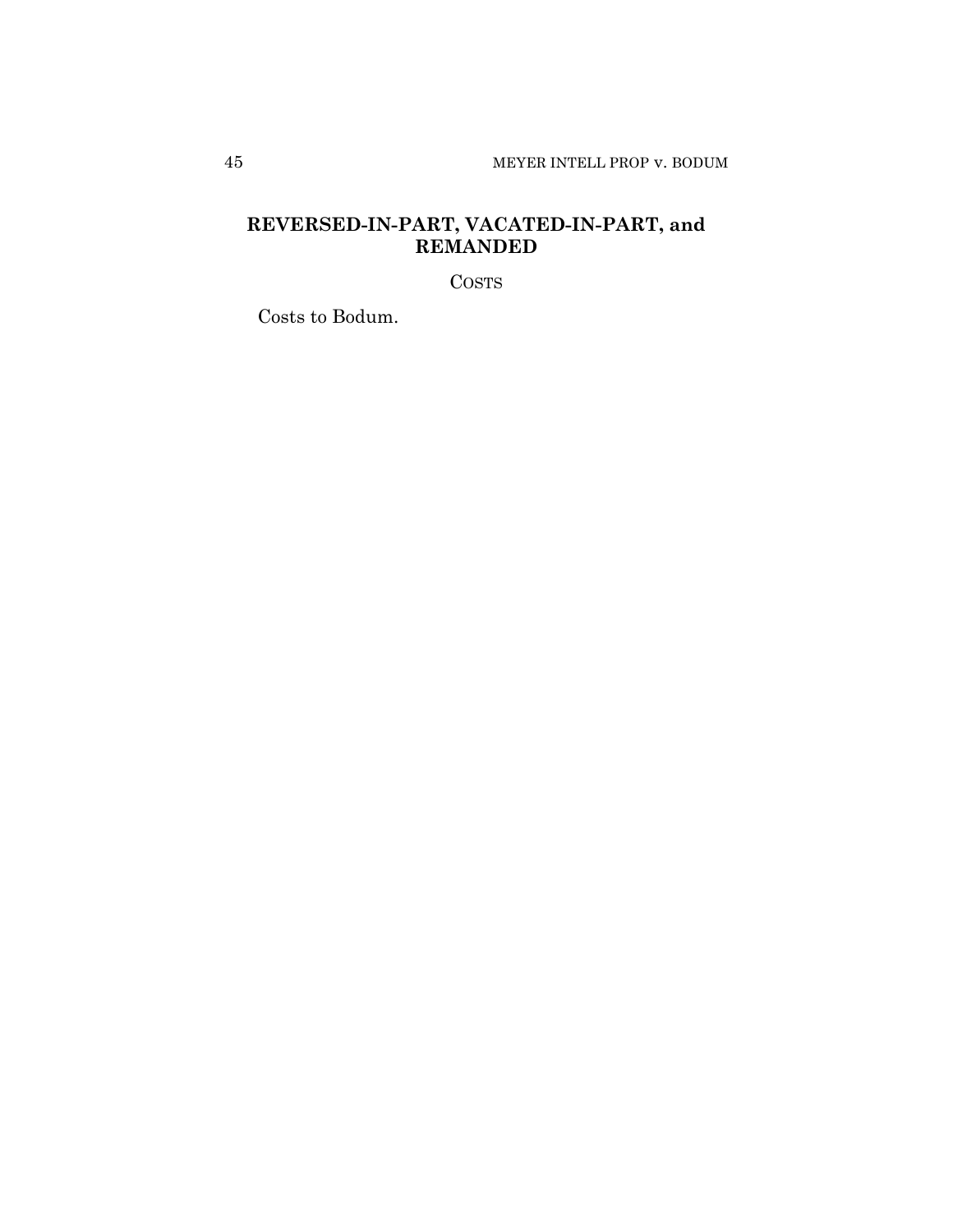# United States Court of Appeals for the Federal Circuit

## **MEYER INTELLECTUAL PROPERTIES LIMITED AND MEYER CORPORATION, U.S.,**

**\_\_\_\_\_\_\_\_\_\_\_\_\_\_\_\_\_\_\_\_\_\_\_\_\_\_** 

*Plaintiffs-Appellees,* 

**v.** 

**BODUM, INC.,** 

*Defendant-Appellant.* 

**\_\_\_\_\_\_\_\_\_\_\_\_\_\_\_\_\_\_\_\_\_\_\_\_\_\_** 

## 2011-1329 **\_\_\_\_\_\_\_\_\_\_\_\_\_\_\_\_\_\_\_\_\_\_\_\_\_\_**

Appeal from the United States District Court for the Northern District of Illinois in case no. 06-CV-6329, Judge Milton I. Shadur.

**\_\_\_\_\_\_\_\_\_\_\_\_\_\_\_\_\_\_\_\_\_\_\_\_\_\_** 

DYK, *Circuit Judge*, concurring.

While I agree with and join the thorough majority opinion, in looking at this case from a broader perspective, one cannot help but conclude that this case is an example of what is wrong with our patent system. The patents essentially claim the use of a prior art French press coffee maker to froth milk. Instead of making coffee by using the plunger to separate coffee from coffee grounds, the plunger is depressed to froth milk. The idea of frothing cold milk by the use of aeration rather than steam is not new as reflected in the prior art Ghidini patent. Under the Supreme Court's decision in *KSR International Co. v. Teleflex, Inc.*, 550 U.S. 398, 420